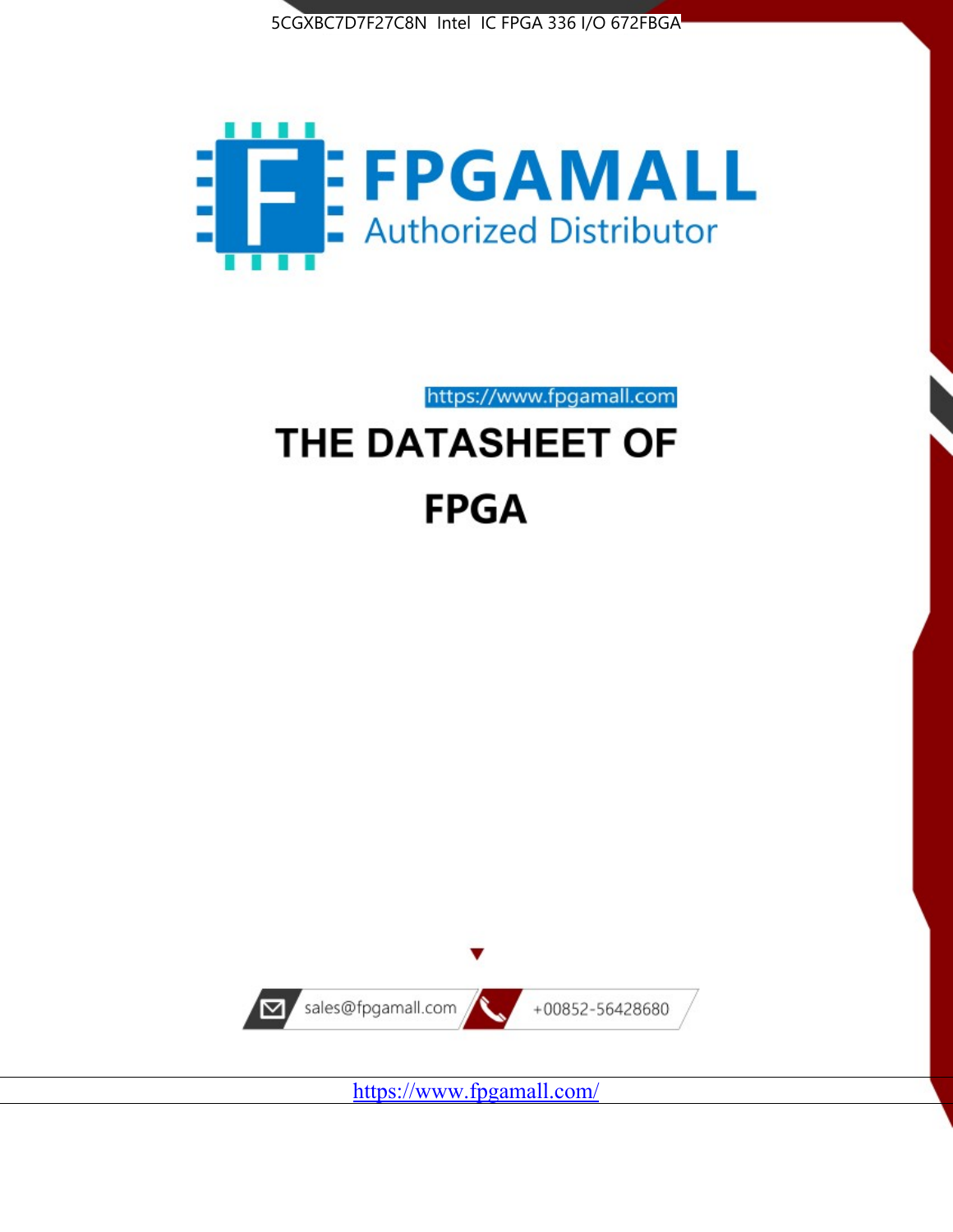5CGXBC7D7F27C8N Intel IC FPGA 336 I/O 672FBGA



# **Cyclone V Device Overview**



**CV-51001 | 2018.05.07** Latest document on the web: **[PDF](https://www.altera.com/en_US/pdfs/literature/hb/cyclone-v/cv_51001.pdf)** | **[HTML](https://www.altera.com/documentation/sam1403480548153.html)**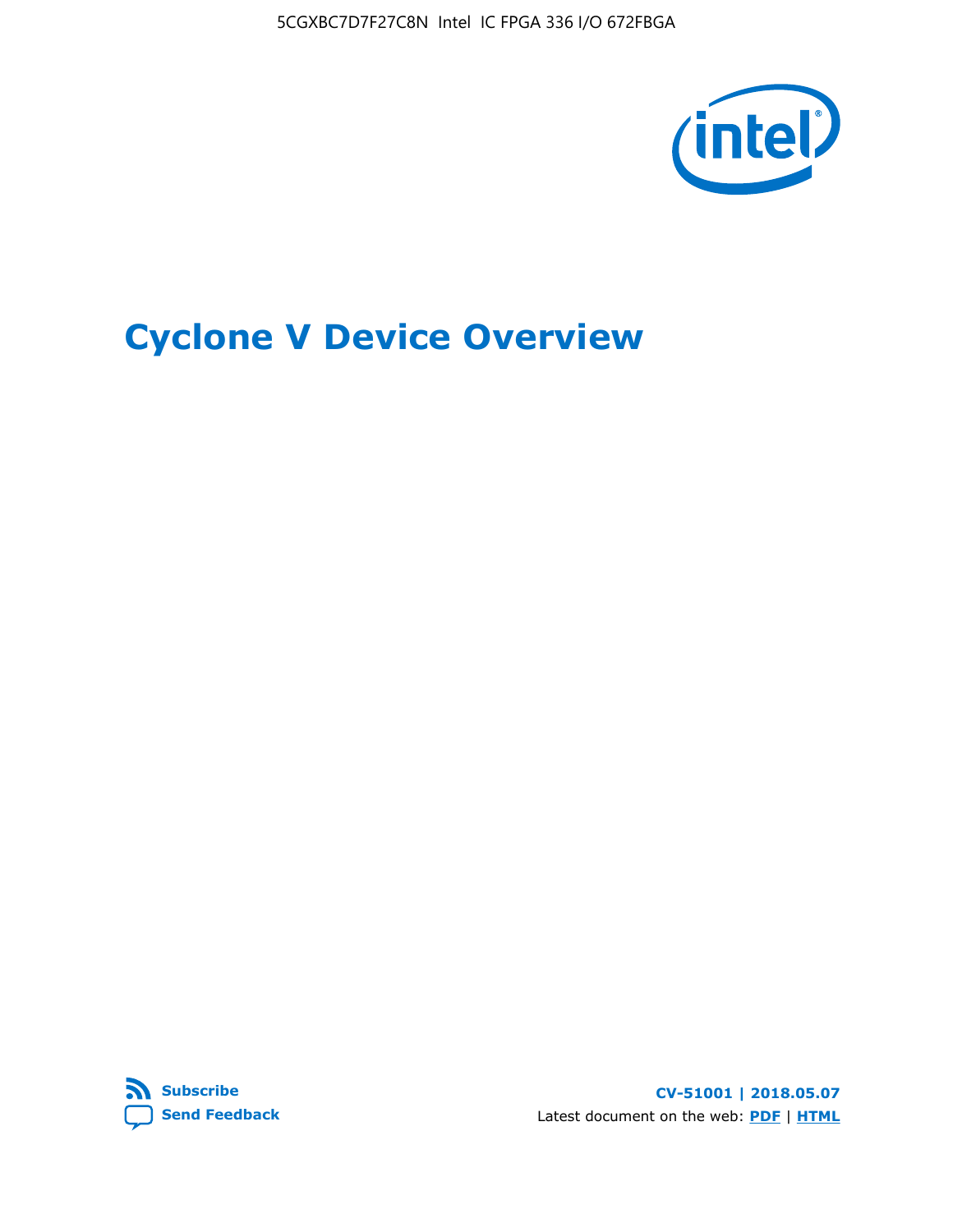

**Contents** 

## **Contents**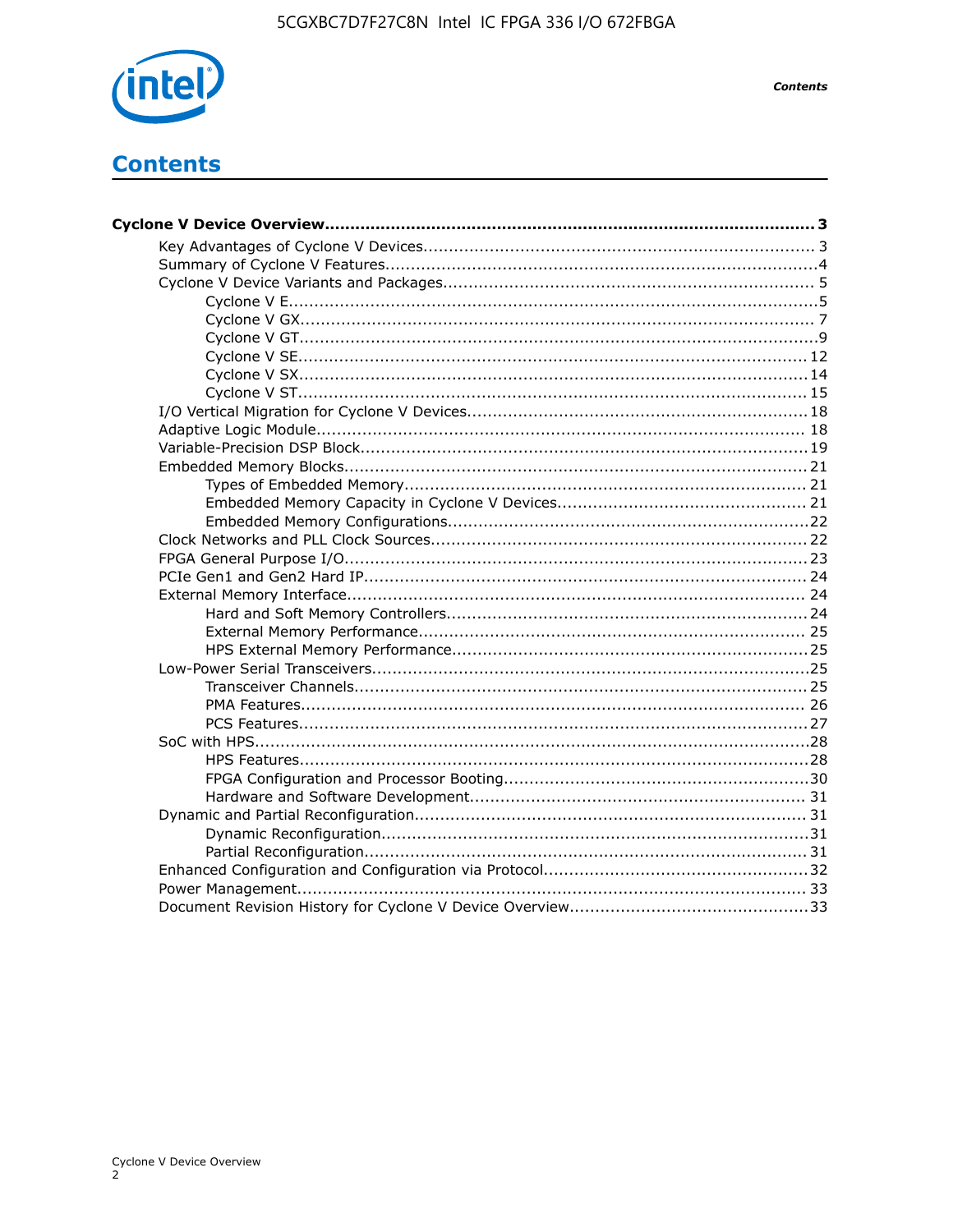**CV-51001 | 2018.05.07**



## **Cyclone V Device Overview**

The Cyclone® V devices are designed to simultaneously accommodate the shrinking power consumption, cost, and time-to-market requirements; and the increasing bandwidth requirements for high-volume and cost-sensitive applications.

Enhanced with integrated transceivers and hard memory controllers, the Cyclone V devices are suitable for applications in the industrial, wireless and wireline, military, and automotive markets.

#### **Related Information**

#### [Cyclone V Device Handbook: Known Issues](https://www.altera.com/support/support-resources/knowledge-base/solutions/rd12152011_347.html) Lists the planned updates to the Cyclone V Device Handbook chapters.

### **Key Advantages of Cyclone V Devices**

#### **Table 1. Key Advantages of the Cyclone V Device Family**

| <b>Advantage</b>                                                                    | <b>Supporting Feature</b>                                                                                                                                                                                                                                                    |
|-------------------------------------------------------------------------------------|------------------------------------------------------------------------------------------------------------------------------------------------------------------------------------------------------------------------------------------------------------------------------|
| Lower power consumption                                                             | Built on TSMC's 28 nm low-power (28LP) process technology and includes an<br>٠<br>abundance of hard intellectual property (IP) blocks<br>Up to 40% lower power consumption than the previous generation device<br>٠                                                          |
| Improved logic integration and<br>differentiation capabilities                      | 8-input adaptive logic module (ALM)<br>٠<br>Up to 13.59 megabits (Mb) of embedded memory<br>٠<br>Variable-precision digital signal processing (DSP) blocks<br>٠                                                                                                              |
| Increased bandwidth capacity                                                        | 3.125 gigabits per second (Gbps) and 6.144 Gbps transceivers<br>٠<br>Hard memory controllers<br>٠                                                                                                                                                                            |
| Hard processor system (HPS)<br>with integrated Arm* Cortex*-A9<br>MPCore* processor | Tight integration of a dual-core Arm Cortex-A9 MPCore processor, hard IP, and an<br>$\bullet$<br>FPGA in a single Cyclone V system-on-a-chip (SoC)<br>Supports over 128 Gbps peak bandwidth with integrated data coherency between<br>٠<br>the processor and the FPGA fabric |
| Lowest system cost                                                                  | Requires only two core voltages to operate<br>٠<br>Available in low-cost wirebond packaging<br>٠<br>Includes innovative features such as Configuration via Protocol (CvP) and partial<br>٠<br>reconfiguration                                                                |

Intel Corporation. All rights reserved. Intel, the Intel logo, Altera, Arria, Cyclone, Enpirion, MAX, Nios, Quartus and Stratix words and logos are trademarks of Intel Corporation or its subsidiaries in the U.S. and/or other countries. Intel warrants performance of its FPGA and semiconductor products to current specifications in accordance with Intel's standard warranty, but reserves the right to make changes to any products and services at any time without notice. Intel assumes no responsibility or liability arising out of the application or use of any information, product, or service described herein except as expressly agreed to in writing by Intel. Intel customers are advised to obtain the latest version of device specifications before relying on any published information and before placing orders for products or services. \*Other names and brands may be claimed as the property of others.

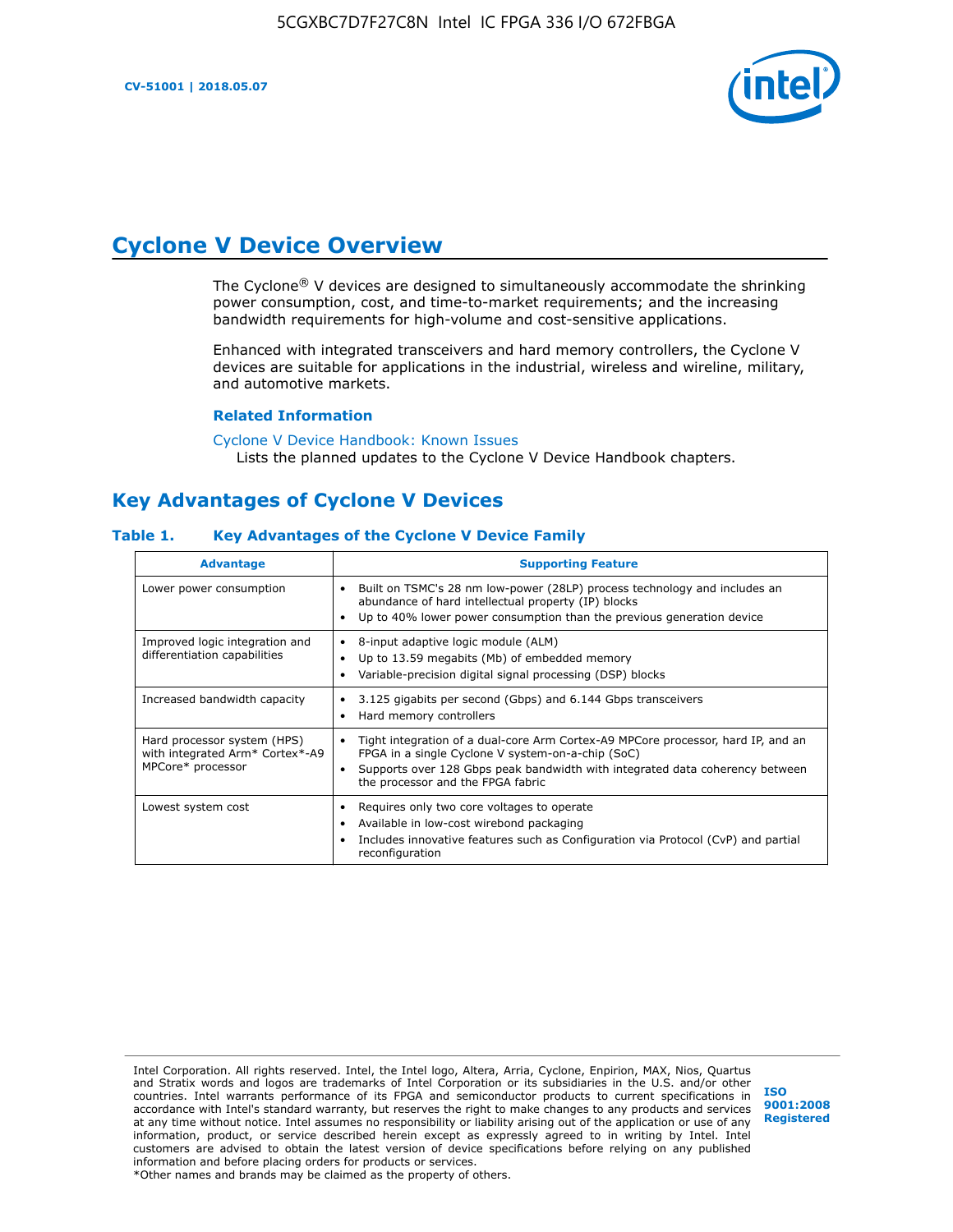

### **Summary of Cyclone V Features**

### **Table 2. Summary of Features for Cyclone V Devices**

| <b>Feature</b>                                           | <b>Description</b>                                                                                                                                                                                                                                                                                                                        |                                                                                                                                                                                                                                                                                                                                                                                                                                                                                                                                                                                                                                                                                                         |  |  |  |  |  |  |
|----------------------------------------------------------|-------------------------------------------------------------------------------------------------------------------------------------------------------------------------------------------------------------------------------------------------------------------------------------------------------------------------------------------|---------------------------------------------------------------------------------------------------------------------------------------------------------------------------------------------------------------------------------------------------------------------------------------------------------------------------------------------------------------------------------------------------------------------------------------------------------------------------------------------------------------------------------------------------------------------------------------------------------------------------------------------------------------------------------------------------------|--|--|--|--|--|--|
| Technology                                               | $\bullet$<br>1.1 V core voltage<br>$\bullet$                                                                                                                                                                                                                                                                                              | TSMC's 28-nm low-power (28LP) process technology                                                                                                                                                                                                                                                                                                                                                                                                                                                                                                                                                                                                                                                        |  |  |  |  |  |  |
| Packaging                                                | $\bullet$                                                                                                                                                                                                                                                                                                                                 | Wirebond low-halogen packages<br>Multiple device densities with compatible package footprints for seamless migration between<br>different device densities<br>RoHS-compliant and leaded $(1)$ options                                                                                                                                                                                                                                                                                                                                                                                                                                                                                                   |  |  |  |  |  |  |
| High-performance<br>FPGA fabric                          | Enhanced 8-input ALM with four registers                                                                                                                                                                                                                                                                                                  |                                                                                                                                                                                                                                                                                                                                                                                                                                                                                                                                                                                                                                                                                                         |  |  |  |  |  |  |
| Internal memory<br>blocks                                | of the ALMs as MLAB memory                                                                                                                                                                                                                                                                                                                | M10K-10-kilobits (Kb) memory blocks with soft error correction code (ECC)<br>Memory logic array block (MLAB)-640-bit distributed LUTRAM where you can use up to 25%                                                                                                                                                                                                                                                                                                                                                                                                                                                                                                                                     |  |  |  |  |  |  |
| Embedded Hard IP<br>blocks                               | Variable-precision DSP<br>Native support for up to three signal processing precision levels<br>(three $9 \times 9$ , two $18 \times 18$ , or one 27 x 27 multiplier) in the same<br>variable-precision DSP block<br>64-bit accumulator and cascade<br>Embedded internal coefficient memory<br>Preadder/subtractor for improved efficiency |                                                                                                                                                                                                                                                                                                                                                                                                                                                                                                                                                                                                                                                                                                         |  |  |  |  |  |  |
|                                                          | Memory controller                                                                                                                                                                                                                                                                                                                         | DDR3, DDR2, and LPDDR2 with 16 and 32 bit ECC support                                                                                                                                                                                                                                                                                                                                                                                                                                                                                                                                                                                                                                                   |  |  |  |  |  |  |
|                                                          | Embedded transceiver<br>I/O                                                                                                                                                                                                                                                                                                               | PCI Express* (PCIe*) Gen2 and Gen1 (x1, x2, or x4) hard IP with<br>multifunction support, endpoint, and root port                                                                                                                                                                                                                                                                                                                                                                                                                                                                                                                                                                                       |  |  |  |  |  |  |
| Clock networks                                           | Up to 550 MHz global clock network<br>$\bullet$<br>$\bullet$                                                                                                                                                                                                                                                                              | Global, quadrant, and peripheral clock networks<br>Clock networks that are not used can be powered down to reduce dynamic power                                                                                                                                                                                                                                                                                                                                                                                                                                                                                                                                                                         |  |  |  |  |  |  |
| Phase-locked loops<br>(PLLs)                             | $\bullet$<br>Integer mode and fractional mode<br>$\bullet$                                                                                                                                                                                                                                                                                | Precision clock synthesis, clock delay compensation, and zero delay buffering (ZDB)                                                                                                                                                                                                                                                                                                                                                                                                                                                                                                                                                                                                                     |  |  |  |  |  |  |
| FPGA General-purpose<br>$I/Os$ (GPIOs)                   | $\bullet$<br>$\bullet$<br>On-chip termination (OCT)<br>$\bullet$                                                                                                                                                                                                                                                                          | 875 megabits per second (Mbps) LVDS receiver and 840 Mbps LVDS transmitter<br>400 MHz/800 Mbps external memory interface<br>3.3 V support with up to 16 mA drive strength                                                                                                                                                                                                                                                                                                                                                                                                                                                                                                                               |  |  |  |  |  |  |
| Low-power high-speed<br>serial interface                 | 614 Mbps to 6.144 Gbps integrated transceiver speed<br>$\bullet$<br>Transmit pre-emphasis and receiver equalization<br>$\bullet$<br>Dynamic partial reconfiguration of individual channels<br>$\bullet$                                                                                                                                   |                                                                                                                                                                                                                                                                                                                                                                                                                                                                                                                                                                                                                                                                                                         |  |  |  |  |  |  |
| <b>HPS</b><br>(Cyclone V SE, SX,<br>and ST devices only) | $\bullet$<br>$\bullet$<br>interfaces<br>On-chip RAM and boot ROM                                                                                                                                                                                                                                                                          | Single or dual-core Arm Cortex-A9 MPCore processor-up to 925 MHz maximum frequency with<br>support for symmetric and asymmetric multiprocessing<br>Interface peripherals-10/100/1000 Ethernet media access control (EMAC), USB 2.0<br>On-The-GO (OTG) controller, quad serial peripheral interface (QSPI) flash controller, NAND<br>flash controller, Secure Digital/MultiMediaCard (SD/MMC) controller, UART, controller area<br>network (CAN), serial peripheral interface (SPI), I <sup>2</sup> C interface, and up to 85 HPS GPIO<br>System peripherals—general-purpose timers, watchdog timers, direct memory access (DMA)<br>controller, FPGA configuration manager, and clock and reset managers |  |  |  |  |  |  |
|                                                          |                                                                                                                                                                                                                                                                                                                                           | continued                                                                                                                                                                                                                                                                                                                                                                                                                                                                                                                                                                                                                                                                                               |  |  |  |  |  |  |

<sup>(1)</sup> Contact Intel for availability.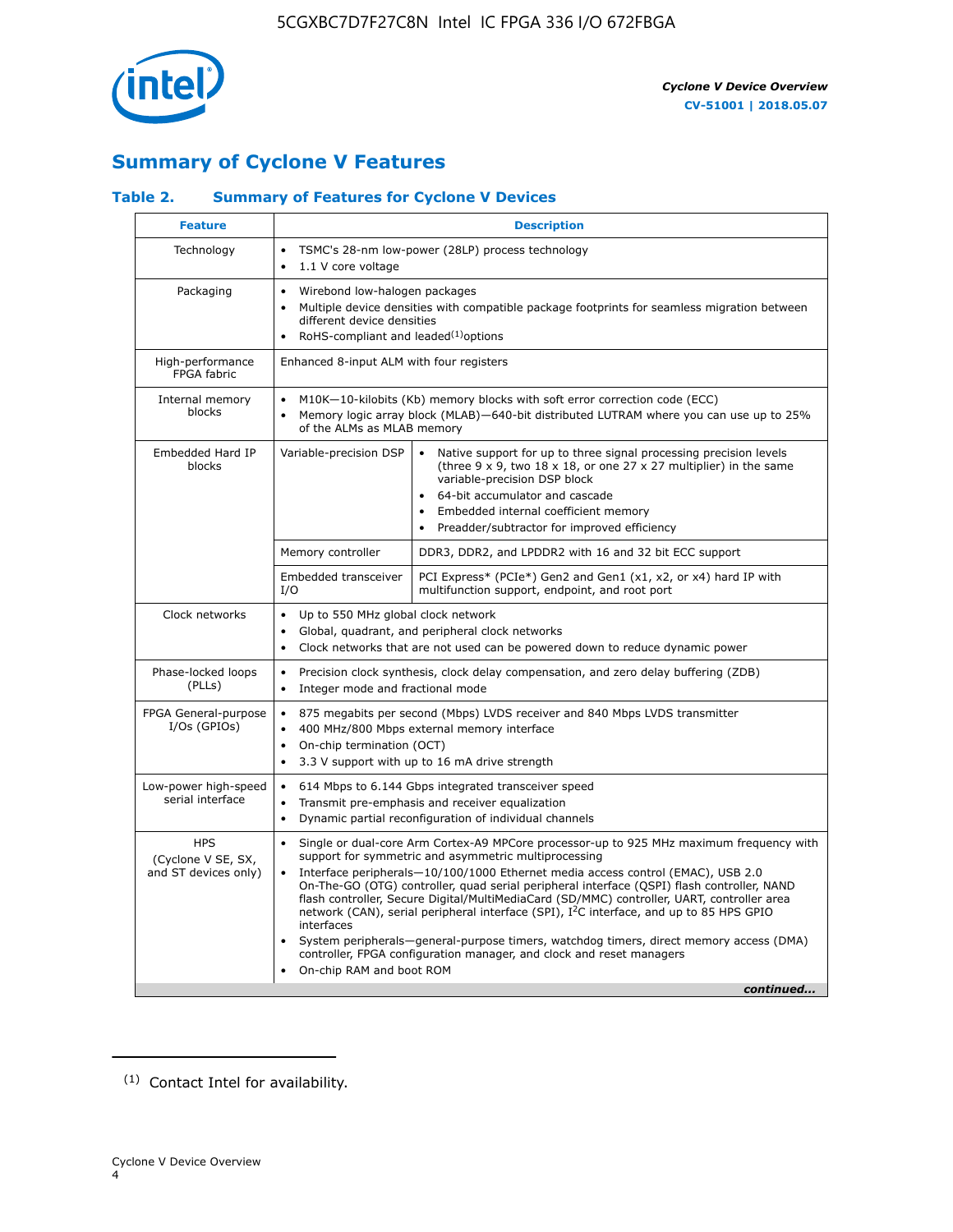

| <b>Feature</b> | <b>Description</b>                                                                                                                                                                                                                                                                                                                                                                                                           |
|----------------|------------------------------------------------------------------------------------------------------------------------------------------------------------------------------------------------------------------------------------------------------------------------------------------------------------------------------------------------------------------------------------------------------------------------------|
|                | HPS-FPGA bridges—include the FPGA-to-HPS, HPS-to-FPGA, and lightweight HPS-to-FPGA<br>bridges that allow the FPGA fabric to issue transactions to slaves in the HPS, and vice versa<br>FPGA-to-HPS SDRAM controller subsystem—provides a configurable interface to the multiport<br>front end (MPFE) of the HPS SDRAM controller<br>Arm CoreSight <sup>™</sup> JTAG debug access port, trace port, and on-chip trace storage |
| Configuration  | Tamper protection—comprehensive design protection to protect your valuable IP investments<br>Enhanced advanced encryption standard (AES) design security features<br>CvP<br>Dynamic reconfiguration of the FPGA<br>Active serial (AS) x1 and x4, passive serial (PS), JTAG, and fast passive parallel (FPP) x8 and<br>x16 configuration options<br>Internal scrubbing (2)<br>Partial reconfiguration (3)                     |

### **Cyclone V Device Variants and Packages**

### **Table 3. Device Variants for the Cyclone V Device Family**

| <b>Variant</b> | <b>Description</b>                                                                                                      |
|----------------|-------------------------------------------------------------------------------------------------------------------------|
| Cyclone V E    | Optimized for the lowest system cost and power requirement for a wide spectrum of general logic<br>and DSP applications |
| Cyclone V GX   | Optimized for the lowest cost and power requirement for 614 Mbps to 3.125 Gbps transceiver<br>applications              |
| Cyclone V GT   | The FPGA industry's lowest cost and lowest power requirement for 6.144 Gbps transceiver<br>applications                 |
| Cyclone V SE   | SoC with integrated Arm-based HPS                                                                                       |
| Cyclone V SX   | SoC with integrated Arm-based HPS and 3.125 Gbps transceivers                                                           |
| Cyclone V ST   | SoC with integrated Arm-based HPS and 6.144 Gbps transceivers                                                           |

### **Cyclone V E**

This section provides the available options, maximum resource counts, and package plan for the Cyclone V E devices.

The information in this section is correct at the time of publication. For the latest information and to get more details, refer to the Product Selector Guide.

#### **Related Information**

[Product Selector Guide](https://www.altera.com/products/product-selector-guide.html)

Provides the latest information about Intel products.

<sup>(2)</sup> The SEU internal scrubbing feature is available for Cyclone V E, GX, SE, and SX devices with the "SC" suffix in the part number. For device availability and ordering, contact your local Intel sales representatives.

 $(3)$  The partial reconfiguration feature is available for Cyclone V E, GX, SE, and SX devices with the "SC" suffix in the part number. For device availability and ordering, contact your local Intel® sales representatives.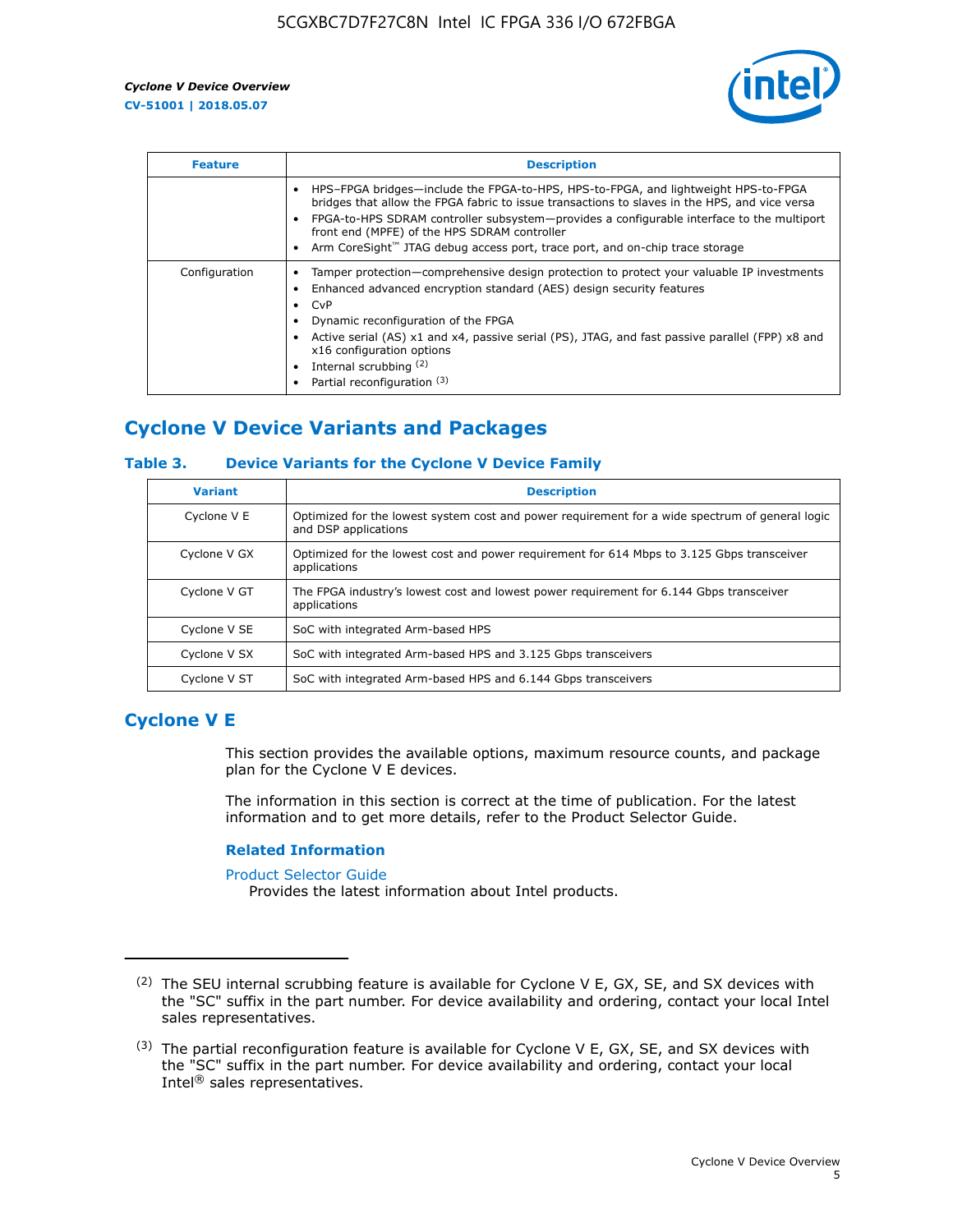### **Available Options**

### **Figure 1. Sample Ordering Code and Available Options for Cyclone V E Devices**

The SEU internal scrubbing feature is available for Cyclone V E, GX, SE, and SX devices with the "SC" suffix in the part number. For device availability and ordering, contact your local Intel sales representatives.



### **Maximum Resources**

### **Table 4. Maximum Resource Counts for Cyclone V E Devices**

| <b>Resource</b>              |             | <b>Member Code</b> |              |                |                |         |  |  |
|------------------------------|-------------|--------------------|--------------|----------------|----------------|---------|--|--|
|                              |             | A2                 | A4           | <b>A5</b>      | <b>A7</b>      | A9      |  |  |
| Logic Elements (LE) (K)      |             | 25                 | 49           | 77             | 150            | 301     |  |  |
| <b>ALM</b>                   |             | 9,430              | 18,480       | 29,080         | 56,480         | 113,560 |  |  |
| Register                     |             |                    | 73,920       | 116,320        | 225,920        | 454,240 |  |  |
| Memory (Kb)                  | M10K        | 1,760              | 3,080        | 4,460          | 6,860          | 12,200  |  |  |
|                              | <b>MLAB</b> | 196                | 303          | 424            | 836            | 1,717   |  |  |
| Variable-precision DSP Block |             | 25                 | 66           | 150            | 156            | 342     |  |  |
| 18 x 18 Multiplier           |             | 50                 | 132          | 300            | 312            | 684     |  |  |
| PLL                          |             | $\overline{4}$     | 4            | 6              | $\overline{7}$ | 8       |  |  |
| GPIO                         |             | 224                | 224          | 240            | 480            | 480     |  |  |
| <b>LVDS</b>                  | Transmitter | 56                 | 56           | 60             | 120            | 120     |  |  |
|                              | Receiver    | 56                 | 56           | 60             | 120            | 120     |  |  |
| Hard Memory Controller       |             | $\mathbf{1}$       | $\mathbf{1}$ | $\overline{2}$ | $\overline{2}$ | 2       |  |  |

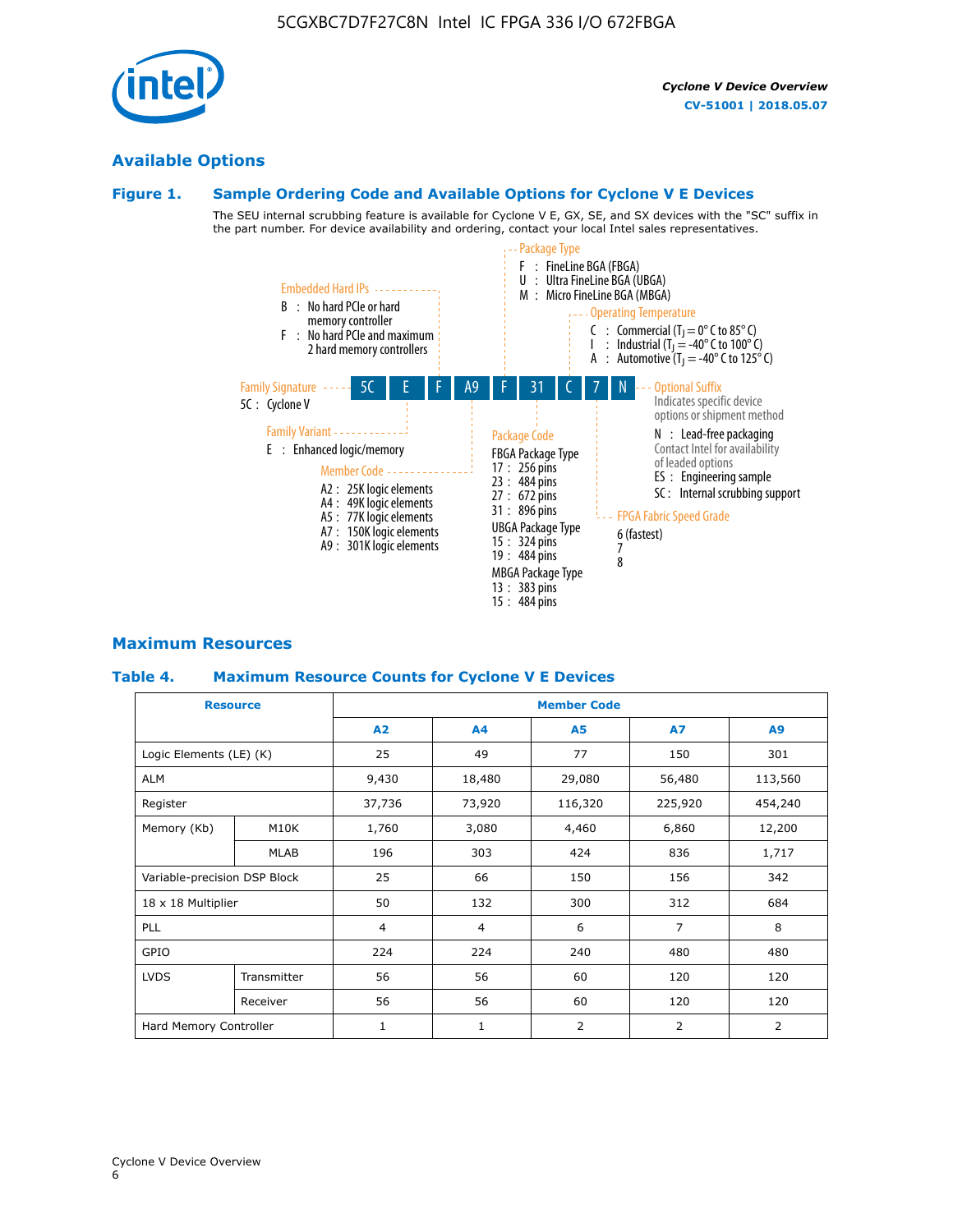

### **Related Information**

[True LVDS Buffers in Devices, I/O Features in Cyclone V Devices](https://www.altera.com/documentation/sam1403481100977.html#sam1403480885395) Provides the number of LVDS channels in each device package.

### **Package Plan**

#### **Table 5. Package Plan for Cyclone V E Devices**

| <b>Member</b><br><b>Code</b> | <b>M383</b><br>$(13 \text{ mm})$ | M484<br>$(15 \text{ mm})$ | <b>U324</b><br>$(15 \text{ mm})$ | <b>F256</b><br>$(17 \text{ mm})$ | <b>U484</b><br>$(19$ mm) | <b>F484</b><br>$(23$ mm $)$ | <b>F672</b><br>$(27 \, \text{mm})$ | <b>F896</b><br>$(31 \text{ mm})$ |
|------------------------------|----------------------------------|---------------------------|----------------------------------|----------------------------------|--------------------------|-----------------------------|------------------------------------|----------------------------------|
|                              | <b>GPIO</b>                      | <b>GPIO</b>               | <b>GPIO</b>                      | <b>GPIO</b>                      | <b>GPIO</b>              | <b>GPIO</b>                 | <b>GPIO</b>                        | <b>GPIO</b>                      |
| A2                           | 223                              |                           | 176                              | 128                              | 224                      | 224                         | –                                  |                                  |
| A4                           | 223                              |                           | 176                              | 128                              | 224                      | 224                         |                                    |                                  |
| A5                           | 175                              |                           |                                  |                                  | 224                      | 240                         |                                    |                                  |
| A7                           |                                  | 240                       |                                  |                                  | 240                      | 240                         | 336                                | 480                              |
| A9                           |                                  |                           |                                  |                                  | 240                      | 224                         | 336                                | 480                              |

### **Cyclone V GX**

This section provides the available options, maximum resource counts, and package plan for the Cyclone V GX devices.

The information in this section is correct at the time of publication. For the latest information and to get more details, refer to the *Product Selector Guide*.

### **Related Information**

[Product Selector Guide](https://www.altera.com/products/product-selector-guide.html)

Provides the latest information about Intel products.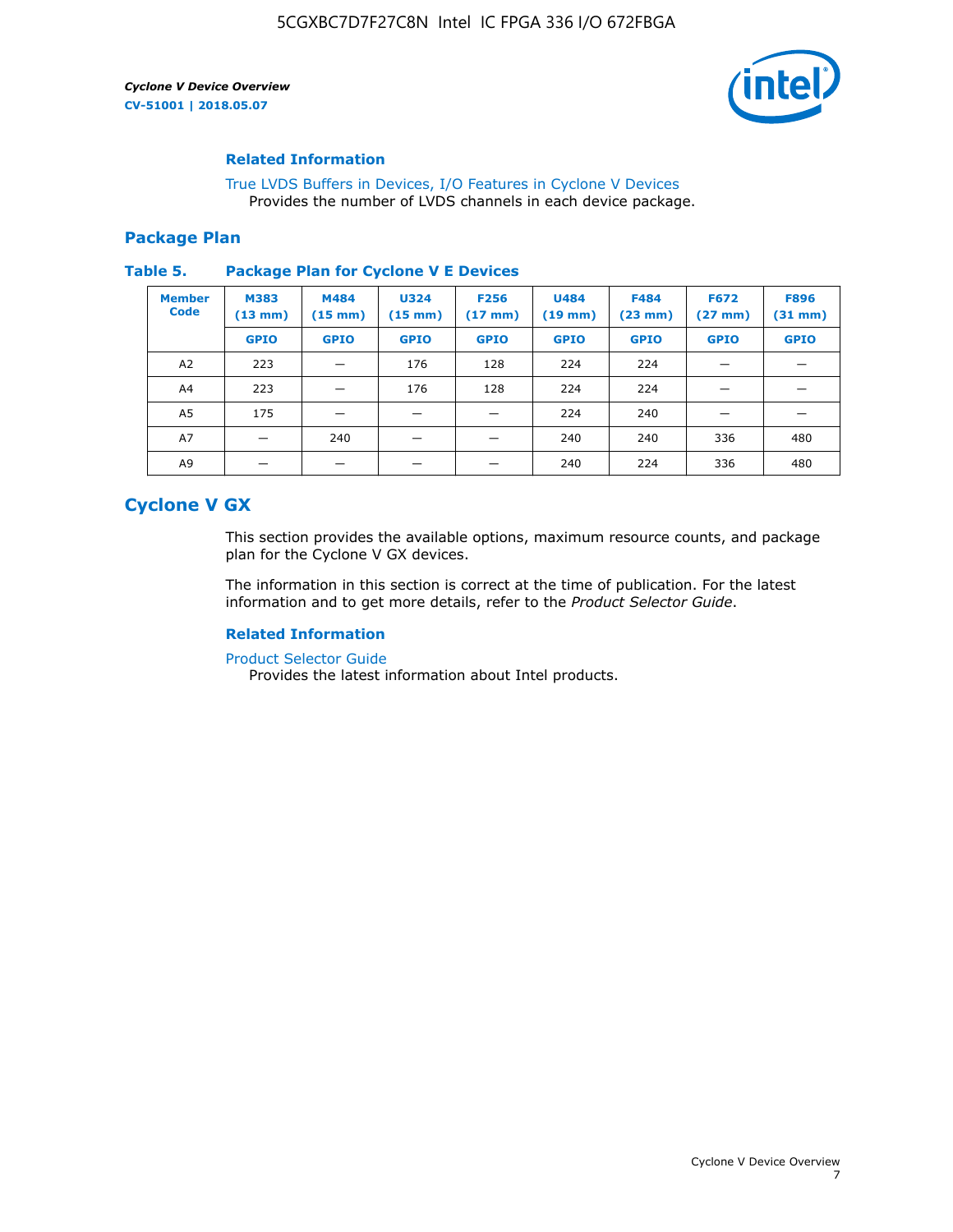

### **Available Options**

#### **Figure 2. Sample Ordering Code and Available Options for Cyclone V GX Devices**

The SEU internal scrubbing feature is available for Cyclone V E, GX, SE, and SX devices with the "SC" suffix in the part number. For device availability and ordering, contact your local Intel sales representatives.



### **Maximum Resources**

### **Table 6. Maximum Resource Counts for Cyclone V GX Devices**

|                              | <b>Resource</b> | <b>Member Code</b> |                |                |                |           |  |  |
|------------------------------|-----------------|--------------------|----------------|----------------|----------------|-----------|--|--|
|                              |                 | C <sub>3</sub>     | C <sub>4</sub> | C <sub>5</sub> | C7             | C9        |  |  |
| Logic Elements (LE) (K)      |                 | 36                 | 50             | 77             | 150            | 301       |  |  |
| <b>ALM</b>                   |                 | 13,460             | 18,860         | 29,080         | 56,480         | 113,560   |  |  |
| Register                     |                 | 53,840             | 75,440         | 116,320        | 225,920        | 454,240   |  |  |
| Memory (Kb)                  | M10K            | 1,350              | 2,500          | 4,460          | 6,860          | 12,200    |  |  |
|                              | <b>MLAB</b>     | 182                | 424            | 424            | 836            | 1,717     |  |  |
| Variable-precision DSP Block |                 | 57                 | 70             | 150            | 156            | 342       |  |  |
| 18 x 18 Multiplier           |                 | 114                | 140            | 300            | 312            | 684       |  |  |
| PLL                          |                 | $\overline{4}$     | 6              | 6              | $\overline{7}$ | 8         |  |  |
| 3 Gbps Transceiver           |                 | 3                  | 6              | 6              | 9              | 12        |  |  |
| GPIO <sup>(4)</sup>          |                 | 208                | 336            | 336            | 480            | 560       |  |  |
|                              |                 |                    |                |                |                | continued |  |  |

 $(4)$  The number of GPIOs does not include transceiver I/Os. In the Intel Quartus® Prime software, the number of user I/Os includes transceiver I/Os.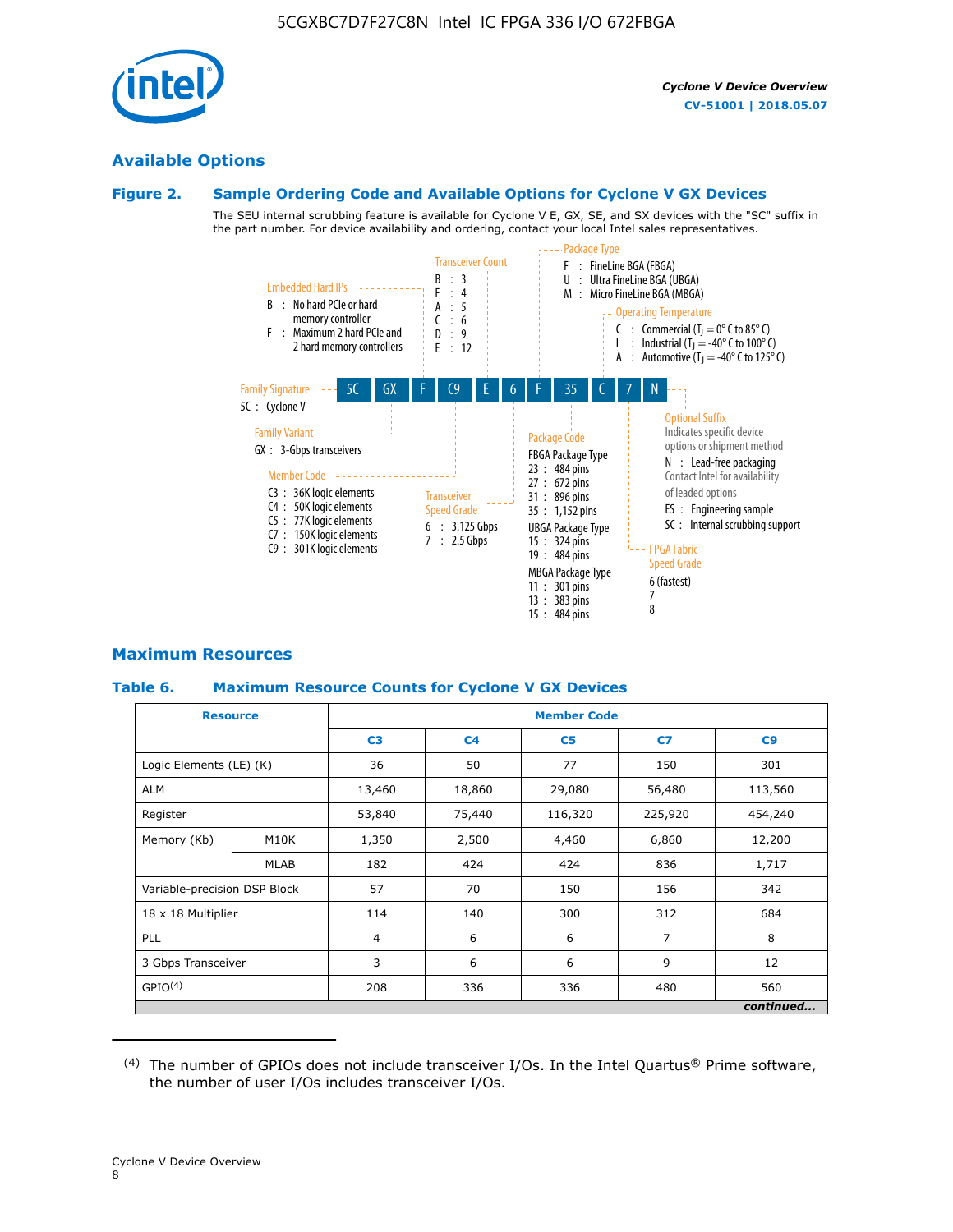

| <b>Resource</b>        |             | <b>Member Code</b> |                |                |     |                |  |  |
|------------------------|-------------|--------------------|----------------|----------------|-----|----------------|--|--|
|                        |             | C <sub>3</sub>     | C <sub>4</sub> | C <sub>5</sub> | C7  | C <sub>9</sub> |  |  |
| <b>LVDS</b>            | Transmitter | 52                 | 84             | 84             | 120 | 140            |  |  |
|                        | Receiver    | 52                 | 84             | 84             | 120 | 140            |  |  |
| PCIe Hard IP Block     |             |                    |                |                |     |                |  |  |
| Hard Memory Controller |             |                    | h              |                |     |                |  |  |

### **Related Information**

[True LVDS Buffers in Devices, I/O Features in Cyclone V Devices](https://www.altera.com/documentation/sam1403481100977.html#sam1403480885395) Provides the number of LVDS channels in each device package.

### **Package Plan**

### **Table 7. Package Plan for Cyclone V GX Devices**

| <b>Member</b><br><b>Code</b> | <b>M301</b><br>$(11$ mm) |                | <b>M383</b><br>$(13 \text{ mm})$ |             | M484        | $(15 \text{ mm})$ | <b>U324</b><br>$(15 \text{ mm})$ |             | <b>U484</b><br>$(19$ mm) |             |
|------------------------------|--------------------------|----------------|----------------------------------|-------------|-------------|-------------------|----------------------------------|-------------|--------------------------|-------------|
|                              | <b>GPIO</b>              | <b>XCVR</b>    | <b>GPIO</b>                      | <b>XCVR</b> | <b>GPIO</b> | <b>XCVR</b>       | <b>GPIO</b>                      | <b>XCVR</b> | <b>GPIO</b>              | <b>XCVR</b> |
| C <sub>3</sub>               |                          |                |                                  |             |             |                   | 144                              | 3           | 208                      | 3           |
| C <sub>4</sub>               | 129                      | $\overline{4}$ | 175                              | 6           |             |                   | –                                |             | 224                      | 6           |
| C5                           | 129                      | 4              | 175                              | 6           |             |                   |                                  |             | 224                      | 6           |
| C7                           | _                        |                |                                  |             | 240         | 3                 |                                  |             | 240                      | 6           |
| C9                           |                          |                |                                  |             |             |                   |                                  |             | 240                      | 5           |

| <b>Member</b><br><b>Code</b> | <b>F484</b> | $(23$ mm)   | <b>F672</b> | $(27$ mm $)$ | <b>F896</b><br>$(31 \text{ mm})$ |             | F1152<br>$(35 \text{ mm})$ |             |
|------------------------------|-------------|-------------|-------------|--------------|----------------------------------|-------------|----------------------------|-------------|
|                              | <b>GPIO</b> | <b>XCVR</b> | <b>GPIO</b> | <b>XCVR</b>  | <b>GPIO</b>                      | <b>XCVR</b> | <b>GPIO</b>                | <b>XCVR</b> |
| C <sub>3</sub>               | 208         | 3           |             |              |                                  |             |                            |             |
| C4                           | 240         | 6           | 336         | 6            |                                  |             |                            |             |
| C5                           | 240         | 6           | 336         | 6            |                                  |             |                            |             |
| C7                           | 240         | 6           | 336         | 9            | 480                              | 9           |                            |             |
| C9                           | 224         | 6           | 336         | 9            | 480                              | 12          | 560                        | 12          |

### **Cyclone V GT**

This section provides the available options, maximum resource counts, and package plan for the Cyclone V GT devices.

The information in this section is correct at the time of publication. For the latest information and to get more details, refer to the *Product Selector Guide*.

#### **Related Information**

#### [Product Selector Guide](https://www.altera.com/products/product-selector-guide.html)

Provides the latest information about Intel products.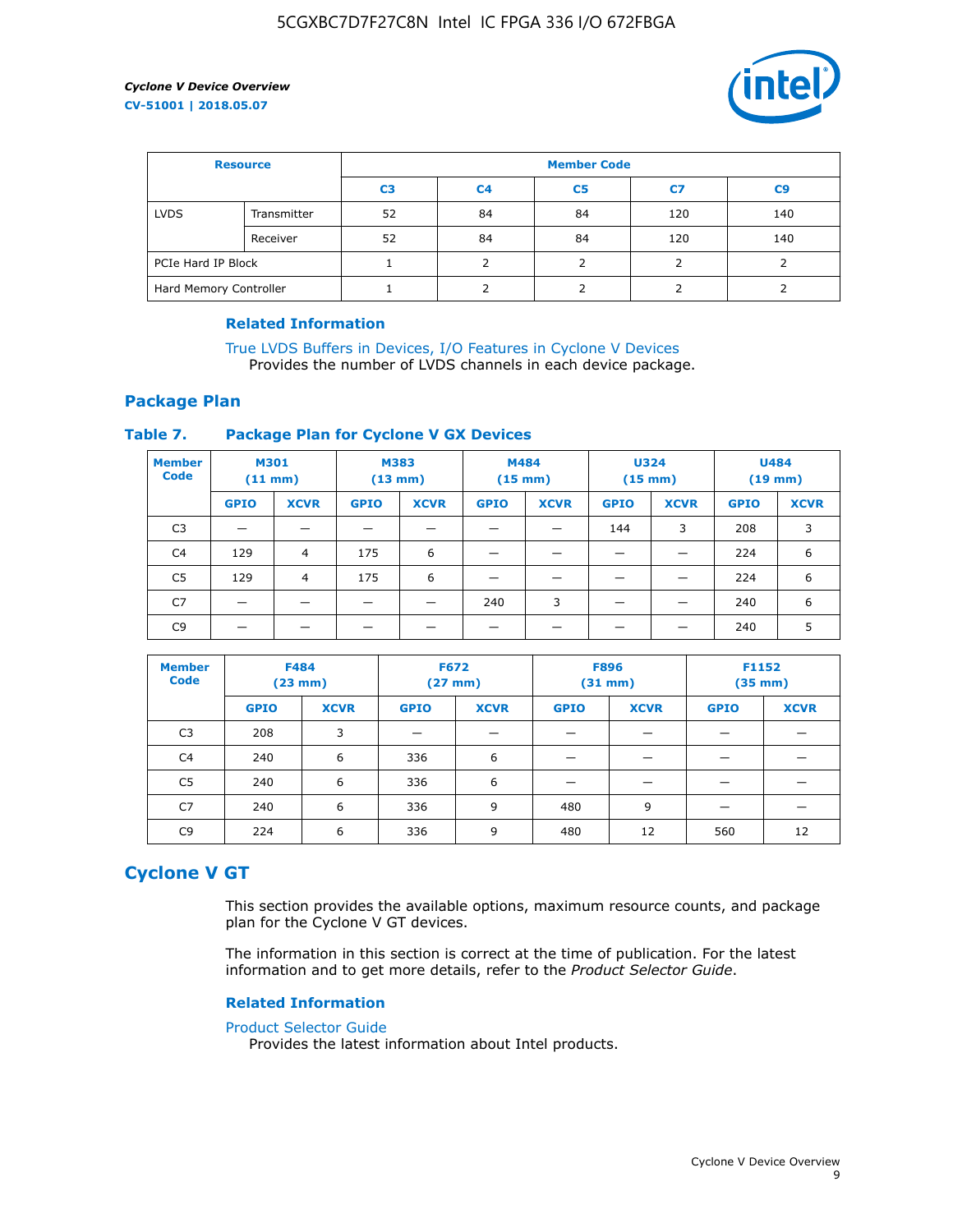

### **Available Options**

### **Figure 3. Sample Ordering Code and Available Options for Cyclone V GT Devices**



### **Maximum Resources**

#### **Table 8. Maximum Resource Counts for Cyclone V GT Devices**

|                              | <b>Resource</b> | <b>Member Code</b> |         |                |  |  |
|------------------------------|-----------------|--------------------|---------|----------------|--|--|
|                              |                 | D <sub>5</sub>     | D7      | D <sub>9</sub> |  |  |
| Logic Elements (LE) (K)      |                 | 77                 | 150     | 301            |  |  |
| <b>ALM</b>                   |                 | 29,080             | 56,480  | 113,560        |  |  |
| Register                     |                 | 116,320            | 225,920 | 454,240        |  |  |
| Memory (Kb)                  | M10K            | 4,460              | 6,860   | 12,200         |  |  |
|                              | <b>MLAB</b>     | 424                | 836     | 1,717          |  |  |
| Variable-precision DSP Block |                 | 150                | 156     | 342            |  |  |
| 18 x 18 Multiplier           |                 | 300                | 312     | 684            |  |  |
| PLL                          |                 | 6                  | 7       | 8              |  |  |
| 6 Gbps Transceiver           |                 | 6                  | 9       | 12             |  |  |
| GPIO <sup>(5)</sup>          |                 | 336                | 480     | 560            |  |  |
| <b>LVDS</b>                  | Transmitter     | 84                 | 120     | 140            |  |  |
|                              |                 |                    |         | continued      |  |  |

<sup>(5)</sup> The number of GPIOs does not include transceiver I/Os. In the Intel Quartus Prime software, the number of user I/Os includes transceiver I/Os.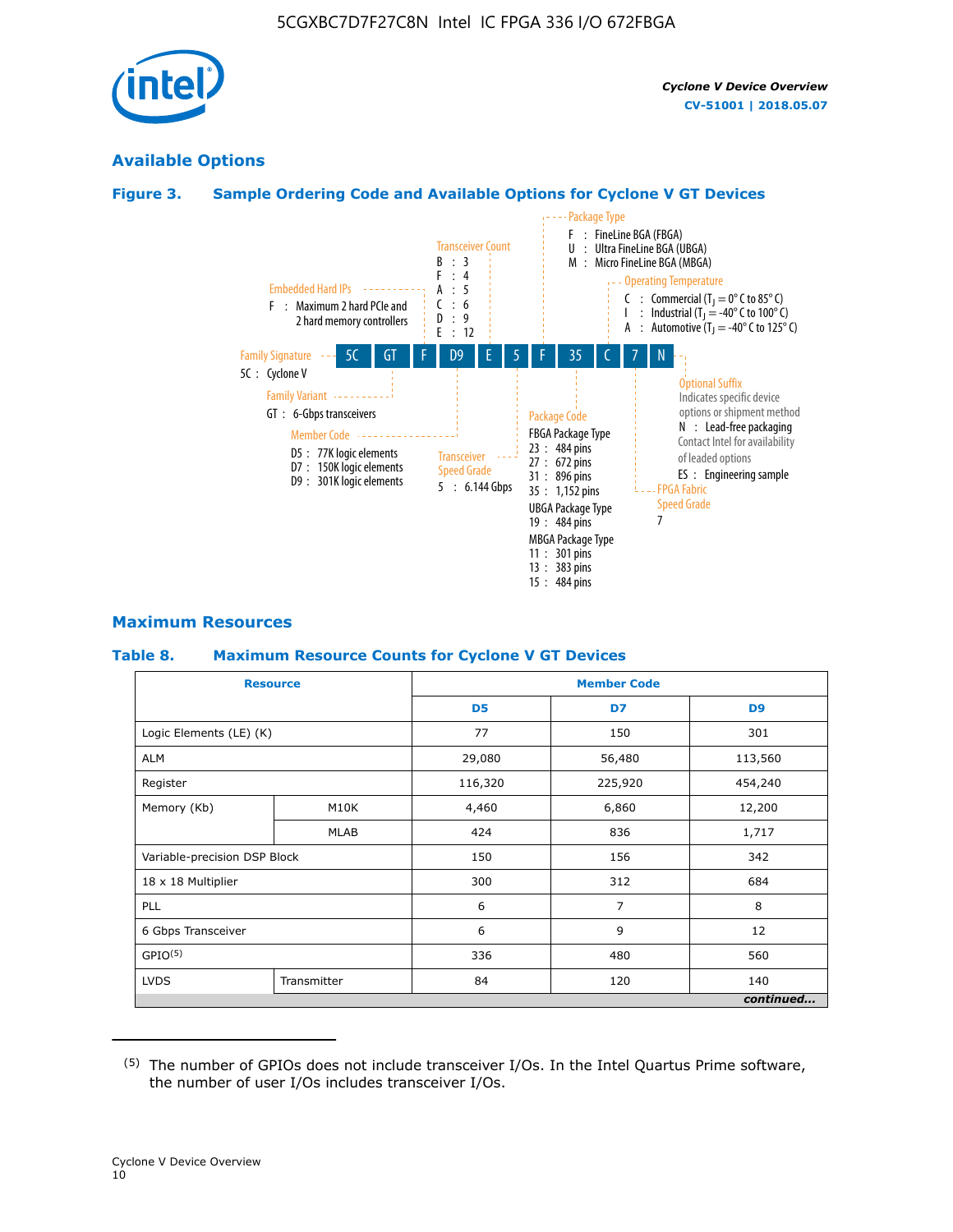

| <b>Resource</b>        |          | <b>Member Code</b> |     |     |  |  |
|------------------------|----------|--------------------|-----|-----|--|--|
|                        |          | D5                 | D7  | D9  |  |  |
|                        | Receiver | 84                 | 120 | 140 |  |  |
| PCIe Hard IP Block     |          |                    |     |     |  |  |
| Hard Memory Controller |          |                    |     |     |  |  |

### **Related Information**

[True LVDS Buffers in Devices, I/O Features in Cyclone V Devices](https://www.altera.com/documentation/sam1403481100977.html#sam1403480885395) Provides the number of LVDS channels in each device package.

### **Package Plan**

### **Table 9. Package Plan for Cyclone V GT Devices**

Transceiver counts shown are for transceiver ≤5 Gbps . 6 Gbps transceiver channel count support depends on the package and channel usage. For more information about the 6 Gbps transceiver channel count, refer to the *Cyclone V Device Handbook Volume 2: Transceivers*.

| <b>Member</b><br><b>Code</b> | <b>M301</b><br>(11 mm) |             | M383<br>(13 mm) |             | M484<br>$(15 \text{ mm})$ |             | <b>U484</b><br>$(19$ mm) |             |
|------------------------------|------------------------|-------------|-----------------|-------------|---------------------------|-------------|--------------------------|-------------|
|                              | <b>GPIO</b>            | <b>XCVR</b> | <b>GPIO</b>     | <b>XCVR</b> | <b>GPIO</b>               | <b>XCVR</b> | <b>GPIO</b>              | <b>XCVR</b> |
| D5                           | 129                    | 4           | 175             | 6           | -                         |             | 224                      | 6           |
| D7                           |                        |             |                 |             | 240                       | 3           | 240                      | 6           |
| D <sub>9</sub>               | -                      |             |                 |             | _                         |             | 240                      | 5           |

| <b>Member</b><br><b>Code</b> | <b>F484</b><br>$(23$ mm $)$ |             | <b>F672</b><br>$(27 \text{ mm})$ |             | <b>F896</b><br>$(31$ mm $)$ |             | F1152<br>$(35$ mm $)$ |             |
|------------------------------|-----------------------------|-------------|----------------------------------|-------------|-----------------------------|-------------|-----------------------|-------------|
|                              | <b>GPIO</b>                 | <b>XCVR</b> | <b>GPIO</b>                      | <b>XCVR</b> | <b>GPIO</b>                 | <b>XCVR</b> | <b>GPIO</b>           | <b>XCVR</b> |
| D <sub>5</sub>               | 240                         | 6           | 336                              | 6           | -                           |             |                       |             |
| D7                           | 240                         | 6           | 336                              | q(6)        | 480                         | q(6)        | -                     | _           |
| D <sub>9</sub>               | 224                         | 6           | 336                              | q(6)        | 480                         | 12(7)       | 560                   | 12(7)       |

### **Related Information**

[6.144-Gbps Support Capability in Cyclone V GT Devices, Cyclone V Device Handbook](https://www.altera.com/documentation/nik1409855456781.html#nik1409855410757) [Volume 2: Transceivers](https://www.altera.com/documentation/nik1409855456781.html#nik1409855410757)

Provides more information about 6 Gbps transceiver channel count.

<sup>(6)</sup> If you require CPRI (at 6.144 Gbps) and PCIe Gen2 transmit jitter compliance, Intel recommends that you use only up to three full-duplex transceiver channels for CPRI, and up to six full-duplex channels for PCIe Gen2. The CMU channels are not considered full-duplex channels.

 $(7)$  If you require CPRI (at 6.144 Gbps) and PCIe Gen2 transmit jitter compliance, Intel recommends that you use only up to three full-duplex transceiver channels for CPRI, and up to eight full-duplex channels for PCIe Gen2. The CMU channels are not considered full-duplex channels.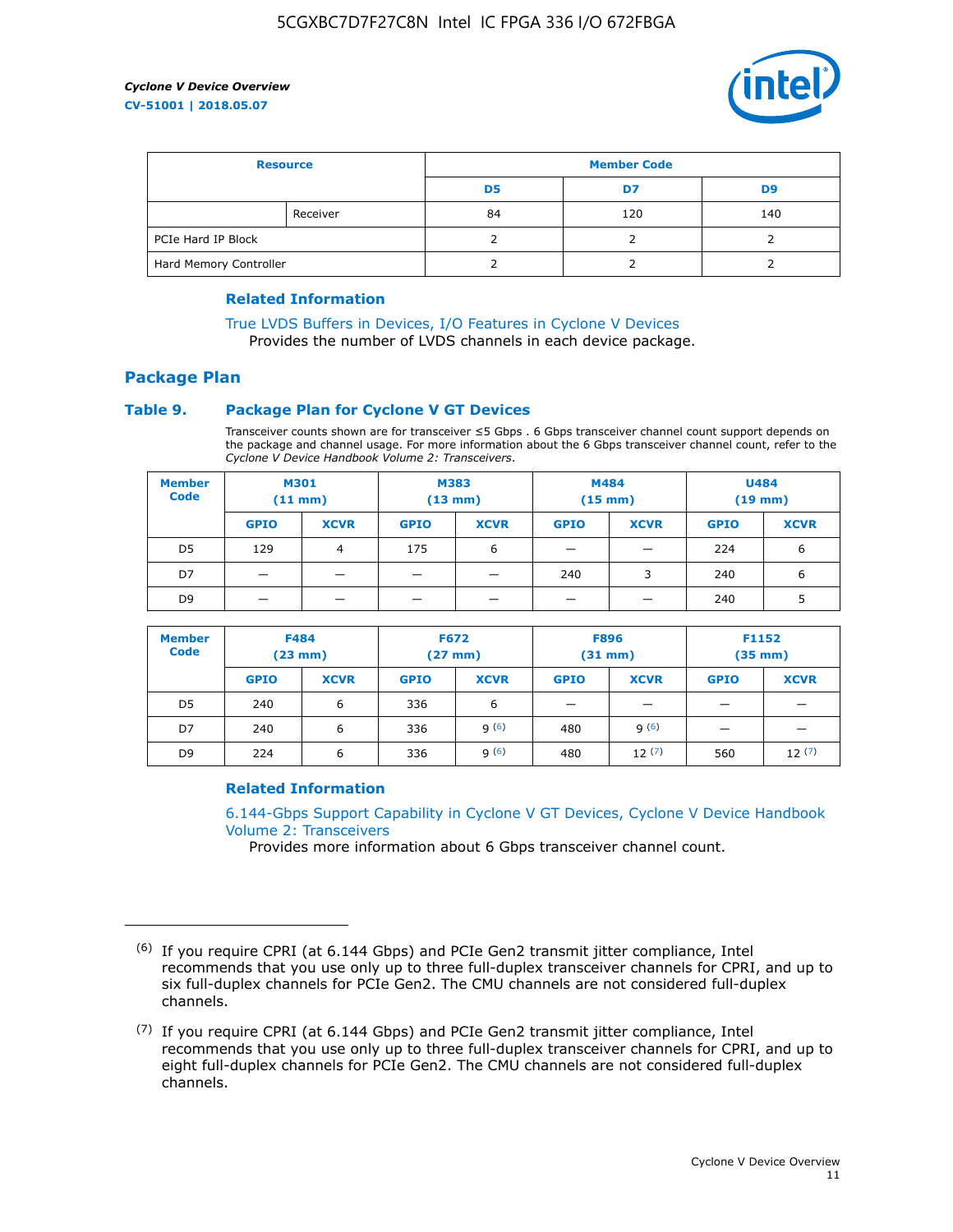

### **Cyclone V SE**

This section provides the available options, maximum resource counts, and package plan for the Cyclone V SE devices.

The information in this section is correct at the time of publication. For the latest information and to get more details, refer to the *Product Selector Guide*.

#### **Related Information**

#### [Product Selector Guide](https://www.altera.com/products/product-selector-guide.html)

Provides the latest information about Intel products.

### **Available Options**

### **Figure 4. Sample Ordering Code and Available Options for Cyclone V SE Devices**

The SEU internal scrubbing feature is available for Cyclone V E, GX, SE, and SX devices with the "SC" suffix in the part number. For device availability and ordering, contact your local Intel sales representatives.

Cyclone V SE and SX low-power devices (L power option) offer 30% static power reduction for devices with 25K LE and 40K LE, and 20% static power reduction for devices with 85K LE and 110K LE.

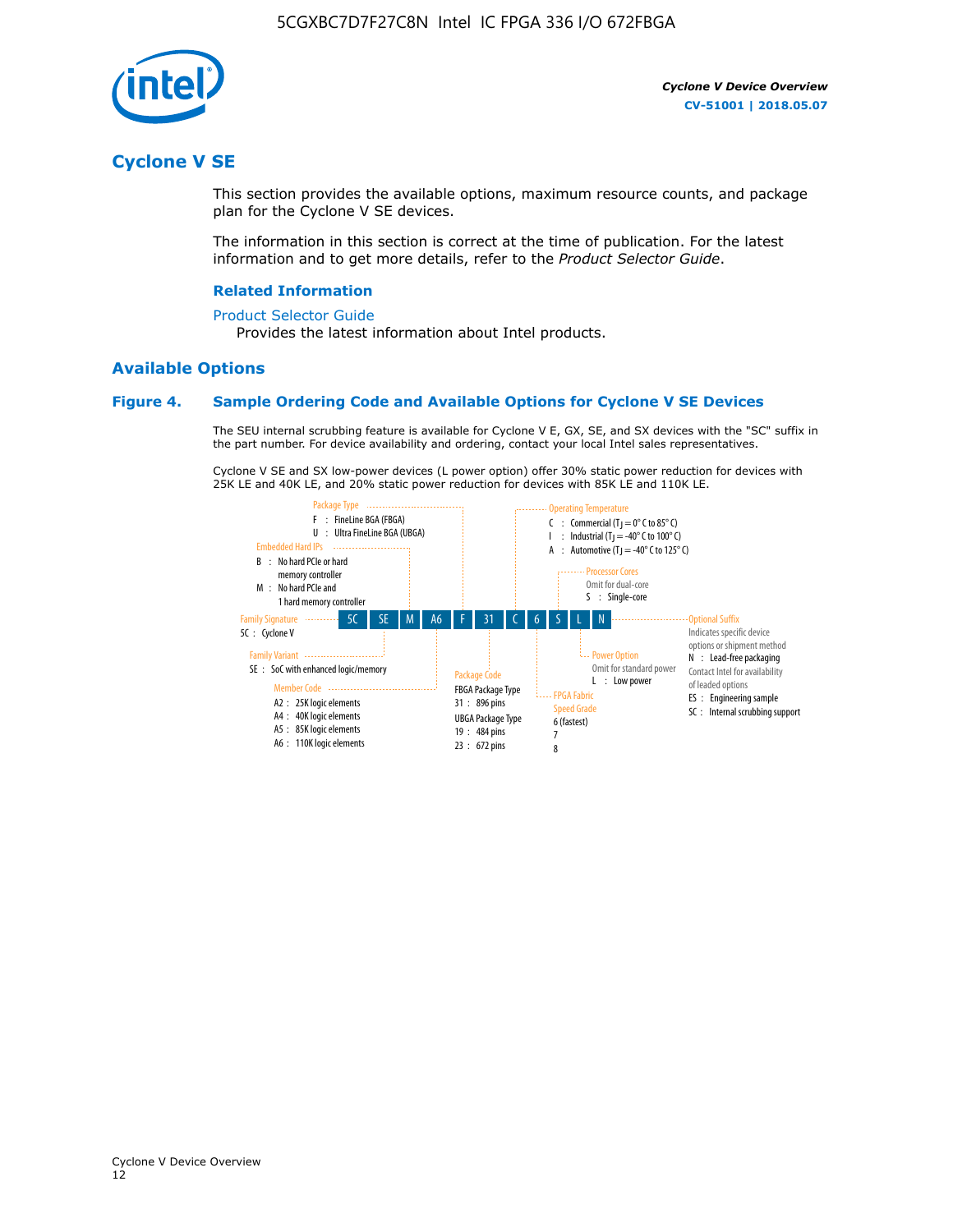

### **Maximum Resources**

#### **Table 10. Maximum Resource Counts for Cyclone V SE Devices**

|                                | <b>Resource</b> | <b>Member Code</b>       |                          |                      |                      |  |
|--------------------------------|-----------------|--------------------------|--------------------------|----------------------|----------------------|--|
|                                |                 | A <sub>2</sub>           | A <sub>4</sub>           | <b>A5</b>            | A6                   |  |
| Logic Elements (LE) (K)        |                 | 25                       | 40                       | 85                   | 110                  |  |
| <b>ALM</b>                     |                 | 9,430                    | 15,880                   | 32,070               | 41,910               |  |
| Register                       |                 | 37,736                   | 60,376                   | 128,300              | 166,036              |  |
| Memory (Kb)                    | M10K            | 1,400                    | 2,700                    | 3,970                | 5,570                |  |
|                                | <b>MLAB</b>     | 138                      | 231                      | 480                  | 621                  |  |
| Variable-precision DSP Block   |                 | 36                       | 84                       | 87                   | 112                  |  |
| 18 x 18 Multiplier             |                 | 72                       | 168                      | 174                  | 224                  |  |
| <b>FPGA PLL</b>                |                 | 5                        | 5                        | 6                    | 6                    |  |
| <b>HPS PLL</b>                 |                 | 3                        | 3                        | 3                    | 3                    |  |
| <b>FPGA GPIO</b>               |                 | 145                      | 145                      | 288                  | 288                  |  |
| HPS I/O                        |                 | 181                      | 181                      | 181                  | 181                  |  |
| <b>LVDS</b>                    | Transmitter     | 32                       | 32                       | 72                   | 72                   |  |
|                                | Receiver        | 37                       | 37                       | 72                   | 72                   |  |
| FPGA Hard Memory Controller    |                 | 1                        | $\mathbf{1}$             | $\mathbf{1}$         | $\mathbf{1}$         |  |
| HPS Hard Memory Controller     |                 | $\mathbf{1}$             | $\mathbf{1}$             | $\mathbf{1}$         | $\mathbf{1}$         |  |
| Arm Cortex-A9 MPCore Processor |                 | Single- or dual-<br>core | Single- or dual-<br>core | Single- or dual-core | Single- or dual-core |  |

### **Related Information**

[True LVDS Buffers in Devices, I/O Features in Cyclone V Devices](https://www.altera.com/documentation/sam1403481100977.html#sam1403480885395) Provides the number of LVDS channels in each device package.

### **Package Plan**

#### **Table 11. Package Plan for Cyclone V SE Devices**

The HPS I/O counts are the number of I/Os in the HPS and does not correlate with the number of HPS-specific I/O pins in the FPGA. Each HPS-specific pin in the FPGA may be mapped to several HPS I/Os.

| <b>Member Code</b> | <b>U484</b><br>$(19$ mm) |           | U672<br>(23 mm)  |         | <b>F896</b><br>$(31$ mm $)$ |           |
|--------------------|--------------------------|-----------|------------------|---------|-----------------------------|-----------|
|                    | <b>FPGA GPIO</b>         | HPS $I/O$ | <b>FPGA GPIO</b> | HPS I/O | <b>FPGA GPIO</b>            | HPS $I/O$ |
| A <sub>2</sub>     | 66                       | 151       | 145              | 181     |                             |           |
| A4                 | 66                       | 151       | 145              | 181     |                             |           |
| A <sub>5</sub>     | 66                       | 151       | 145              | 181     | 288                         | 181       |
| A6                 | 66                       | 151       | 145              | 181     | 288                         | 181       |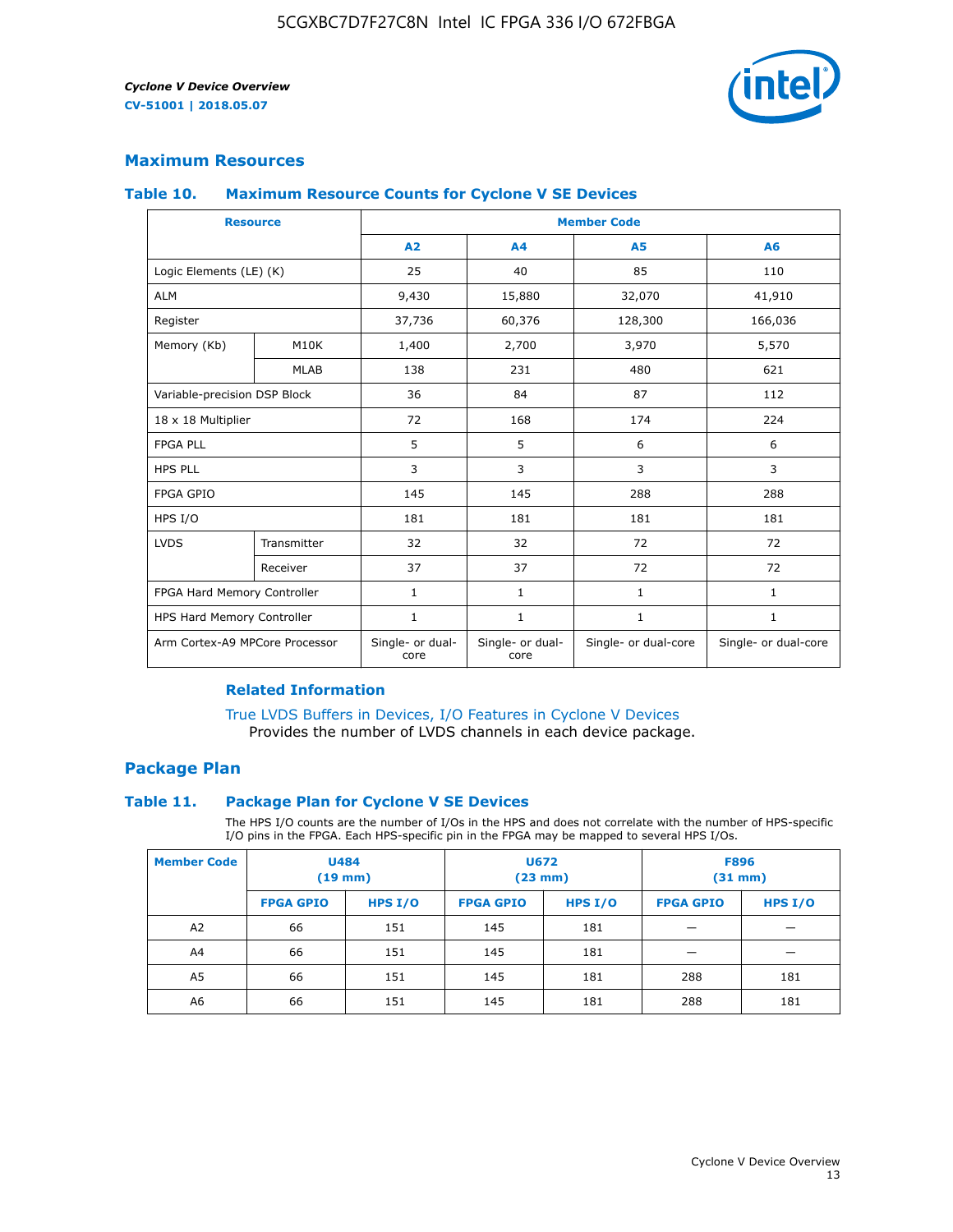

### **Cyclone V SX**

This section provides the available options, maximum resource counts, and package plan for the Cyclone V SX devices.

The information in this section is correct at the time of publication. For the latest information and to get more details, refer to the *Product Selector Guide*.

#### **Related Information**

#### [Product Selector Guide](https://www.altera.com/products/product-selector-guide.html)

Provides the latest information about Intel products.

### **Available Options**

### **Figure 5. Sample Ordering Code and Available Options for Cyclone V SX Devices**

The SEU internal scrubbing feature is available for Cyclone V E, GX, SE, and SX devices with the "SC" suffix in the part number. For device availability and ordering, contact your local Intel sales representatives.

Cyclone V SE and SX low-power devices (L power option) offer 30% static power reduction for devices with 25K LE and 40K LE, and 20% static power reduction for devices with 85K LE and 110K LE.



### **Maximum Resources**

#### **Table 12. Maximum Resource Counts for Cyclone V SX Devices**

|                              | <b>Resource</b> | <b>Member Code</b> |                |                |           |  |
|------------------------------|-----------------|--------------------|----------------|----------------|-----------|--|
|                              |                 | C <sub>2</sub>     | C <sub>4</sub> | C <sub>5</sub> | C6        |  |
| Logic Elements (LE) (K)      |                 | 25                 | 40             | 85             | 110       |  |
| <b>ALM</b>                   |                 | 9,430              | 15,880         | 32,070         | 41,910    |  |
| Register                     |                 | 37,736             | 60,376         | 128,300        | 166,036   |  |
| Memory (Kb)                  | M10K            | 1,400              | 2,700          | 3,970          | 5,570     |  |
|                              | <b>MLAB</b>     | 138                | 231            | 480            | 621       |  |
| Variable-precision DSP Block |                 | 36                 | 84             | 87             | 112       |  |
| 18 x 18 Multiplier           |                 | 72                 | 168            | 174            | 224       |  |
| <b>FPGA PLL</b>              |                 | 5                  | 5              | 6              | 6         |  |
|                              |                 |                    |                |                | continued |  |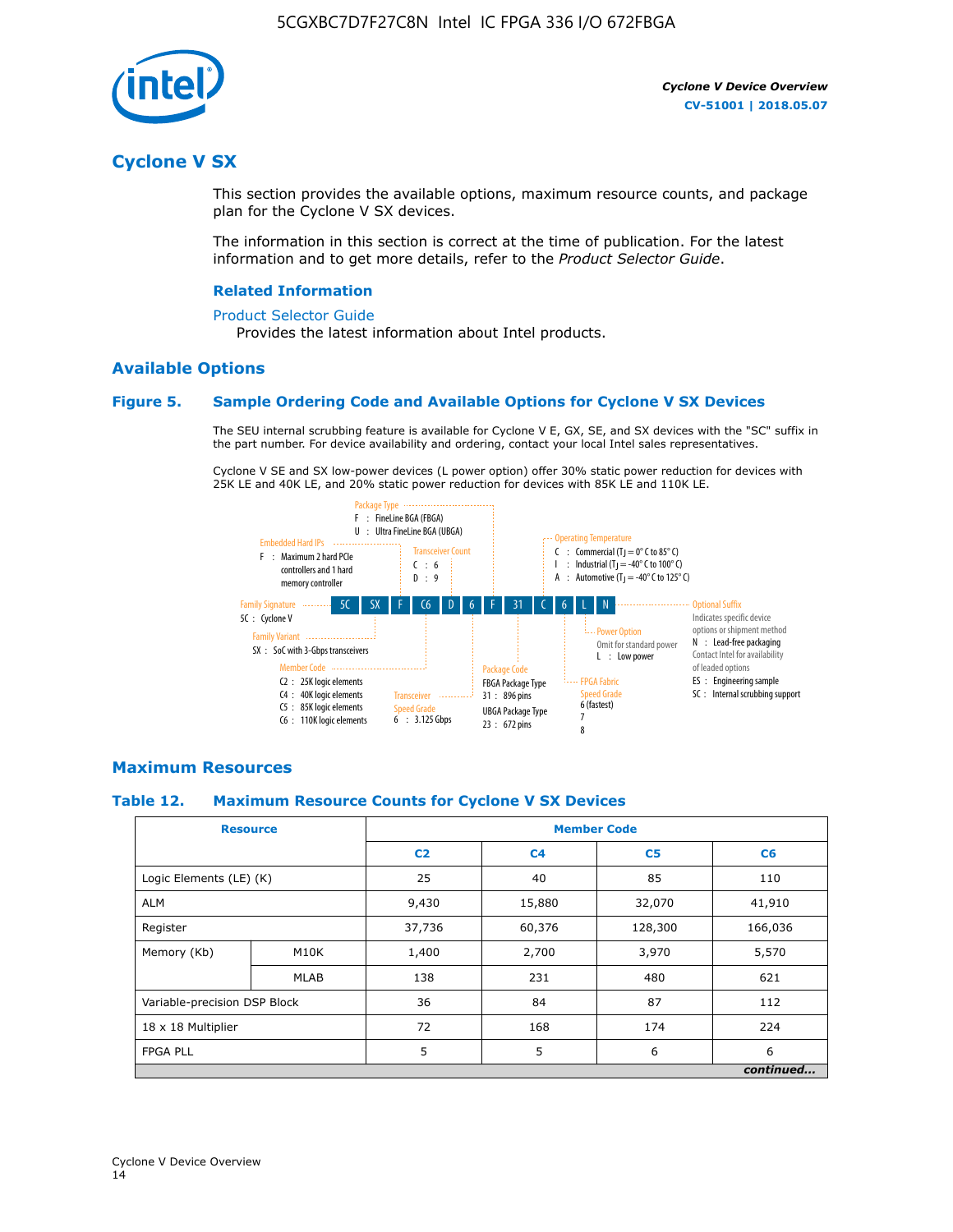

| <b>Resource</b>                |             | <b>Member Code</b> |                |                |                |  |  |
|--------------------------------|-------------|--------------------|----------------|----------------|----------------|--|--|
|                                |             | C <sub>2</sub>     | C <sub>4</sub> | C <sub>5</sub> | C <sub>6</sub> |  |  |
| <b>HPS PLL</b>                 |             | 3                  | 3              | 3              | 3              |  |  |
| 3 Gbps Transceiver             |             | 6                  | 6              | 9              | 9              |  |  |
| FPGA GPIO <sup>(8)</sup>       |             | 145                | 145            | 288            | 288            |  |  |
| HPS I/O                        |             | 181                | 181            | 181            | 181            |  |  |
| <b>LVDS</b>                    | Transmitter | 32                 | 32             | 72             | 72             |  |  |
|                                | Receiver    | 37                 | 37             | 72             | 72             |  |  |
| PCIe Hard IP Block             |             | $\overline{2}$     | 2              | 2(9)           | 2(9)           |  |  |
| FPGA Hard Memory Controller    |             | 1                  | $\mathbf{1}$   | $\mathbf{1}$   | $\mathbf{1}$   |  |  |
| HPS Hard Memory Controller     |             |                    | $\mathbf{1}$   | 1              | 1              |  |  |
| Arm Cortex-A9 MPCore Processor |             | Dual-core          | Dual-core      | Dual-core      | Dual-core      |  |  |

### **Related Information**

[True LVDS Buffers in Devices, I/O Features in Cyclone V Devices](https://www.altera.com/documentation/sam1403481100977.html#sam1403480885395) Provides the number of LVDS channels in each device package.

### **Package Plan**

#### **Table 13. Package Plan for Cyclone V SX Devices**

The HPS I/O counts are the number of I/Os in the HPS and does not correlate with the number of HPS-specific I/O pins in the FPGA. Each HPS-specific pin in the FPGA may be mapped to several HPS I/Os.

| <b>Member Code</b> | U672<br>(23 mm)  |           | <b>F896</b><br>$(31$ mm $)$ |                  |         |             |
|--------------------|------------------|-----------|-----------------------------|------------------|---------|-------------|
|                    | <b>FPGA GPIO</b> | HPS $I/O$ | <b>XCVR</b>                 | <b>FPGA GPIO</b> | HPS I/O | <b>XCVR</b> |
| C <sub>2</sub>     | 145              | 181       | 6                           |                  |         |             |
| C4                 | 145              | 181       | 6                           |                  |         |             |
| C <sub>5</sub>     | 145              | 181       | 6                           | 288              | 181     | 9           |
| C6                 | 145              | 181       | 6                           | 288              | 181     | 9           |

### **Cyclone V ST**

This section provides the available options, maximum resource counts, and package plan for the Cyclone V ST devices.

The information in this section is correct at the time of publication. For the latest information and to get more details, refer to the *Product Selector Guide*.

 $(8)$  The number of GPIOs does not include transceiver I/Os. In the Intel Quartus Prime software, the number of user I/Os includes transceiver I/Os.

<sup>(9)</sup> 1 PCIe Hard IP Block in U672 package.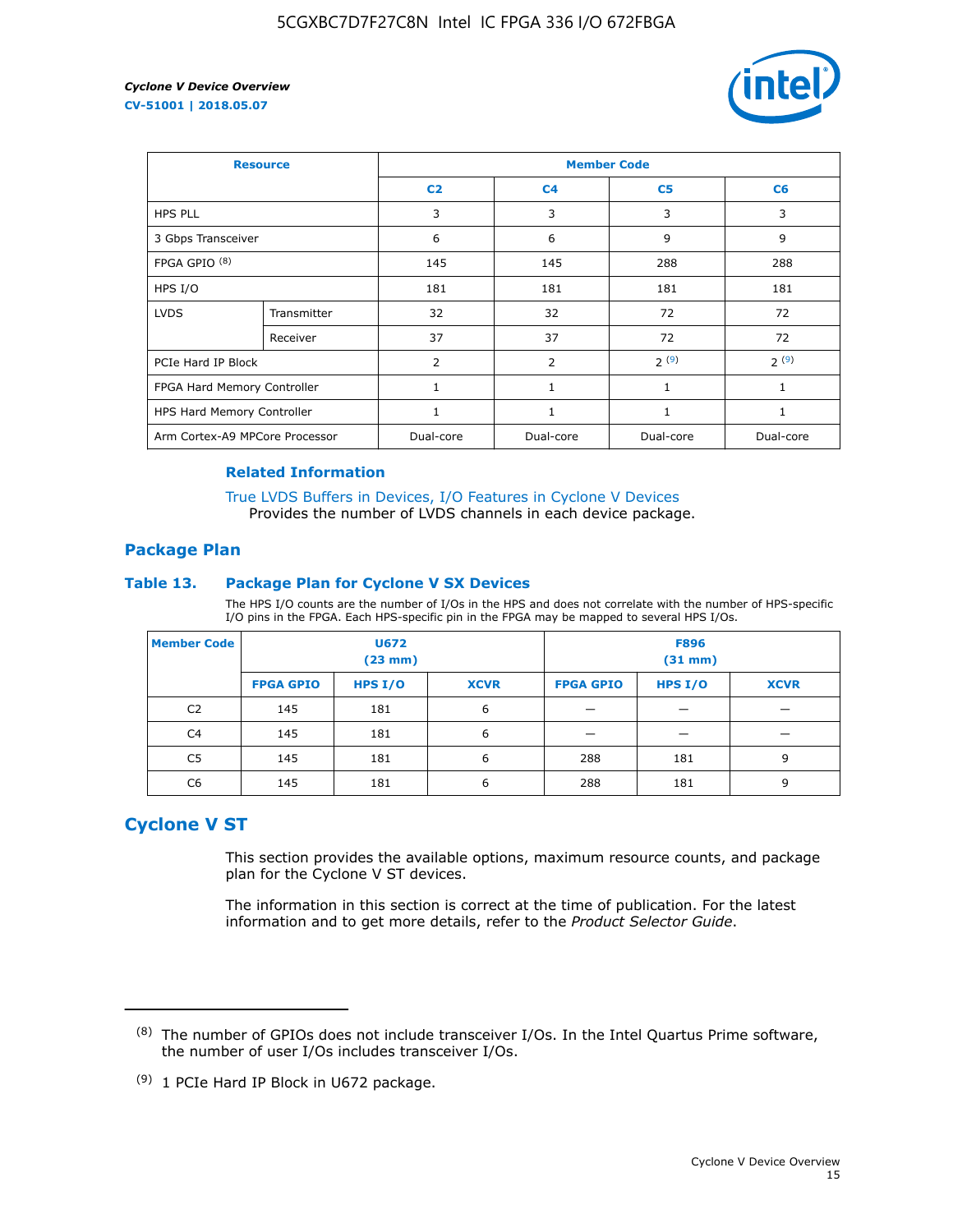

### **Related Information**

[Product Selector Guide](https://www.altera.com/products/product-selector-guide.html) Provides the latest information about Intel products.

### **Available Options**

### **Figure 6. Sample Ordering Code and Available Options for Cyclone V ST Devices**



### **Maximum Resources**

### **Table 14. Maximum Resource Counts for Cyclone V ST Devices**

| <b>Resource</b>              |             |                | <b>Member Code</b> |
|------------------------------|-------------|----------------|--------------------|
|                              |             | D <sub>5</sub> | D <sub>6</sub>     |
| Logic Elements (LE) (K)      |             | 85             | 110                |
| <b>ALM</b>                   |             | 32,070         | 41,910             |
| Register                     |             | 128,300        | 166,036            |
| Memory (Kb)                  | M10K        | 3,970          | 5,570              |
|                              | <b>MLAB</b> | 480            | 621                |
| Variable-precision DSP Block |             | 87             | 112                |
| 18 x 18 Multiplier           |             | 174            | 224                |
| <b>FPGA PLL</b>              |             | 6              | 6                  |
| <b>HPS PLL</b>               |             | 3              | 3                  |
| 6.144 Gbps Transceiver       |             | 9              | 9                  |
| FPGA GPIO(10)                |             | 288            | 288                |
| HPS I/O                      |             | 181            | 181                |
| <b>LVDS</b><br>Transmitter   |             | 72             | 72                 |
|                              |             |                | continued          |

<sup>(10)</sup> The number of GPIOs does not include transceiver I/Os. In the Intel Quartus Prime software, the number of user I/Os includes transceiver I/Os.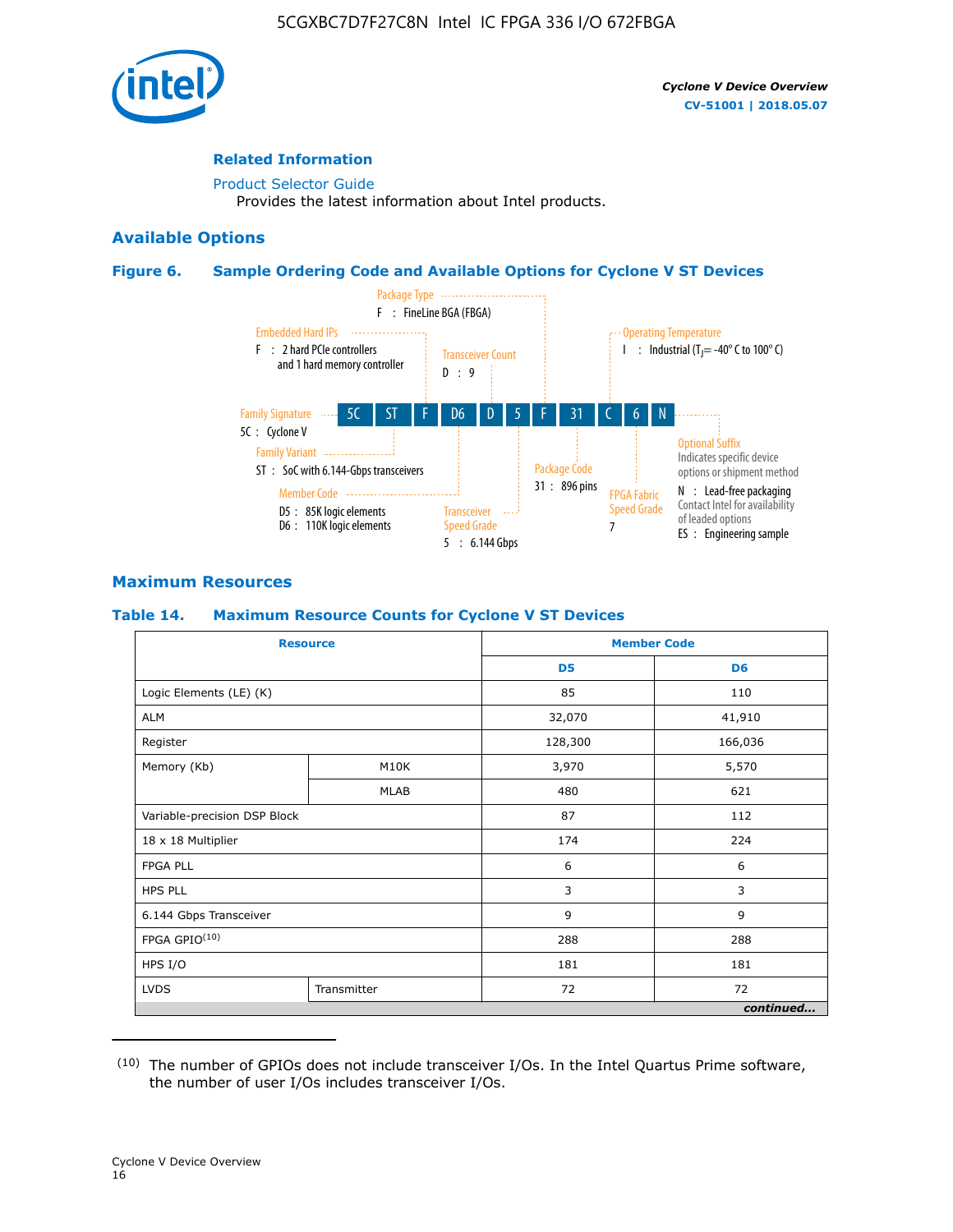

| <b>Resource</b>                |          | <b>Member Code</b> |                |  |
|--------------------------------|----------|--------------------|----------------|--|
|                                |          | D <sub>5</sub>     | D <sub>6</sub> |  |
|                                | Receiver | 72                 | 72             |  |
| PCIe Hard IP Block             |          |                    |                |  |
| FPGA Hard Memory Controller    |          |                    |                |  |
| HPS Hard Memory Controller     |          |                    |                |  |
| Arm Cortex-A9 MPCore Processor |          | Dual-core          | Dual-core      |  |

#### **Related Information**

### [True LVDS Buffers in Devices, I/O Features in Cyclone V Devices](https://www.altera.com/documentation/sam1403481100977.html#sam1403480885395)

Provides the number of LVDS channels in each device package.

### **Package Plan**

### **Table 15. Package Plan for Cyclone V ST Devices**

- The HPS I/O counts are the number of I/Os in the HPS and does not correlate with the number of HPSspecific I/O pins in the FPGA. Each HPS-specific pin in the FPGA may be mapped to several HPS I/Os.
- Transceiver counts shown are for transceiver ≤5 Gbps . 6 Gbps transceiver channel count support depends on the package and channel usage. For more information about the 6 Gbps transceiver channel count, refer to the *Cyclone V Device Handbook Volume 2: Transceivers*.

| <b>Member Code</b> | <b>F896</b><br>$(31$ mm $)$ |           |             |  |  |
|--------------------|-----------------------------|-----------|-------------|--|--|
|                    | <b>FPGA GPIO</b>            | HPS $I/O$ | <b>XCVR</b> |  |  |
| D <sub>5</sub>     | 288                         | 181       | 9(11)       |  |  |
| D <sub>6</sub>     | 288                         | 181       | q(11)       |  |  |

### **Related Information**

[6.144-Gbps Support Capability in Cyclone V GT Devices, Cyclone V Device Handbook](https://www.altera.com/documentation/nik1409855456781.html#nik1409855410757) [Volume 2: Transceivers](https://www.altera.com/documentation/nik1409855456781.html#nik1409855410757)

Provides more information about 6 Gbps transceiver channel count.

<sup>(11)</sup> If you require CPRI (at 4.9152 Gbps) and PCIe Gen2 transmit jitter compliance, Intel recommends that you use only up to seven full-duplex transceiver channels for CPRI, and up to six full-duplex channels for PCIe Gen2. The CMU channels are not considered full-duplex channels.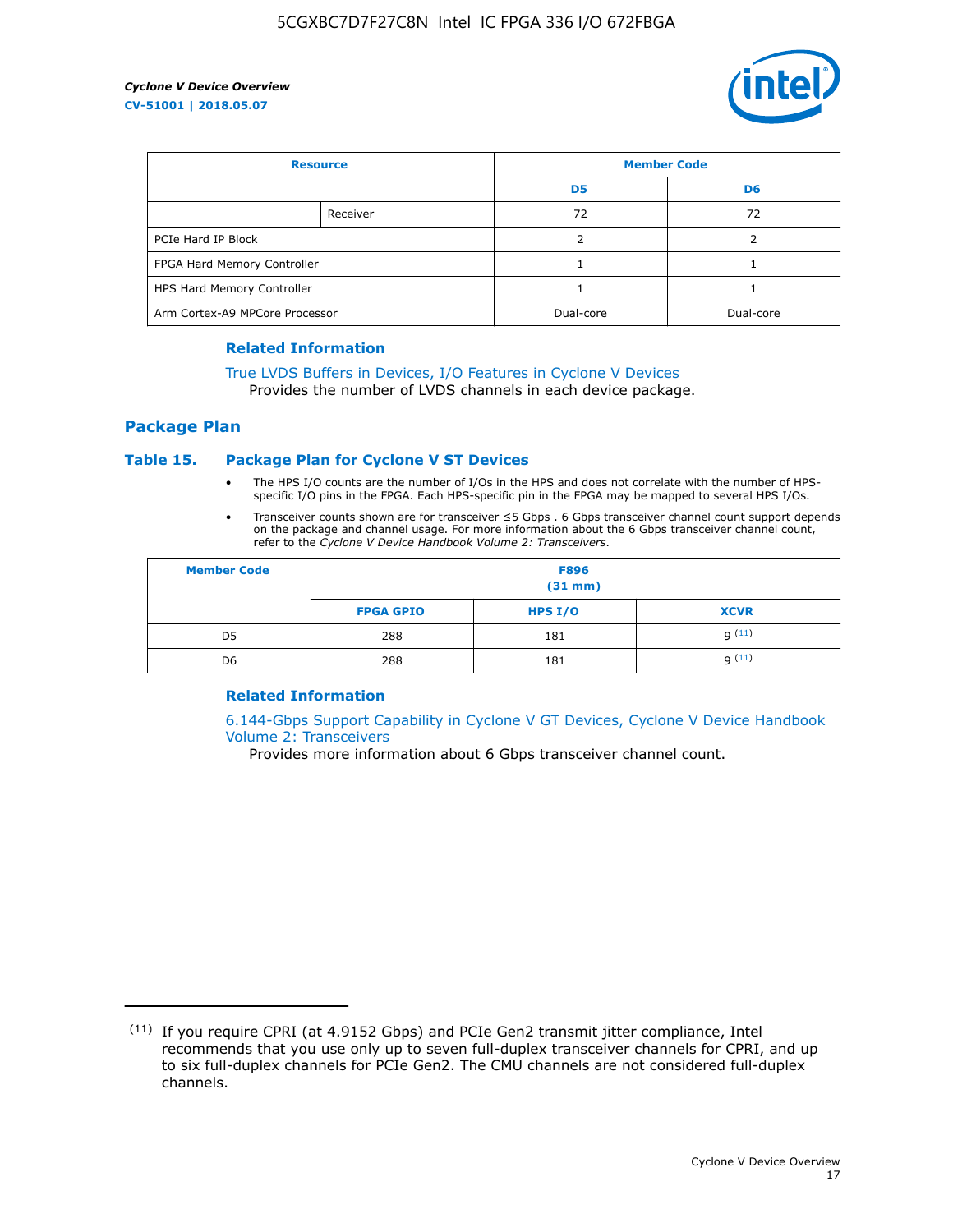

### **I/O Vertical Migration for Cyclone V Devices**

### **Figure 7. Vertical Migration Capability Across Cyclone V Device Packages and Densities**

The arrows indicate the vertical migration paths. The devices included in each vertical migration path are shaded. You can also migrate your design across device densities in the same package option if the devices have the same dedicated pins, configuration pins, and power pins.



You can achieve the vertical migration shaded in red if you use only up to 175 GPIOs for the M383 package, and 138 GPIOs for the U672 package. These migration paths are not shown in the Intel Quartus Prime software Pin Migration View.

*Note:* To verify the pin migration compatibility, use the Pin Migration View window in the Intel Quartus Prime software Pin Planner.

### **Adaptive Logic Module**

Cyclone V devices use a 28 nm ALM as the basic building block of the logic fabric.

The ALM, as shown in following figure, uses an 8-input fracturable look-up table (LUT) with four dedicated registers to help improve timing closure in register-rich designs and achieve an even higher design packing capability than previous generations.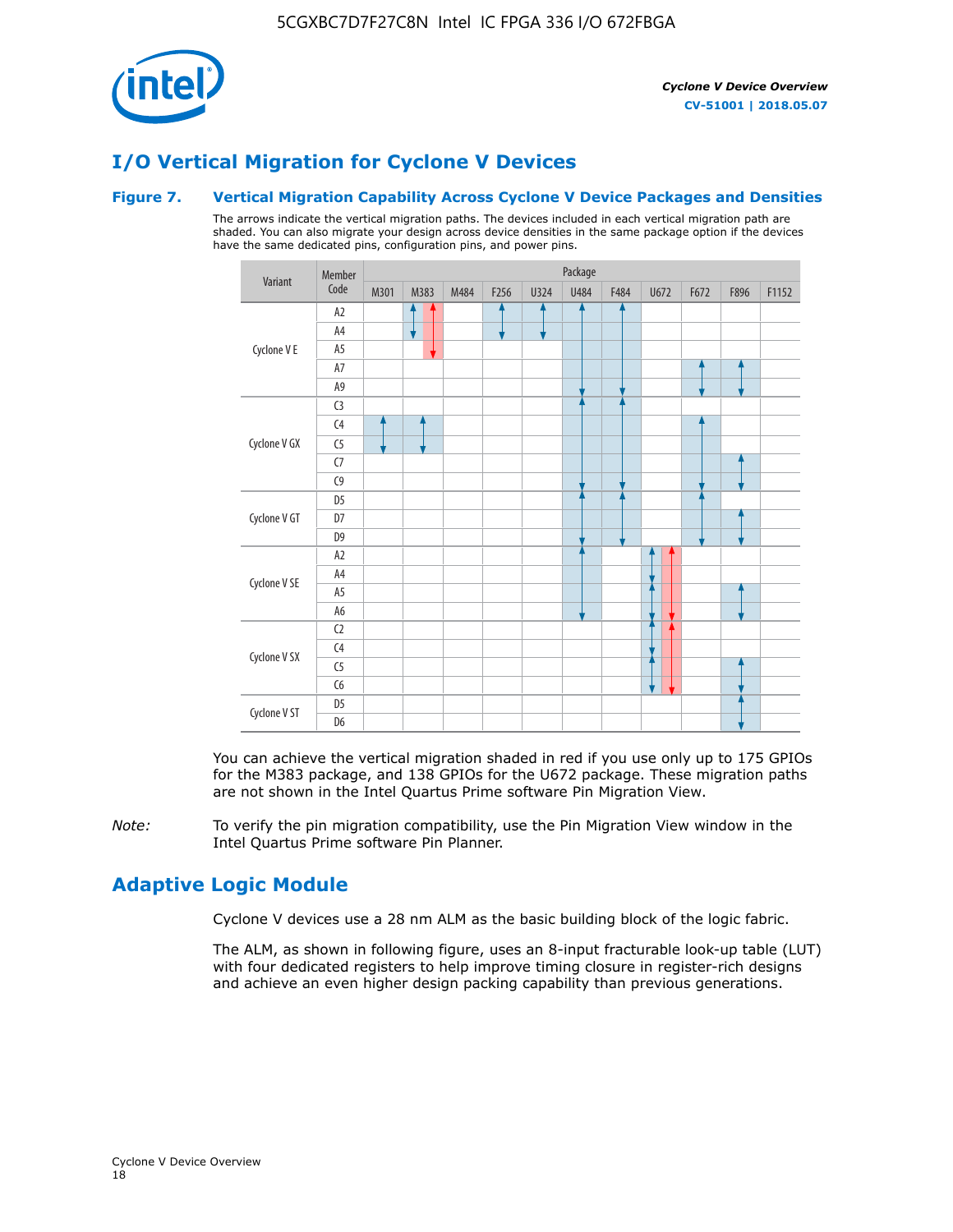

#### **Figure 8. ALM for Cyclone V Devices**



You can configure up to 25% of the ALMs in the Cyclone V devices as distributed memory using MLABs.

#### **Related Information**

Embedded Memory Capacity in Cyclone V Devices on page 21 Lists the embedded memory capacity for each device.

### **Variable-Precision DSP Block**

Cyclone V devices feature a variable-precision DSP block that supports these features:

- Configurable to support signal processing precisions ranging from  $9 \times 9$ ,  $18 \times 18$ and 27 x 27 bits natively
- A 64-bit accumulator
- A hard preadder that is available in both 18- and 27-bit modes
- Cascaded output adders for efficient systolic finite impulse response (FIR) filters
- Internal coefficient register banks, 8 deep, for each multiplier in 18- or 27-bit mode
- Fully independent multiplier operation
- A second accumulator feedback register to accommodate complex multiplyaccumulate functions
- Fully independent Efficient support for single-precision floating point arithmetic
- The inferability of all modes by the Intel Quartus Prime design software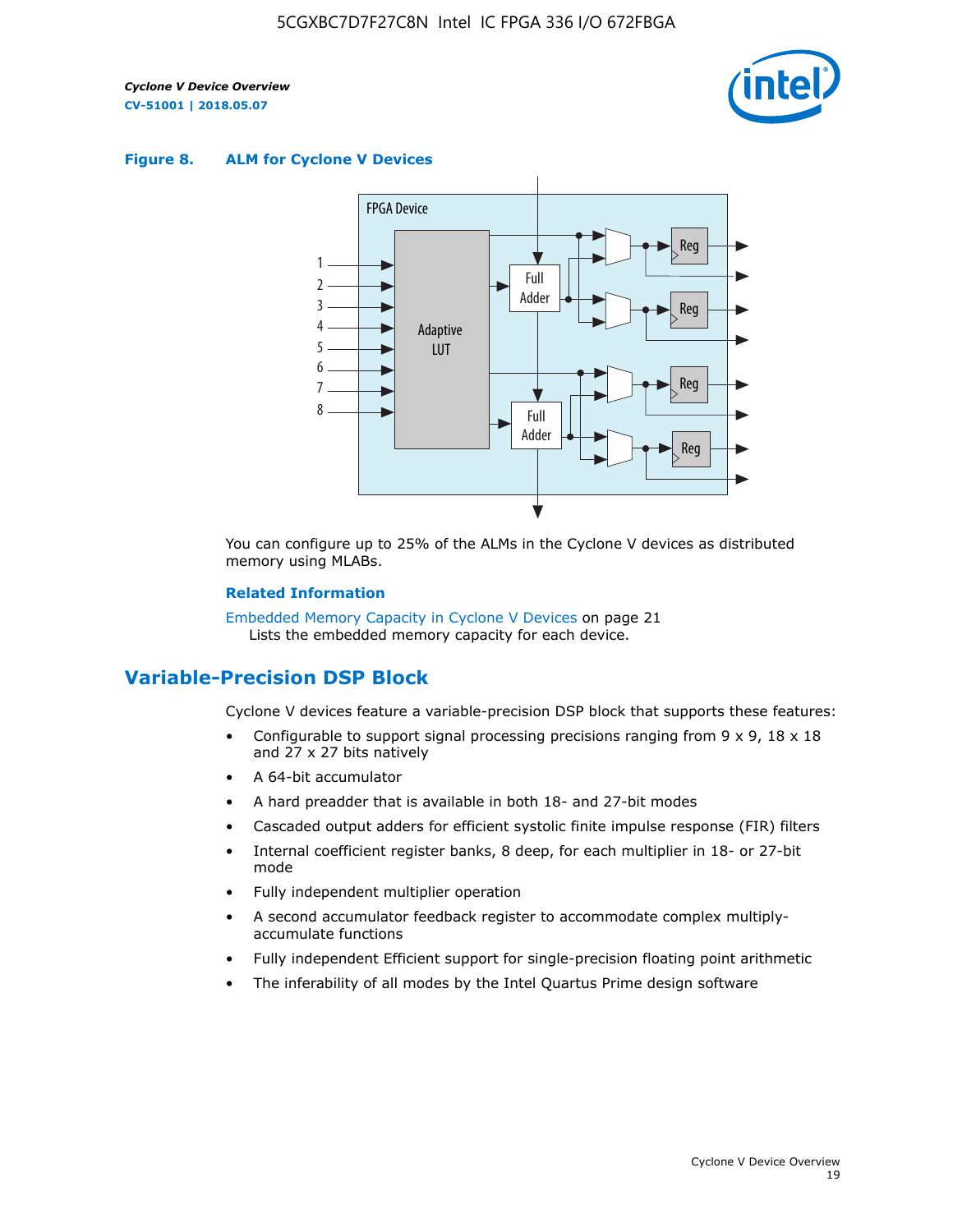

### **Table 16. Variable-Precision DSP Block Configurations for Cyclone V Devices**

| <b>Usage Example</b>                                       | <b>Multiplier Size (Bit)</b> | <b>DSP Block Resource</b> |
|------------------------------------------------------------|------------------------------|---------------------------|
| Low precision fixed point for video<br>applications        | Three $9 \times 9$           |                           |
| Medium precision fixed point in FIR<br>filters             | Two 18 x 18                  |                           |
| FIR filters and general DSP usage                          | Two 18 x 18 with accumulate  |                           |
| High precision fixed- or floating-point<br>implementations | One 27 x 27 with accumulate  |                           |

You can configure each DSP block during compilation as independent three  $9 \times 9$ , two 18 x 18, or one 27 x 27 multipliers. With a dedicated 64 bit cascade bus, you can cascade multiple variable-precision DSP blocks to implement even higher precision DSP functions efficiently.

### **Table 17. Number of Multipliers in Cyclone V Devices**

The table lists the variable-precision DSP resources by bit precision for each Cyclone V device.

| <b>Variant</b>  | <b>Member</b><br><b>Code</b> | <b>Variable-</b><br>precision |                                   | <b>Independent Input and Output</b><br><b>Multiplications Operator</b> | $18 \times 18$<br><b>Multiplier</b> | $18 \times 18$<br><b>Multiplier</b> |                                                              |
|-----------------|------------------------------|-------------------------------|-----------------------------------|------------------------------------------------------------------------|-------------------------------------|-------------------------------------|--------------------------------------------------------------|
|                 |                              | <b>DSP Block</b>              | $9 \times 9$<br><b>Multiplier</b> | $18 \times 18$<br><b>Multiplier</b>                                    | $27 \times 27$<br><b>Multiplier</b> | <b>Adder Mode</b>                   | <b>Adder</b><br><b>Summed</b><br>with 36 bit<br><b>Input</b> |
| Cyclone V E     | A2                           | 25                            | 75                                | 50                                                                     | 25                                  | 25                                  | 25                                                           |
|                 | A4                           | 66                            | 198                               | 132                                                                    | 66                                  | 66                                  | 66                                                           |
|                 | A5                           | 150                           | 450                               | 300                                                                    | 150                                 | 150                                 | 150                                                          |
|                 | A7                           | 156                           | 468                               | 312                                                                    | 156                                 | 156                                 | 156                                                          |
|                 | A9                           | 342                           | 1,026                             | 684                                                                    | 342                                 | 342                                 | 342                                                          |
| Cyclone V<br>GX | C <sub>3</sub>               | 57                            | 171                               | 114                                                                    | 57                                  | 57                                  | 57                                                           |
|                 | C <sub>4</sub>               | 70                            | 210                               | 140                                                                    | 70                                  | 70                                  | 70                                                           |
|                 | C <sub>5</sub>               | 150                           | 450                               | 300                                                                    | 150                                 | 150                                 | 150                                                          |
|                 | C7                           | 156                           | 468                               | 312                                                                    | 156                                 | 156                                 | 156                                                          |
|                 | C <sub>9</sub>               | 342                           | 1,026                             | 684                                                                    | 342                                 | 342                                 | 342                                                          |
| Cyclone V GT    | D <sub>5</sub>               | 150                           | 450                               | 300                                                                    | 150                                 | 150                                 | 150                                                          |
|                 | D7                           | 156                           | 468                               | 312                                                                    | 156                                 | 156                                 | 156                                                          |
|                 | D <sub>9</sub>               | 342                           | 1,026                             | 684                                                                    | 342                                 | 342                                 | 342                                                          |
| Cyclone V SE    | A <sub>2</sub>               | 36                            | 108                               | 72                                                                     | 36                                  | 36                                  | 36                                                           |
|                 | A4                           | 84                            | 252                               | 168                                                                    | 84                                  | 84                                  | 84                                                           |
|                 | A5                           | 87                            | 261                               | 174                                                                    | 87                                  | 87                                  | 87                                                           |
|                 | A <sub>6</sub>               | 112                           | 336                               | 224                                                                    | 112                                 | 112                                 | 112                                                          |
| Cyclone V SX    | C <sub>2</sub>               | 36                            | 108                               | 72                                                                     | 36                                  | 36                                  | 36                                                           |
|                 | C <sub>4</sub>               | 84                            | 252                               | 168                                                                    | 84                                  | 84                                  | 84                                                           |
|                 | C <sub>5</sub>               | 87                            | 261                               | 174                                                                    | 87                                  | 87                                  | 87                                                           |
|                 |                              |                               |                                   |                                                                        |                                     |                                     | continued                                                    |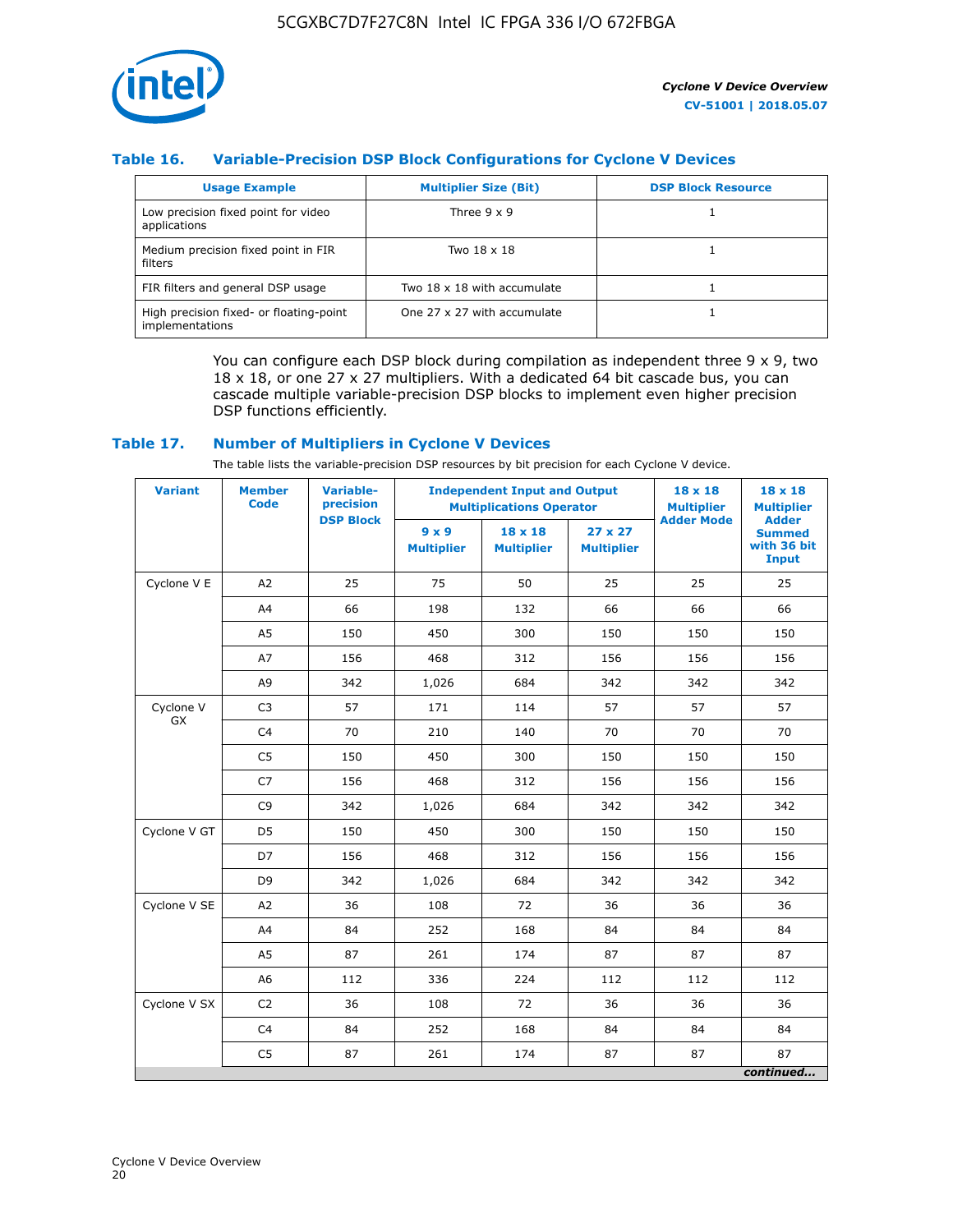

| <b>Variant</b> | <b>Variable-</b><br><b>Member</b><br>precision<br><b>Code</b> |                  | <b>Independent Input and Output</b><br><b>Multiplications Operator</b> | $18 \times 18$<br><b>Multiplier</b> | $18 \times 18$<br><b>Multiplier</b><br><b>Adder</b> |                   |                                       |
|----------------|---------------------------------------------------------------|------------------|------------------------------------------------------------------------|-------------------------------------|-----------------------------------------------------|-------------------|---------------------------------------|
|                |                                                               | <b>DSP Block</b> | $9 \times 9$<br><b>Multiplier</b>                                      | $18 \times 18$<br><b>Multiplier</b> | $27 \times 27$<br><b>Multiplier</b>                 | <b>Adder Mode</b> | <b>Summed</b><br>with 36 bit<br>Input |
|                | C6                                                            | 112              | 336                                                                    | 224                                 | 112                                                 | 112               | 112                                   |
| Cyclone V ST   | D <sub>5</sub>                                                | 87               | 261                                                                    | 174                                 | 87                                                  | 87                | 87                                    |
|                | D <sub>6</sub>                                                | 112              | 336                                                                    | 224                                 | 112                                                 | 112               | 112                                   |

### **Embedded Memory Blocks**

The embedded memory blocks in the devices are flexible and designed to provide an optimal amount of small- and large-sized memory arrays to fit your design requirements.

### **Types of Embedded Memory**

The Cyclone V devices contain two types of memory blocks:

- 10 Kb M10K blocks—blocks of dedicated memory resources. The M10K blocks are ideal for larger memory arrays while still providing a large number of independent ports.
- 640 bit memory logic array blocks (MLABs)—enhanced memory blocks that are configured from dual-purpose logic array blocks (LABs). The MLABs are ideal for wide and shallow memory arrays. The MLABs are optimized for implementation of shift registers for digital signal processing (DSP) applications, wide shallow FIFO buffers, and filter delay lines. Each MLAB is made up of ten adaptive logic modules (ALMs). In the Cyclone V devices, you can configure these ALMs as ten 32 x 2 blocks, giving you one 32 x 20 simple dual-port SRAM block per MLAB.

### **Embedded Memory Capacity in Cyclone V Devices**

### **Table 18. Embedded Memory Capacity and Distribution in Cyclone V Devices**

|                | <b>Member</b>  | <b>M10K</b>  |                     | <b>MLAB</b>  | <b>Total RAM Bit</b> |        |  |  |  |
|----------------|----------------|--------------|---------------------|--------------|----------------------|--------|--|--|--|
| <b>Variant</b> | <b>Code</b>    | <b>Block</b> | <b>RAM Bit (Kb)</b> | <b>Block</b> | <b>RAM Bit (Kb)</b>  | (Kb)   |  |  |  |
| Cyclone V E    | A2             | 176          | 1,760               | 314          | 196                  | 1,956  |  |  |  |
|                | A4             | 308          | 3,080               | 485          | 303                  | 3,383  |  |  |  |
|                | A5             | 446          | 4,460               | 679          | 424                  | 4,884  |  |  |  |
|                | A7             | 686          | 6,860               | 1338         | 836                  | 7,696  |  |  |  |
|                | A9             | 1,220        | 12,200              | 2748         | 1,717                | 13,917 |  |  |  |
| Cyclone V GX   | C <sub>3</sub> | 135          | 1,350               | 291          | 182                  | 1,532  |  |  |  |
|                | C4             | 250          | 2,500               | 678          | 424                  | 2,924  |  |  |  |
|                | C5             | 446          | 4,460               | 678          | 424                  | 4,884  |  |  |  |
|                | C7             | 686          | 6,860               | 1338         | 836                  | 7,696  |  |  |  |
|                | C <sub>9</sub> | 1,220        | 12,200              | 2748         | 1,717                | 13,917 |  |  |  |
|                | continued      |              |                     |              |                      |        |  |  |  |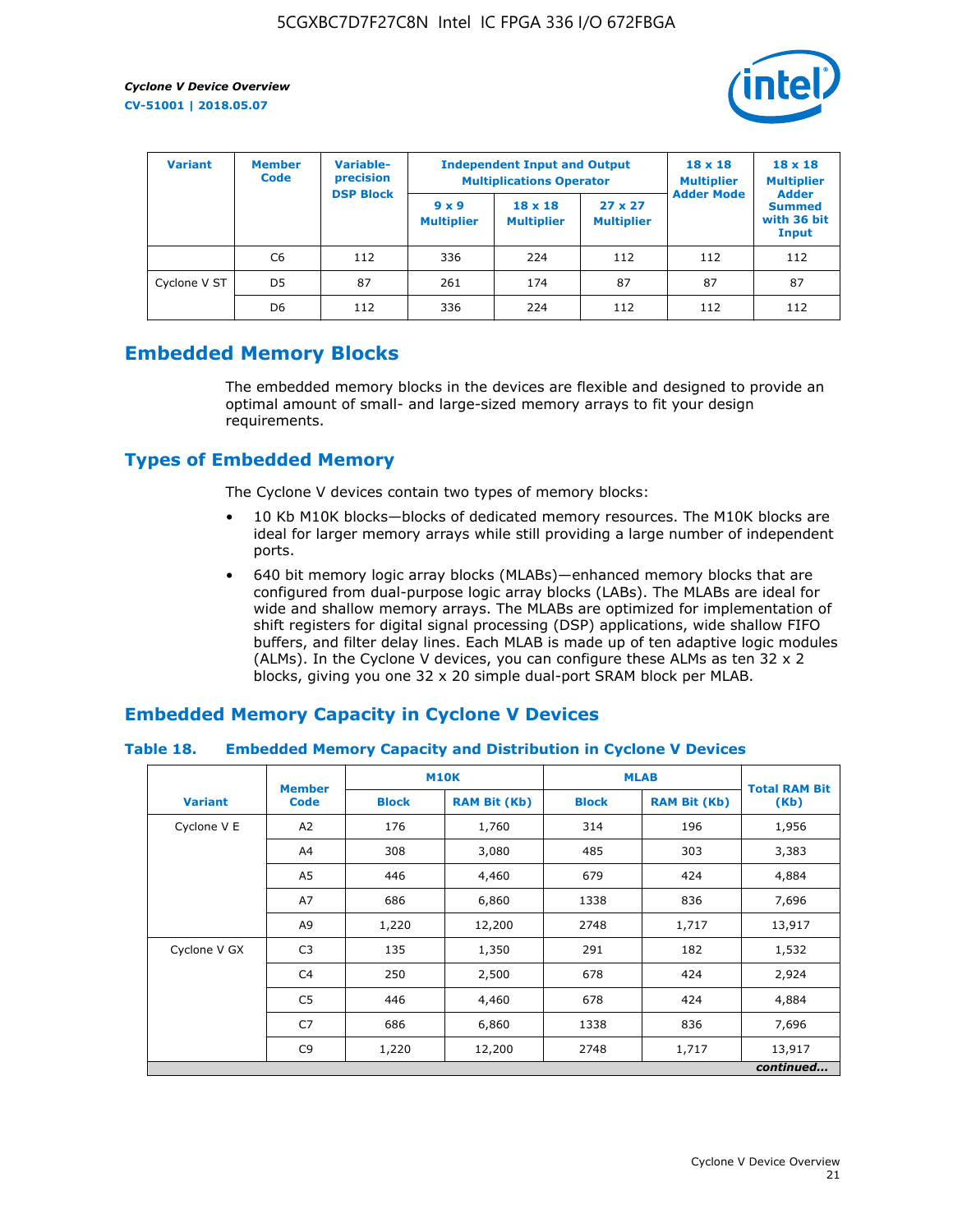

|                | <b>Member</b>  | <b>M10K</b>  |                     | <b>MLAB</b>  | <b>Total RAM Bit</b> |        |  |
|----------------|----------------|--------------|---------------------|--------------|----------------------|--------|--|
| <b>Variant</b> | <b>Code</b>    | <b>Block</b> | <b>RAM Bit (Kb)</b> | <b>Block</b> | <b>RAM Bit (Kb)</b>  | (Kb)   |  |
| Cyclone V GT   | D <sub>5</sub> | 446          | 4,460               | 679          | 424                  | 4,884  |  |
|                | D7             | 686          | 6,860               | 1338         | 836                  | 7,696  |  |
|                | D <sub>9</sub> | 1,220        | 12,200              | 2748         | 1,717                | 13,917 |  |
| Cyclone V SE   | A <sub>2</sub> | 140          | 1,400               | 221          | 138                  | 1,538  |  |
|                | A4             | 270          | 2,700               | 370          | 231                  | 2,460  |  |
|                | A5             | 397          | 3,970               | 768          | 480                  | 4,450  |  |
|                | A6             | 553          | 5,530               | 994          | 621                  | 6,151  |  |
| Cyclone V SX   | C <sub>2</sub> | 140          | 1,400               | 221          | 138                  | 1,538  |  |
|                | C4             | 270          | 2,700               | 370          | 231                  | 2,460  |  |
|                | C5             | 397          | 3,970               | 768          | 480                  | 4,450  |  |
|                | C <sub>6</sub> | 553          | 5,530               | 994          | 621                  | 6,151  |  |
| Cyclone V ST   | D <sub>5</sub> | 397          | 3,970               | 768          | 480                  | 4,450  |  |
|                | D <sub>6</sub> | 553          | 5,530               | 994          | 621                  | 6,151  |  |

### **Embedded Memory Configurations**

### **Table 19. Supported Embedded Memory Block Configurations for Cyclone V Devices**

This table lists the maximum configurations supported for the embedded memory blocks. The information is applicable only to the single-port RAM and ROM modes.

| <b>Memory Block</b> | Depth (bits) | <b>Programmable Width</b> |
|---------------------|--------------|---------------------------|
| MLAB                | 32           | x16, x18, or x20          |
| M10K                | 256          | x40 or x32                |
|                     | 512          | x20 or x16                |
|                     | 1K           | $x10$ or $x8$             |
|                     | 2K           | $x5$ or $x4$              |
|                     | 4K           | x2                        |
|                     | 8K           | x1                        |

### **Clock Networks and PLL Clock Sources**

550 MHz Cyclone V devices have 16 global clock networks capable of up to operation. The clock network architecture is based on Intel's global, quadrant, and peripheral clock structure. This clock structure is supported by dedicated clock input pins and fractional PLLs.

*Note:* To reduce power consumption, the Intel Quartus Prime software identifies all unused sections of the clock network and powers them down.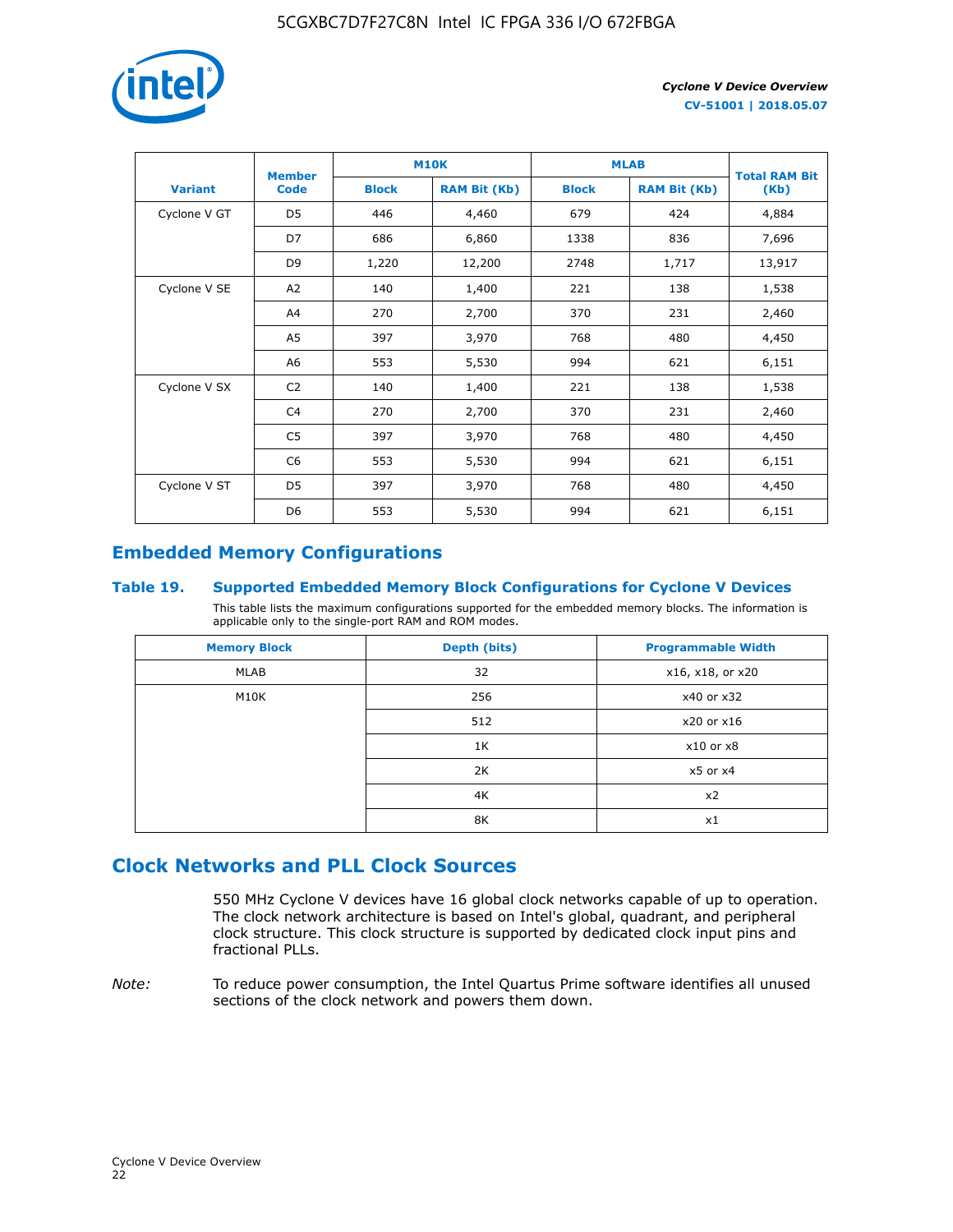5CGXBC7D7F27C8N Intel IC FPGA 336 I/O 672FBGA

*Cyclone V Device Overview* **CV-51001 | 2018.05.07**



### **PLL Features**

The PLLs in the Cyclone V devices support the following features:

- Frequency synthesis
- On-chip clock deskew
- Jitter attenuation
- Programmable output clock duty cycles
- PLL cascading
- Reference clock switchover
- Programmable bandwidth
- User-mode reconfiguration of PLLs
- Low power mode for each fractional PLL
- Dynamic phase shift
- Direct, source synchronous, zero delay buffer, external feedback, and LVDS compensation modes

#### **Fractional PLL**

In addition to integer PLLs, the Cyclone V devices use a fractional PLL architecture. The devices have up to eight PLLs, each with nine output counters. You can use the output counters to reduce PLL usage in two ways:

- Reduce the number of oscillators that are required on your board by using fractional PLLs
- Reduce the number of clock pins that are used in the device by synthesizing multiple clock frequencies from a single reference clock source

If you use the fractional PLL mode, you can use the PLLs for precision fractional-N frequency synthesis—removing the need for off-chip reference clock sources in your design.

The transceiver fractional PLLs that are not used by the transceiver I/Os can be used as general purpose fractional PLLs by the FPGA fabric.

### **FPGA General Purpose I/O**

Cyclone V devices offer highly configurable GPIOs. The following list describes the features of the GPIOs:

- Programmable bus hold and weak pull-up
- LVDS output buffer with programmable differential output voltage ( $V_{OD}$ ) and programmable pre-emphasis
- On-chip parallel termination ( $R<sub>T</sub>$  OCT) for all I/O banks with OCT calibration to limit the termination impedance variation
- On-chip dynamic termination that has the ability to swap between series and parallel termination, depending on whether there is read or write on a common bus for signal integrity
- Easy timing closure support using the hard read FIFO in the input register path, and delay-locked loop (DLL) delay chain with fine and coarse architecture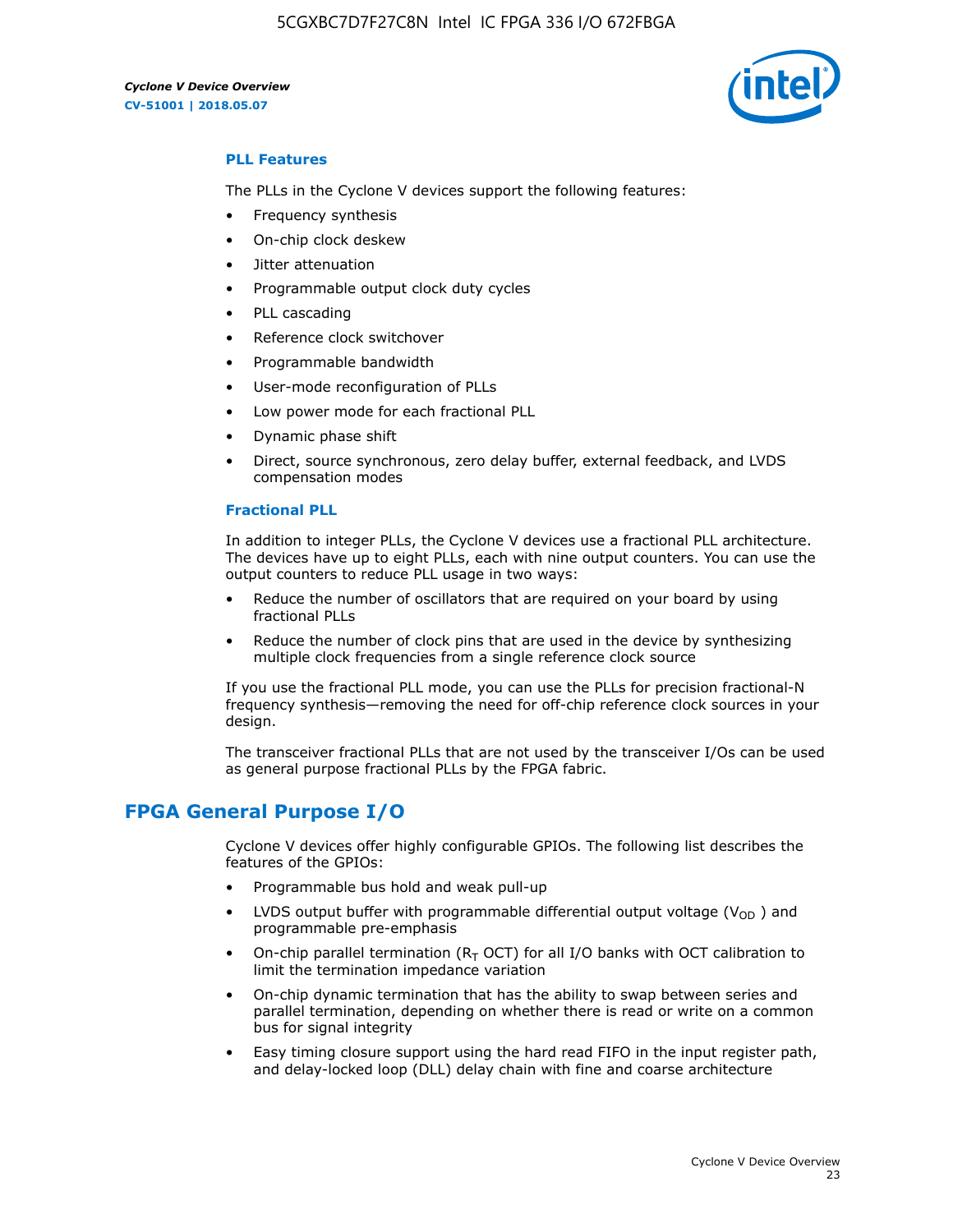

### **PCIe Gen1 and Gen2 Hard IP**

Cyclone V GX, GT, SX, and ST devices contain PCIe hard IP that is designed for performance and ease-of-use. The PCIe hard IP consists of the MAC, data link, and transaction layers.

The PCIe hard IP supports PCIe Gen2 and Gen1 end point and root port for up to x4 lane configuration. The PCIe Gen2 x4 support is PCIe-compatible.

The PCIe endpoint support includes multifunction support for up to eight functions, as shown in the following figure. The integrated multifunction support reduces the FPGA logic requirements by up to 20,000 LEs for PCIe designs that require multiple peripherals.

### **Figure 9. PCIe Multifunction for Cyclone V Devices**



The Cyclone V PCIe hard IP operates independently from the core logic. This independent operation allows the PCIe link to wake up and complete link training in less than 100 ms while the Cyclone V device completes loading the programming file for the rest of the device.

In addition, the PCIe hard IP in the Cyclone V device provides improved end-to-end datapath protection using ECC.

### **External Memory Interface**

This section provides an overview of the external memory interface in Cyclone V devices.

### **Hard and Soft Memory Controllers**

Cyclone V devices support up to two hard memory controllers for DDR3, DDR2, and LPDDR2 SDRAM devices. Each controller supports 8 to 32 bit components of up to 4 gigabits (Gb) in density with two chip selects and optional ECC. For the Cyclone V SoC devices, an additional hard memory controller in the HPS supports DDR3, DDR2, and LPDDR2 SDRAM devices.

All Cyclone V devices support soft memory controllers for DDR3, DDR2, and LPDDR2 SDRAM devices for maximum flexibility.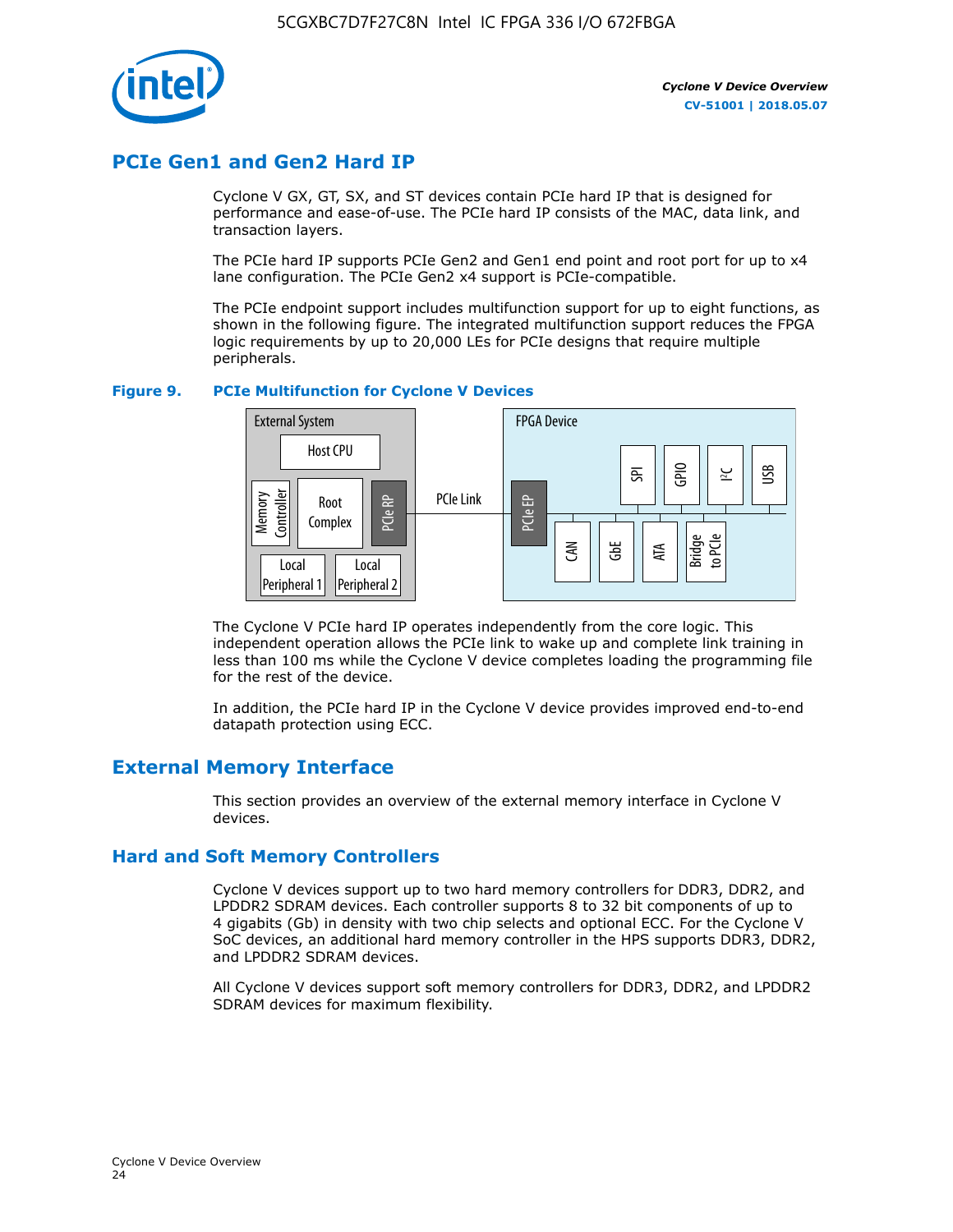

### **External Memory Performance**

### **Table 20. External Memory Interface Performance in Cyclone V Devices**

The maximum and minimum operating frequencies depend on the memory interface standards and the supported delay-locked loop (DLL) frequency listed in the device datasheet.

| <b>Voltage</b><br><b>Interface</b> |                | <b>Maximum Frequency (MHz)</b> | <b>Minimum Frequency</b> |       |  |
|------------------------------------|----------------|--------------------------------|--------------------------|-------|--|
|                                    | $(\mathsf{V})$ | <b>Hard Controller</b>         | <b>Soft Controller</b>   | (MHz) |  |
| <b>DDR3 SDRAM</b>                  | 1.5            | 400                            | 303                      | 303   |  |
|                                    | 1.35           | 400                            | 303                      | 303   |  |
| <b>DDR2 SDRAM</b>                  | 1.8            | 400                            | 300                      | 167   |  |
| LPDDR2 SDRAM                       | 1.2            | 333                            | 300                      | 167   |  |

#### **Related Information**

[External Memory Interface Spec Estimator](https://www.altera.com/solutions/technology/external-memory/spec-estimator.html)

For the latest information and to estimate the external memory system performance specification, use Intel's External Memory Interface Spec Estimator tool.

### **HPS External Memory Performance**

### **Table 21. HPS External Memory Interface Performance**

The hard processor system (HPS) is available in Cyclone V SoC devices only.

| <b>Interface</b>  | Voltage (V) | <b>HPS Hard Controller (MHz)</b> |
|-------------------|-------------|----------------------------------|
| <b>DDR3 SDRAM</b> | 1.5         | 400                              |
|                   | 1.35        | 400                              |
| <b>DDR2 SDRAM</b> | 1.8         | 400                              |
| LPDDR2 SDRAM      | 1.2         | 333                              |

### **Related Information**

#### [External Memory Interface Spec Estimator](https://www.altera.com/solutions/technology/external-memory/spec-estimator.html)

For the latest information and to estimate the external memory system performance specification, use Intel's External Memory Interface Spec Estimator tool.

### **Low-Power Serial Transceivers**

Cyclone V devices deliver the industry's lowest power 6.144 Gbps transceivers at an estimated 88 mW maximum power consumption per channel. Cyclone V transceivers are designed to be compliant with a wide range of protocols and data rates.

### **Transceiver Channels**

The transceivers are positioned on the left outer edge of the device. The transceiver channels consist of the physical medium attachment (PMA), physical coding sublayer (PCS), and clock networks.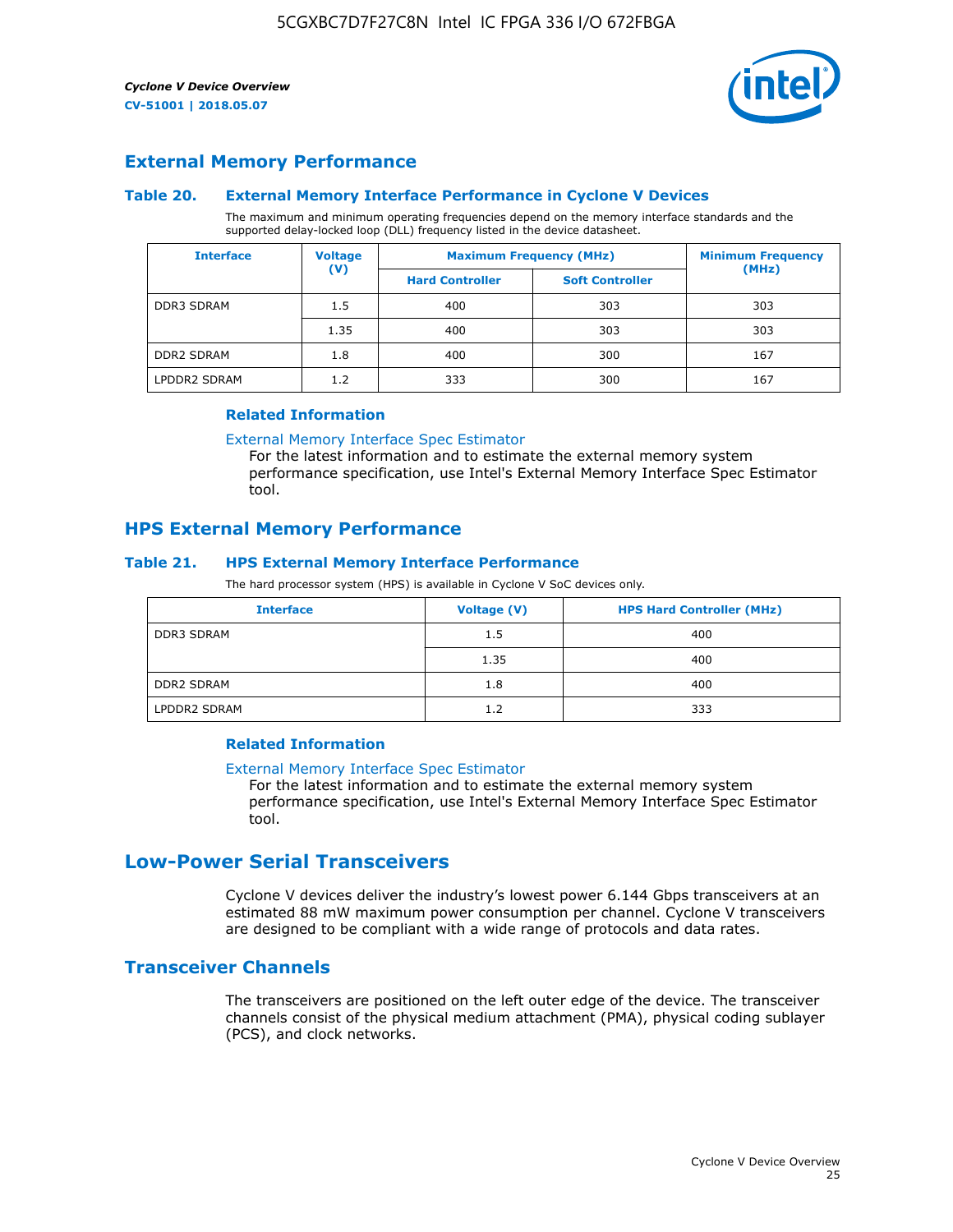

#### **Figure 10. Device Chip Overview for Cyclone V GX and GT Devices**

The figure shows a Cyclone V FPGA with transceivers. Different Cyclone V devices may have a different floorplans than the one shown here.



### **PMA Features**

To prevent core and I/O noise from coupling into the transceivers, the PMA block is isolated from the rest of the chip—ensuring optimal signal integrity. For the transceivers, you can use the channel PLL of an unused receiver PMA as an additional transmit PLL.

#### **Table 22. PMA Features of the Transceivers in Cyclone V Devices**

| <b>Features</b>                                    | <b>Capability</b>                                                                                       |
|----------------------------------------------------|---------------------------------------------------------------------------------------------------------|
| Backplane support                                  | Driving capability up to 6.144 Gbps                                                                     |
| PLL-based clock recovery                           | Superior jitter tolerance                                                                               |
| Programmable deserialization and word<br>alignment | Flexible deserialization width and configurable word alignment pattern                                  |
| Equalization and pre-emphasis                      | Up to 14.37 dB of pre-emphasis and up to 4.7 dB of equalization<br>No decision feedback equalizer (DFE) |
| Ring oscillator transmit PLLs                      | 614 Mbps to 6.144 Gbps                                                                                  |
| Input reference clock range                        | 20 MHz to 400 MHz                                                                                       |
| Transceiver dynamic reconfiguration                | Allows the reconfiguration of a single channel without affecting the operation of<br>other channels     |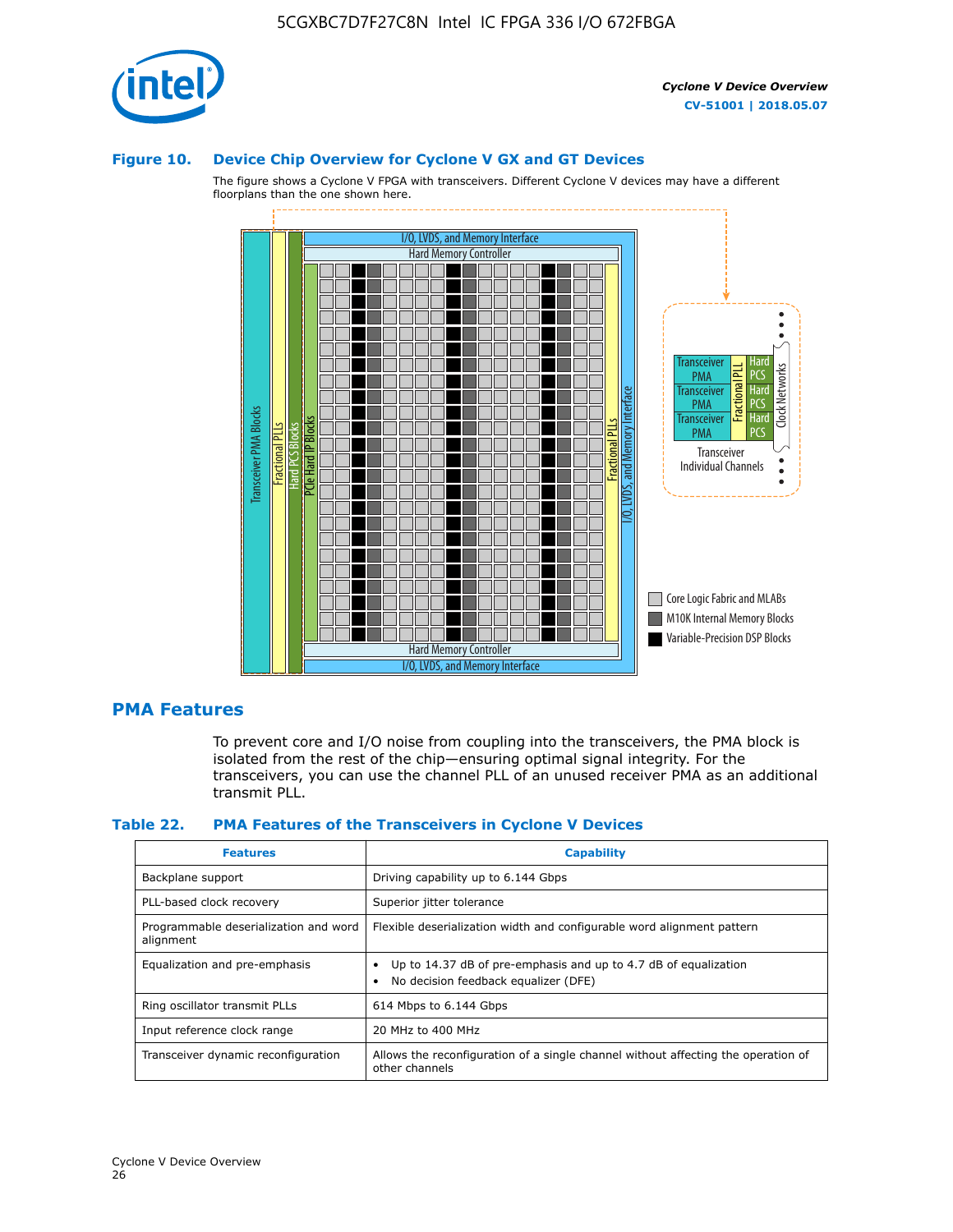

### **PCS Features**

The Cyclone V core logic connects to the PCS through an 8, 10, 16, 20, 32, or 40 bit interface, depending on the transceiver data rate and protocol. Cyclone V devices contain PCS hard IP to support PCIe Gen1 and Gen2, Gbps Ethernet (GbE), Serial RapidIO® (SRIO), and Common Public Radio Interface (CPRI).

Most of the standard and proprietary protocols from 614 Mbps to 6.144 Gbps are supported.

| Table 23. | <b>Transceiver PCS Features for Cyclone V Devices</b> |  |  |  |
|-----------|-------------------------------------------------------|--|--|--|
|-----------|-------------------------------------------------------|--|--|--|

| <b>PCS Support</b>                 | <b>Data Rates</b><br>(Gbps)        | <b>Transmitter Data Path Feature</b>                                                                         | <b>Receiver Data Path Feature</b>                                                                                                                                                                                                  |  |  |  |
|------------------------------------|------------------------------------|--------------------------------------------------------------------------------------------------------------|------------------------------------------------------------------------------------------------------------------------------------------------------------------------------------------------------------------------------------|--|--|--|
| 3-Gbps and 6-Gbps Basic            | 0.614 to 6.144                     | • Phase compensation FIFO<br>Byte serializer<br>8B/10B encoder<br>Transmitter bit-slip                       | Word aligner<br>$\bullet$<br>Deskew FIFO<br>$\bullet$<br>Rate-match FIFO<br>$\bullet$<br>8B/10B decoder<br>$\bullet$<br>Byte deserializer<br>$\bullet$<br>Byte ordering<br>$\bullet$<br>Receiver phase compensation<br><b>FIFO</b> |  |  |  |
| PCIe Gen1<br>(x1, x2, x4)          | $2.5$ and $5.0$                    | Dedicated PCIe PHY IP core<br>PIPE 2.0 interface to the core<br>$\bullet$<br>logic                           | Dedicated PCIe PHY IP core<br>$\bullet$<br>PIPE 2.0 interface to the core<br>$\bullet$<br>logic                                                                                                                                    |  |  |  |
| PCIe Gen2<br>$(x1, x2, x4)^{(12)}$ |                                    |                                                                                                              |                                                                                                                                                                                                                                    |  |  |  |
| GbE                                | 1.25                               | • Custom PHY IP core with preset<br>feature<br>GbE transmitter synchronization<br>$\bullet$<br>state machine | • Custom PHY IP core with preset<br>feature<br>GbE receiver synchronization<br>state machine                                                                                                                                       |  |  |  |
| $XAUI$ $(13)$                      | 3.125                              | Dedicated XAUI PHY IP core<br>$\bullet$                                                                      | Dedicated XAUI PHY IP core<br>$\bullet$                                                                                                                                                                                            |  |  |  |
| HiGig                              | 3.75                               | XAUI synchronization state<br>$\bullet$<br>machine for bonding four<br>channels                              | XAUI synchronization state<br>$\bullet$<br>machine for realigning four<br>channels                                                                                                                                                 |  |  |  |
| SRIO 1.3 and 2.1                   | 1.25 to 3.125                      | • Custom PHY IP core with preset<br>feature<br>• SRIO version 2.1-compliant x2<br>and x4 channel bonding     | • Custom PHY IP core with preset<br>feature<br>• SRIO version 2.1-compliant x2<br>and x4 deskew state machine                                                                                                                      |  |  |  |
| SDI, SD/HD, and 3G-SDI             | $0.27^{(14)}$ , 1.485,<br>and 2.97 | Custom PHY IP core with preset<br>feature                                                                    | Custom PHY IP core with preset<br>feature                                                                                                                                                                                          |  |  |  |
| JESD204A                           | $0.3125^{(15)}$ to<br>3.125        |                                                                                                              |                                                                                                                                                                                                                                    |  |  |  |
| continued                          |                                    |                                                                                                              |                                                                                                                                                                                                                                    |  |  |  |

<sup>(12)</sup> PCIe Gen2 is supported for Cyclone V GT and ST devices. The PCIe Gen2 x4 support is PCIe-compatible.

<sup>(13)</sup> XAUI is supported through the soft PCS.

<sup>(14)</sup> The 0.27-Gbps data rate is supported using oversampling user logic that you must implement in the FPGA fabric.

<sup>(15)</sup> The 0.3125-Gbps data rate is supported using oversampling user logic that you must implement in the FPGA fabric.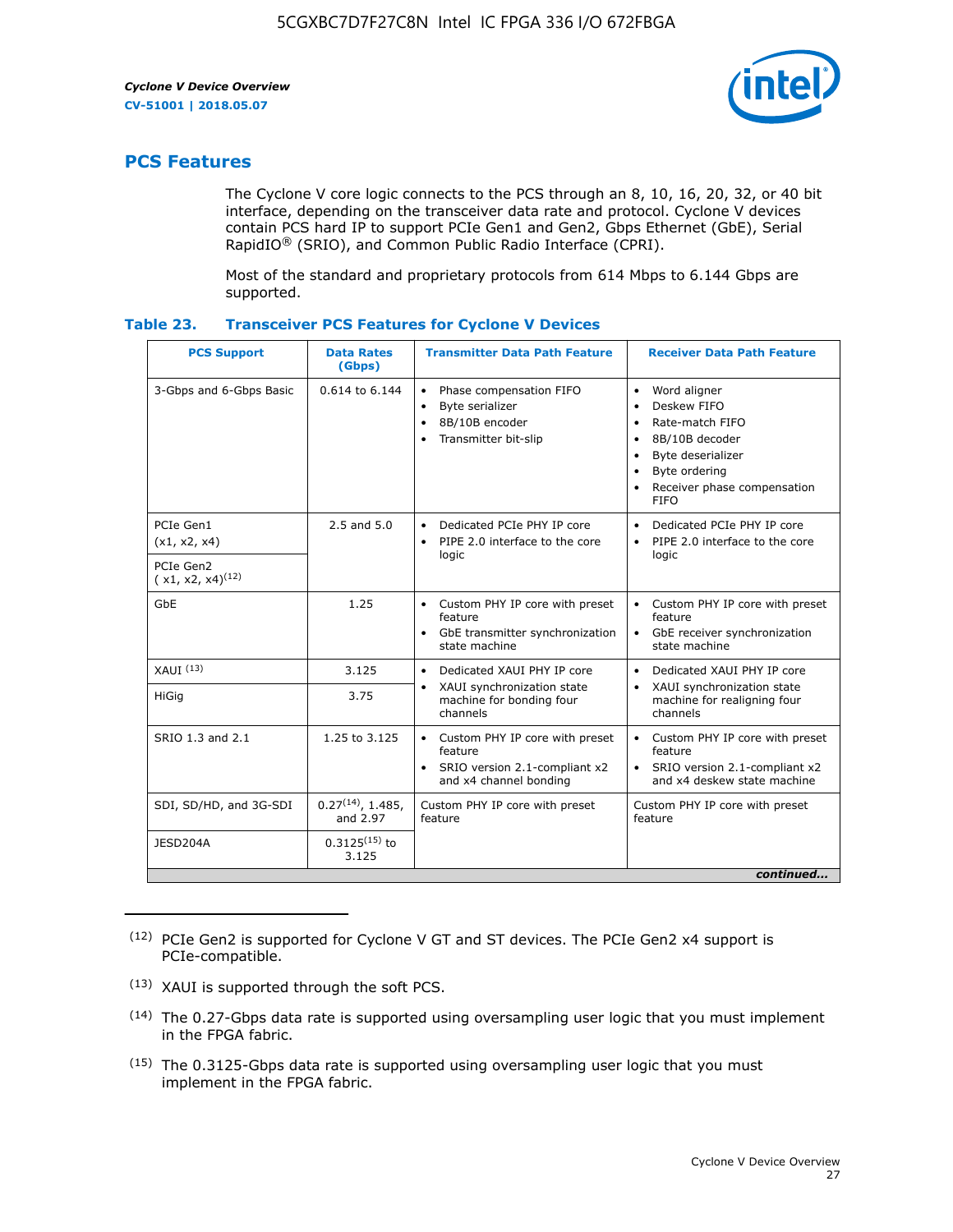

| <b>PCS Support</b>       | <b>Data Rates</b><br>(Gbps) | <b>Transmitter Data Path Feature</b>                         | <b>Receiver Data Path Feature</b>                                                                        |
|--------------------------|-----------------------------|--------------------------------------------------------------|----------------------------------------------------------------------------------------------------------|
| Serial ATA Gen1 and Gen2 | $1.5$ and $3.0$             | Custom PHY IP core with preset<br>feature<br>Electrical idle | Custom PHY IP core with preset<br>feature<br>Signal detect<br>Wider spread of asynchronous<br><b>SSC</b> |
| CPRI 4.1 $(16)$          | $0.6144$ to 6.144           | Dedicated deterministic latency<br>٠<br>PHY IP core          | Dedicated deterministic latency<br>PHY IP core                                                           |
| OBSAI RP3                | 0.768 to 3.072              | Transmitter (TX) manual bit-slip<br>٠<br>mode                | Receiver (RX) deterministic<br>latency state machine                                                     |
| V-by-One HS              | Up to 3.75                  | Custom PHY IP core                                           | Custom PHY IP core                                                                                       |
| DisplayPort $1.2^{(17)}$ | 1.62 and $2.7$              |                                                              | Wider spread of asynchronous<br><b>SSC</b>                                                               |

### **SoC with HPS**

Each SoC combines an FPGA fabric and an HPS in a single device. This combination delivers the flexibility of programmable logic with the power and cost savings of hard IP in these ways:

- Reduces board space, system power, and bill of materials cost by eliminating a discrete embedded processor
- Allows you to differentiate the end product in both hardware and software, and to support virtually any interface standard
- Extends the product life and revenue through in-field hardware and software updates

### **HPS Features**

The HPS consists of a dual-core Arm Cortex-A9 MPCore processor, a rich set of peripherals, and a shared multiport SDRAM memory controller, as shown in the following figure.

<sup>(16)</sup> High-voltage output mode (1000-BASE-CX) is not supported.

<sup>(17)</sup> Pending characterization.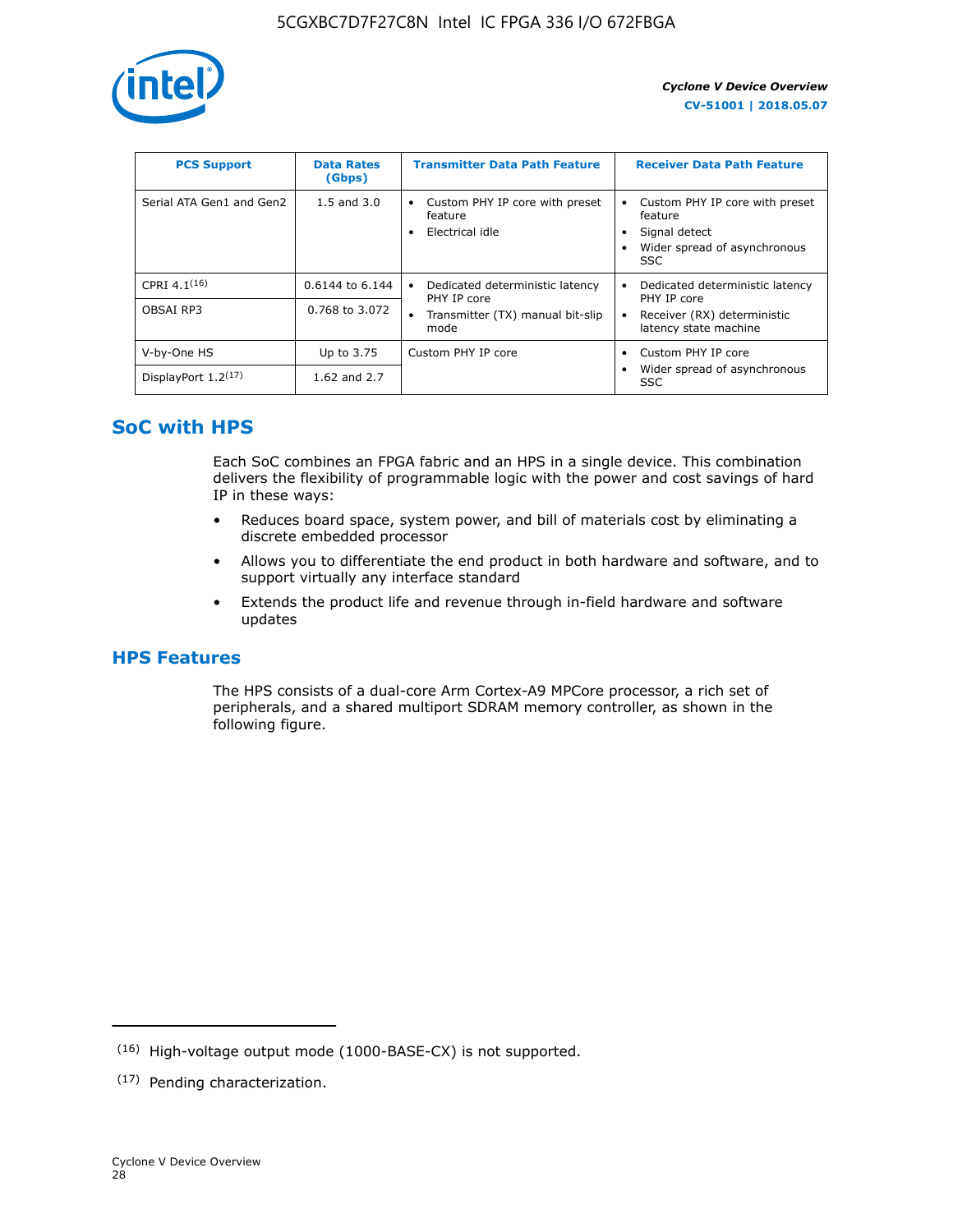



### **Figure 11. HPS with Dual-Core Arm Cortex-A9 MPCore Processor**

### **System Peripherals and Debug Access Port**

Each Ethernet MAC, USB OTG, NAND flash controller, and SD/MMC controller module has an integrated DMA controller. For modules without an integrated DMA controller, an additional DMA controller module provides up to eight channels of high-bandwidth data transfers. Peripherals that communicate off-chip are multiplexed with other peripherals at the HPS pin level. This allows you to choose which peripherals to interface with other devices on your PCB.

The debug access port provides interfaces to industry standard JTAG debug probes and supports Arm CoreSight debug and core traces to facilitate software development.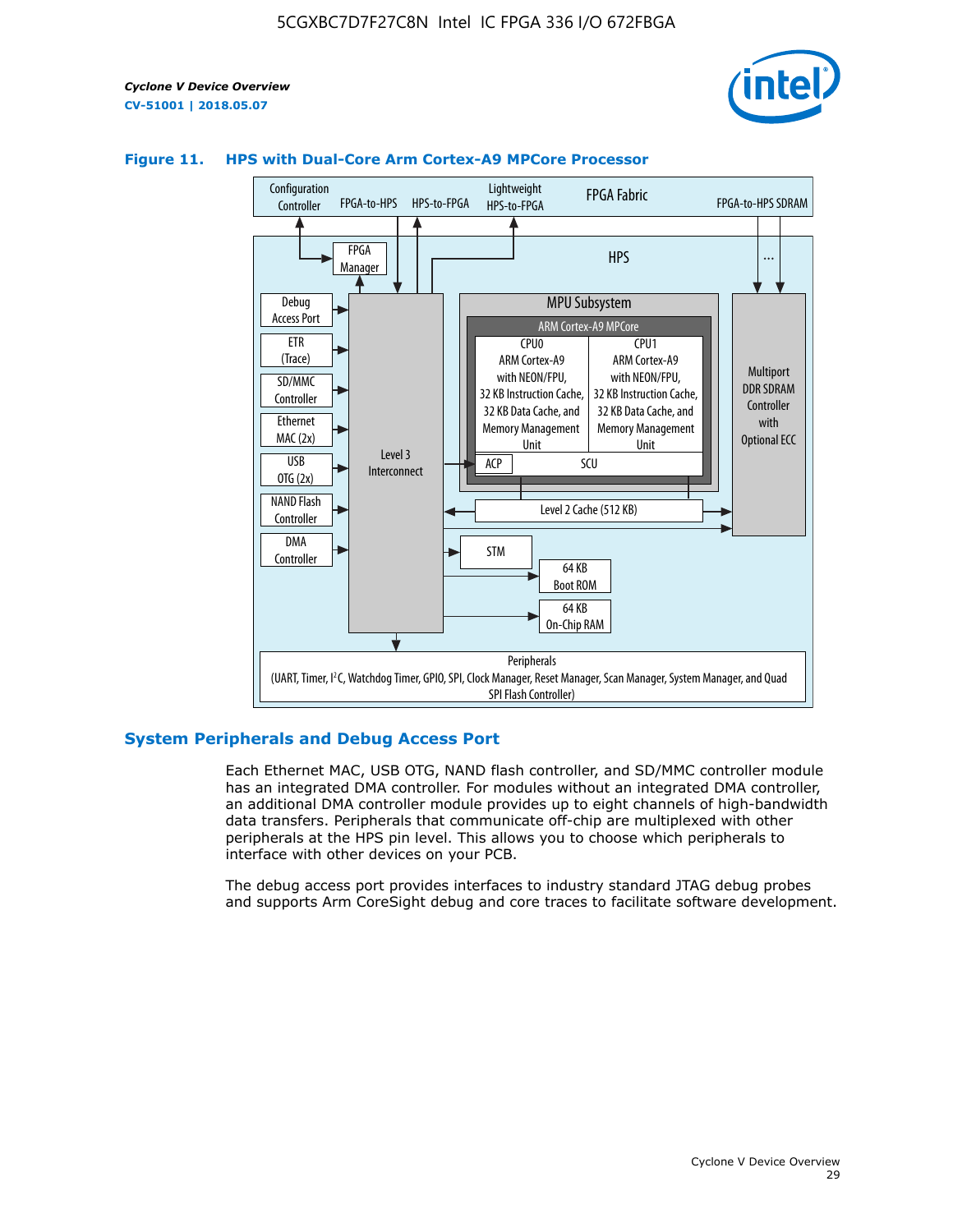

### **HPS–FPGA AXI Bridges**

The HPS–FPGA bridges, which support the Advanced Microcontroller Bus Architecture (AMBA<sup>®</sup>) Advanced eXtensible Interface (AXI<sup>™</sup>) specifications, consist of the following bridges:

- FPGA-to-HPS AXI bridge—a high-performance bus supporting 32, 64, and 128 bit data widths that allows the FPGA fabric to issue transactions to slaves in the HPS.
- HPS-to-FPGA AXI bridge—a high-performance bus supporting 32, 64, and 128 bit data widths that allows the HPS to issue transactions to slaves in the FPGA fabric.
- Lightweight HPS-to-FPGA AXI bridge—a lower latency 32 bit width bus that allows the HPS to issue transactions to slaves in the FPGA fabric. This bridge is primarily used for control and status register (CSR) accesses to peripherals in the FPGA fabric.

The HPS–FPGA AXI bridges allow masters in the FPGA fabric to communicate with slaves in the HPS logic, and vice versa. For example, the HPS-to-FPGA AXI bridge allows you to share memories instantiated in the FPGA fabric with one or both microprocessors in the HPS, while the FPGA-to-HPS AXI bridge allows logic in the FPGA fabric to access the memory and peripherals in the HPS.

Each HPS–FPGA bridge also provides asynchronous clock crossing for data transferred between the FPGA fabric and the HPS.

#### **HPS SDRAM Controller Subsystem**

The HPS SDRAM controller subsystem contains a multiport SDRAM controller and DDR PHY that are shared between the FPGA fabric (through the FPGA-to-HPS SDRAM interface), the level 2 (L2) cache, and the level 3 (L3) system interconnect. The FPGA-to-HPS SDRAM interface supports AMBA AXI and Avalon® Memory-Mapped (Avalon-MM) interface standards, and provides up to six individual ports for access by masters implemented in the FPGA fabric.

To maximize memory performance, the SDRAM controller subsystem supports command and data reordering, deficit round-robin arbitration with aging, and high-priority bypass features. The SDRAM controller subsystem supports DDR2, DDR3, or LPDDR2 devices up to 4 Gb in density operating at up to 400 MHz (800 Mbps data rate).

### **FPGA Configuration and Processor Booting**

The FPGA fabric and HPS in the SoC are powered independently. You can reduce the clock frequencies or gate the clocks to reduce dynamic power, or shut down the entire FPGA fabric to reduce total system power.

You can configure the FPGA fabric and boot the HPS independently, in any order, providing you with more design flexibility:

- You can boot the HPS independently. After the HPS is running, the HPS can fully or partially reconfigure the FPGA fabric at any time under software control. The HPS can also configure other FPGAs on the board through the FPGA configuration controller.
- You can power up both the HPS and the FPGA fabric together, configure the FPGA fabric first, and then boot the HPS from memory accessible to the FPGA fabric.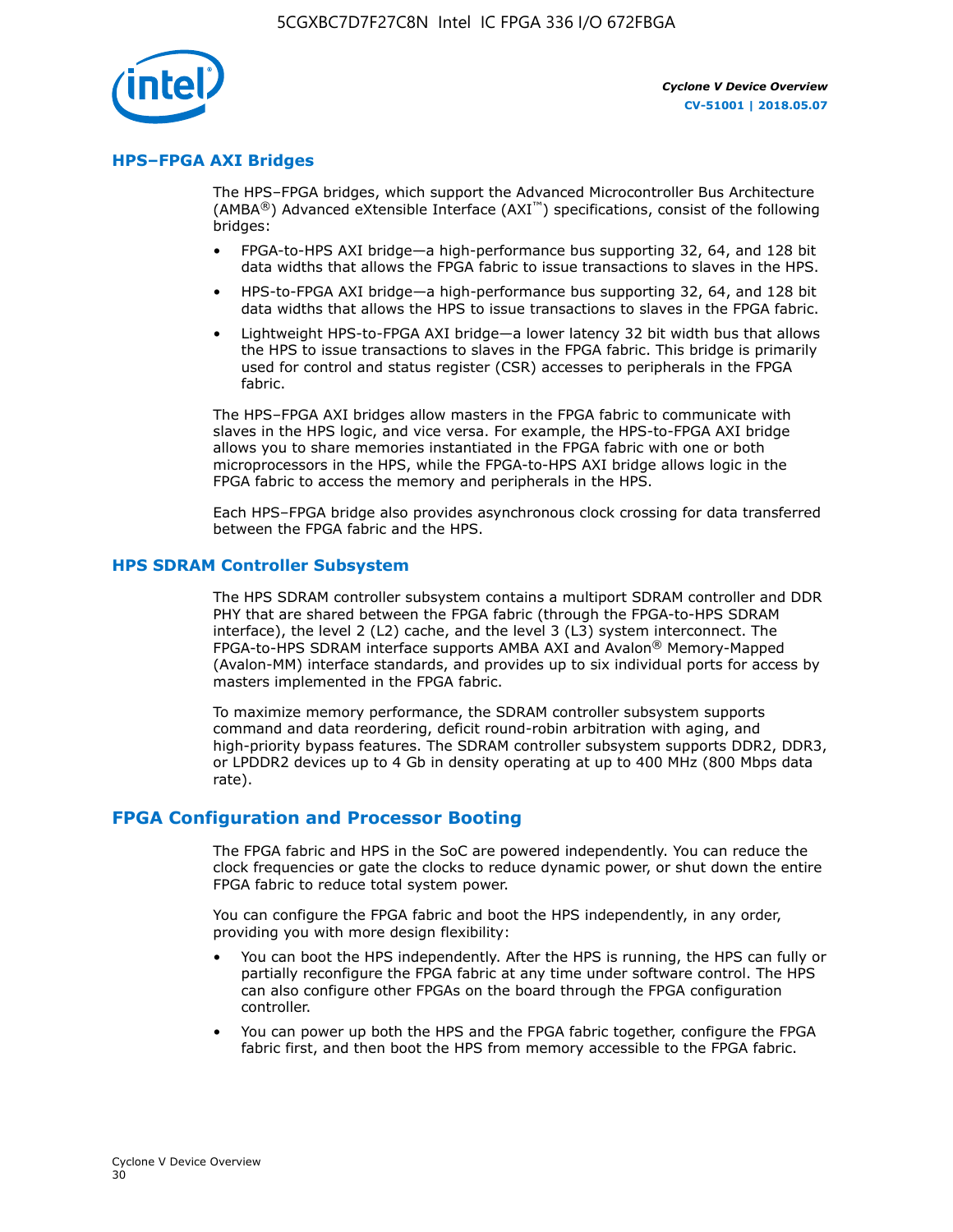

*Note:* Although the FPGA fabric and HPS are on separate power domains, the HPS must remain powered up during operation while the FPGA fabric can be powered up or down as required.

### **Related Information**

[Cyclone V Device Family Pin Connection Guidelines](https://www.altera.com/content/dam/altera-www/global/en_US/pdfs/literature/dp/cyclone-v/pcg-01014.pdf)

Provides detailed information about power supply pin connection guidelines and power regulator sharing.

### **Hardware and Software Development**

For hardware development, you can configure the HPS and connect your soft logic in the FPGA fabric to the HPS interfaces using the Platform Designer (Standard) system integration tool in the Intel Quartus Prime software.

For software development, the Arm-based SoC devices inherit the rich software development ecosystem available for the Arm Cortex-A9 MPCore processor. The software development process for Intel SoCs follows the same steps as those for other SoC devices from other manufacturers. Support for Linux, VxWorks®, and other operating systems is available for the SoCs. For more information on the operating systems support availability, contact the Intel sales team.

You can begin device-specific firmware and software development on the Intel SoC Virtual Target. The Virtual Target is a fast PC-based functional simulation of a target development system—a model of a complete development board that runs on a PC. The Virtual Target enables the development of device-specific production software that can run unmodified on actual hardware.

#### **Related Information**

[International Altera Sales Support Offices](https://www.altera.com/about/contact/contact/international-altera-sales-offices.html)

### **Dynamic and Partial Reconfiguration**

The Cyclone V devices support dynamic reconfiguration and partial reconfiguration.

### **Dynamic Reconfiguration**

The dynamic reconfiguration feature allows you to dynamically change the transceiver data rates, PMA settings, or protocols of a channel, without affecting data transfer on adjacent channels. This feature is ideal for applications that require on-the-fly multiprotocol or multirate support. You can reconfigure the PMA and PCS blocks with dynamic reconfiguration.

### **Partial Reconfiguration**

*Note:* The partial reconfiguration feature is available for Cyclone V E, GX, SE, and SX devices with the "SC" suffix in the part number. For device availability and ordering, contact your local Intel sales representatives.

> Partial reconfiguration allows you to reconfigure part of the device while other sections of the device remain operational. This capability is important in systems with critical uptime requirements because it allows you to make updates or adjust functionality without disrupting services.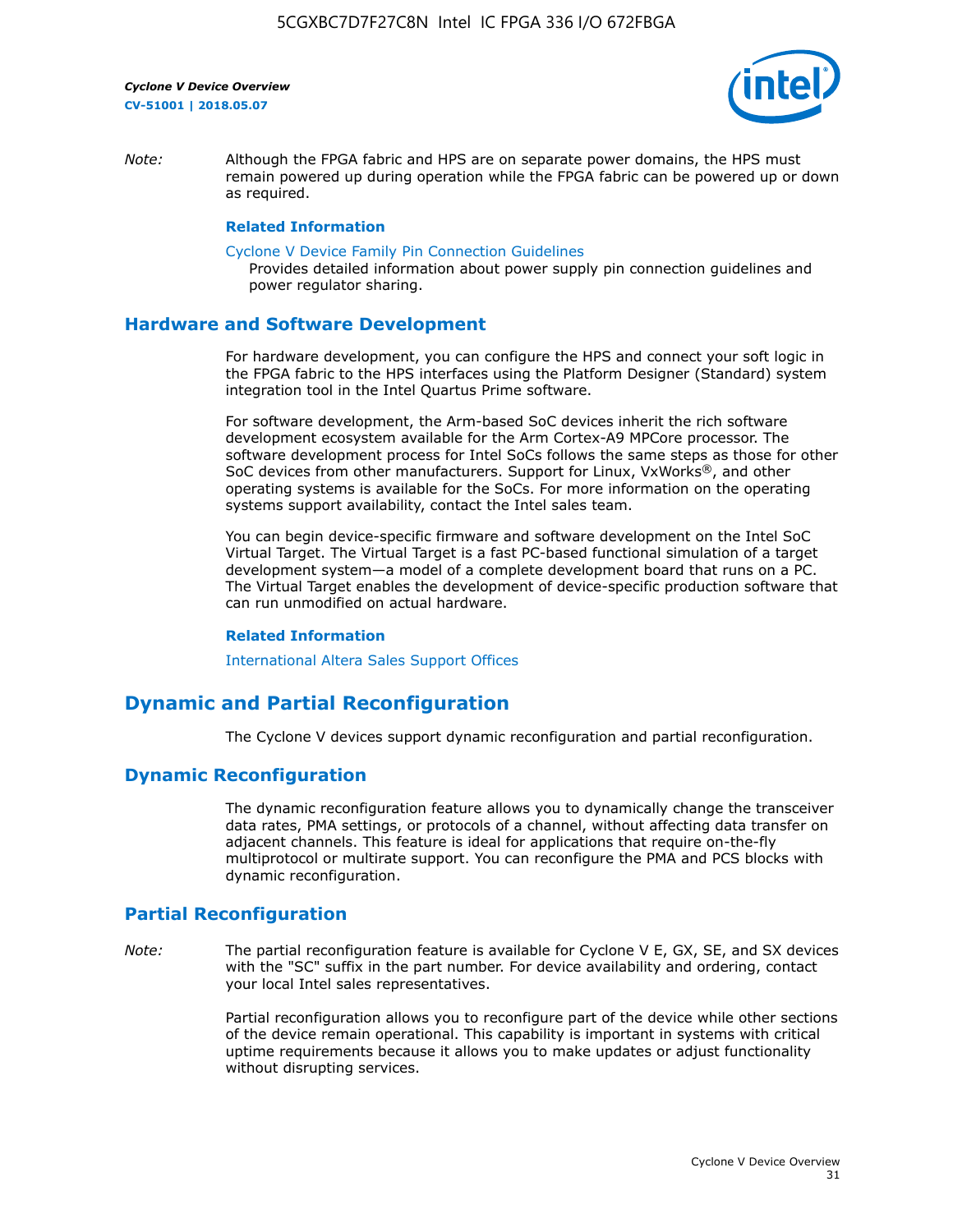

Apart from lowering cost and power consumption, partial reconfiguration increases the effective logic density of the device because placing device functions that do not operate simultaneously is not necessary. Instead, you can store these functions in external memory and load them whenever the functions are required. This capability reduces the size of the device because it allows multiple applications on a single device—saving the board space and reducing the power consumption.

Intel simplifies the time-intensive task of partial reconfiguration by building this capability on top of the proven incremental compile and design flow in the Intel Quartus Prime design software. With the Intel solution, you do not need to know all the intricate device architecture details to perform a partial reconfiguration.

Partial reconfiguration is supported through the FPP x16 configuration interface. You can seamlessly use partial reconfiguration in tandem with dynamic reconfiguration to enable simultaneous partial reconfiguration of both the device core and transceivers.

### **Enhanced Configuration and Configuration via Protocol**

Cyclone V devices support 1.8 V, 2.5 V, 3.0 V, and 3.3 V programming voltages and several configuration schemes.

| <b>Mode</b>                                                    | <b>Data</b><br>Width         | Max Clock  <br>Rate<br>(MHz) | <b>Max Data</b><br>Rate<br>(Mbps) | <b>Decompressi</b><br>on | <b>Design</b><br><b>Security</b> | <b>Partial</b><br>Reconfigurat<br>ion <sup>(18)</sup> | <b>Remote</b><br><b>System</b><br><b>Update</b> |
|----------------------------------------------------------------|------------------------------|------------------------------|-----------------------------------|--------------------------|----------------------------------|-------------------------------------------------------|-------------------------------------------------|
| AS through the EPCS<br>and EPCQ serial<br>configuration device | 1 bit, 4<br>bits             | 100                          |                                   | Yes                      | <b>Yes</b>                       |                                                       | Yes                                             |
| PS through CPLD or<br>external<br>microcontroller              | 1 bit                        | 125                          | 125                               | Yes                      | Yes                              |                                                       |                                                 |
| <b>FPP</b>                                                     | 8 bits                       | 125                          |                                   | Yes                      | <b>Yes</b>                       |                                                       | Parallel flash                                  |
|                                                                | 16 bits                      | 125                          |                                   | Yes                      | <b>Yes</b>                       | Yes                                                   | loader                                          |
| CvP (PCIe)                                                     | x1, x2,<br>and $x4$<br>lanes |                              |                                   | Yes                      | <b>Yes</b>                       | Yes                                                   |                                                 |
| <b>JTAG</b>                                                    | 1 bit                        | 33                           | 33                                |                          |                                  |                                                       |                                                 |

**Table 24. Configuration Schemes and Features Supported by Cyclone V Devices**

Instead of using an external flash or ROM, you can configure the Cyclone V devices through PCIe using CvP. The CvP mode offers the fastest configuration rate and flexibility with the easy-to-use PCIe hard IP block interface. The Cyclone V CvP implementation conforms to the PCIe 100 ms power-up-to-active time requirement.

### **Related Information**

[Configuration via Protocol \(CvP\) Implementation in Intel FPGAs User Guide](https://www.altera.com/documentation/nik1412546950394.html#nik1412546833714) Provides more information about CvP.

 $(18)$  The partial reconfiguration feature is available for Cyclone V E, GX, SE, and SX devices with the "SC" suffix in the part number. For device availability and ordering, contact your local Intel sales representatives.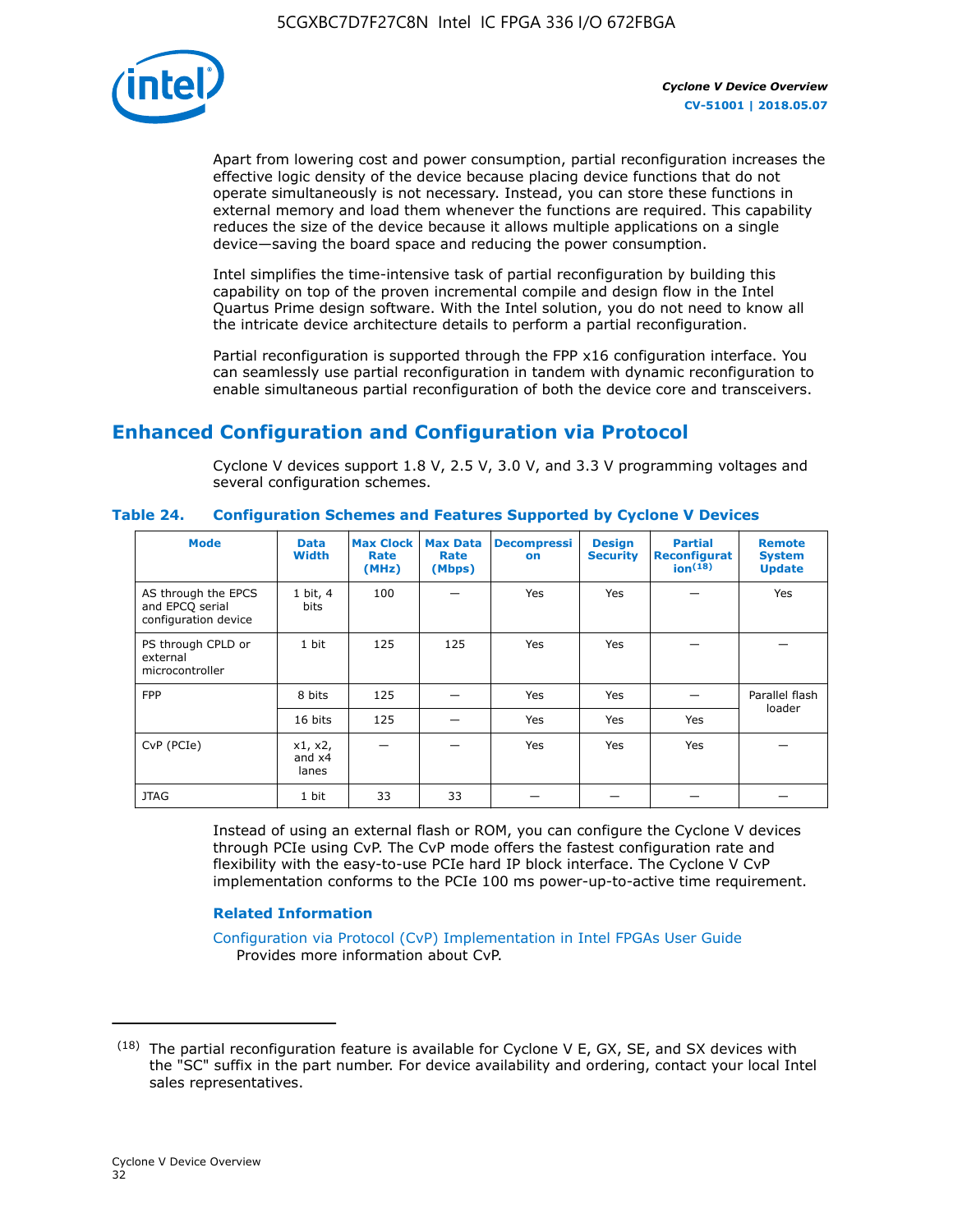

### **Power Management**

Leveraging the FPGA architectural features, process technology advancements, and transceivers that are designed for power efficiency, the Cyclone V devices consume less power than previous generation Cyclone FPGAs:

- Total device core power consumption—less by up to 40%.
- Transceiver channel power consumption—less by up to 50%.

Additionally, Cyclone V devices contain several hard IP blocks that reduce logic resources and deliver substantial power savings of up to 25% less power than equivalent soft implementations.

### **Document Revision History for Cyclone V Device Overview**

| <b>Document</b><br><b>Version</b> | <b>Changes</b>                                                                                                                                                          |
|-----------------------------------|-------------------------------------------------------------------------------------------------------------------------------------------------------------------------|
| 2018.05.07                        | Added the low power option ("L" suffix) for Cyclone V SE and Cyclone V SX devices in the Sample<br>Ordering Code and Available Options diagrams.<br>Rebranded as Intel. |

| <b>Date</b>   | <b>Version</b> | <b>Changes</b>                                                                                                                                                                                                                                                                                                                                                                                                                                                                                                                                                                                                                                                                                                                                                                                                                                                                                                  |
|---------------|----------------|-----------------------------------------------------------------------------------------------------------------------------------------------------------------------------------------------------------------------------------------------------------------------------------------------------------------------------------------------------------------------------------------------------------------------------------------------------------------------------------------------------------------------------------------------------------------------------------------------------------------------------------------------------------------------------------------------------------------------------------------------------------------------------------------------------------------------------------------------------------------------------------------------------------------|
| December 2017 | 2017.12.18     | Updated ALM resources for Cyclone V E, Cyclone V SE, Cyclone V SX, and<br>Cyclone V ST devices.                                                                                                                                                                                                                                                                                                                                                                                                                                                                                                                                                                                                                                                                                                                                                                                                                 |
| June 2016     | 2016.06.10     | Updated Cyclone V GT speed grade to -7 in Sample Ordering Code and<br>Available Options for Cyclone V GT Devices diagram.                                                                                                                                                                                                                                                                                                                                                                                                                                                                                                                                                                                                                                                                                                                                                                                       |
| December 2015 | 2015.12.21     | Added descriptions to package plan tables for Cyclone V GT and ST<br>devices.<br>Changed instances of Quartus II to Quartus Prime.                                                                                                                                                                                                                                                                                                                                                                                                                                                                                                                                                                                                                                                                                                                                                                              |
| June 2015     | 2015.06.12     | Replaced a note to partial reconfiguration feature. Note: The partial<br>reconfiguration feature is available for Cyclone V E, GX, SE, and SX<br>devices with the "SC" suffix in the part number. For device availability and<br>ordering, contact your local Altera sales representatives.<br>Updated logic elements (LE) (K) for the following devices:<br>$\bullet$<br>- Cyclone V E A7: Updated from 149.5 to 150<br>- Cyclone V GX C3: Updated from 35.5 to 36<br>- Cyclone V GX C7: Updated from 149.7 to 150<br>- Cyclone V GT D7: Updated from 149.5 to 150<br>Updated MLAB (Kb) in Maximum Resource Counts for Cyclone V GX<br>Devices table as follows:<br>- Cyclone V GX C3: Updated from 291 to 182<br>- Cyclone V GX C4: Updated from 678 to 424<br>- Cyclone V GX C5: Updated from 678 to 424<br>- Cyclone V GX C7: Updated from 1,338 to 836<br>$-$ Cyclone V GX C9: Updated from 2,748 to 1,717 |
|               |                | continued                                                                                                                                                                                                                                                                                                                                                                                                                                                                                                                                                                                                                                                                                                                                                                                                                                                                                                       |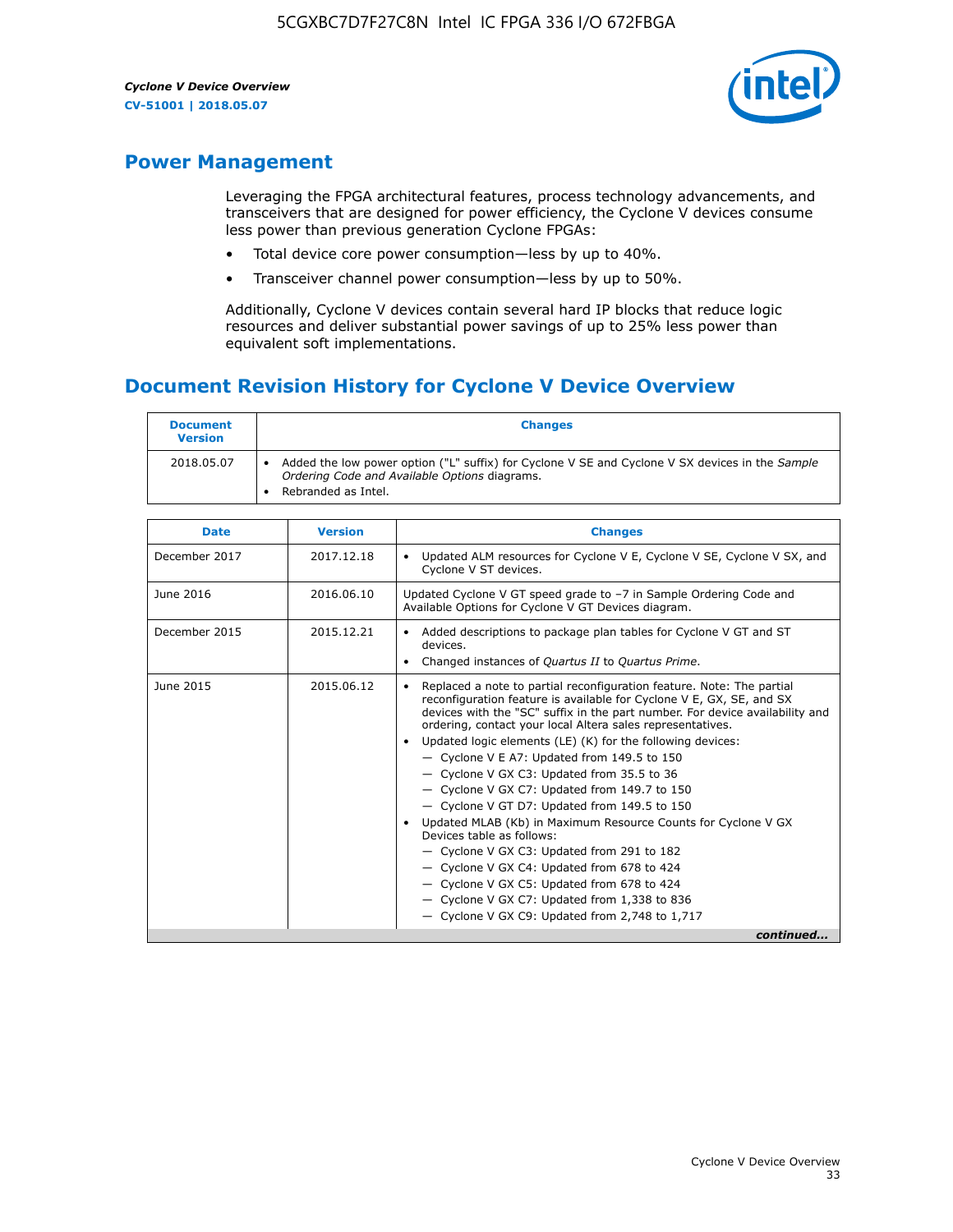

| <b>Date</b>  | <b>Version</b> | <b>Changes</b>                                                                                                                                                                                                                                                                                                                                                                                                                                                                                                                                                                                                                                                                                                                                                                                                                                                                                                                                                                                                                                                                                                                                                                                                                                                                                                                                                                                                                                                                                                                                                                                                                                                                                                |
|--------------|----------------|---------------------------------------------------------------------------------------------------------------------------------------------------------------------------------------------------------------------------------------------------------------------------------------------------------------------------------------------------------------------------------------------------------------------------------------------------------------------------------------------------------------------------------------------------------------------------------------------------------------------------------------------------------------------------------------------------------------------------------------------------------------------------------------------------------------------------------------------------------------------------------------------------------------------------------------------------------------------------------------------------------------------------------------------------------------------------------------------------------------------------------------------------------------------------------------------------------------------------------------------------------------------------------------------------------------------------------------------------------------------------------------------------------------------------------------------------------------------------------------------------------------------------------------------------------------------------------------------------------------------------------------------------------------------------------------------------------------|
|              |                | Updated MLAB RAM Bit (Kb) in Embedded Memory Capacity and<br>Distribution in Cyclone V Devices table as follows:<br>- Cyclone V GX C3: Updated from 181 to 182<br>- Cyclone V GX C4: Updated from 295 to 424<br>Updated Total RAM Bit (Kb) in Embedded Memory Capacity and<br>Distribution in Cyclone V Devices table as follows:<br>- Cyclone V GX C3: Updated from $1,531$ to $1,532$<br>- Cyclone V GX C4: Updated from 2,795 to 2,924<br>Updated MLAB Block count in Embedded Memory Capacity and<br>Distribution in Cyclone V Devices table as follows:<br>- Cyclone V GX C4: Updated from 472 to 678<br>- Cyclone V GX C5: Updated from 679 to 678                                                                                                                                                                                                                                                                                                                                                                                                                                                                                                                                                                                                                                                                                                                                                                                                                                                                                                                                                                                                                                                      |
| March 2015   | 2015.03.31     | Added internal scrubbing feature under configuration in Summary of<br>$\bullet$<br>Features for Cyclone V Devices table.<br>Added optional suffix "SC: Internal scrubbing support" to the following<br>diagrams:<br>- Sample Ordering Code and Available Options for Cyclone V E Devices<br>- Sample Ordering Code and Available Options for Cyclone V GX Devices<br>- Sample Ordering Code and Available Options for Cyclone V SE Devices<br>- Sample Ordering Code and Available Options for Cyclone V SX Devices                                                                                                                                                                                                                                                                                                                                                                                                                                                                                                                                                                                                                                                                                                                                                                                                                                                                                                                                                                                                                                                                                                                                                                                           |
| January 2015 | 2015.01.23     | Updated Sample Ordering Code and Available Options for Cyclone V ST<br>Devices figure because Cyclone V ST devices are only available in I<br>temperature grade and -7 speed grade.<br>- Operating Temperature: Removed C and A temperature grades<br>- FPGA Fabric Speed Grade: Removed -6 and -8 speed grades<br>Updated the transceiver specification for Cyclone V ST from 5 Gbps to<br>6.144 Gbps:<br>- Device Variants for the Cyclone V Device Family table<br>- Sample Ordering Code and Available Options for Cyclone V ST Devices<br>figure<br>- Maximum Resource Counts for Cyclone V ST Devices<br>Updated Maximum Resource Counts for Cyclone V GX Devices table for<br>Cyclone V GX G3 devices.<br>$-$ Logic elements (LE) (K): Updated from 35.7 to 35.5<br>- Variable-precision DSP block: Updated from 51 to 57<br>$-18 \times 18$ multiplier: Updated from 102 to 114<br>Updated Number of Multipliers in Cyclone V Devices table for Cyclone V<br>GX G3 devices.<br>- Variableprecision DSP Block: Updated from 51 to 57<br>$-9x9$ Multiplier: Updated from 153 to 171<br>$-18 \times 18$ Multiplier: Updated from 102 to 114<br>- 27 x 27 Multiplier: Updated from 51 to 57<br>- 18 x 18 Multiplier Adder Mode: Updated from 51 to 57<br>$-18 \times 18$ Multiplier Adder Summed with 36 bit Input: Updated from 51<br>to 57<br>Updated Embedded Memory Capacity and Distribution in Cyclone V<br>Devices table for Cyclone V GX G3 devices.<br>- M10K block: Updated from 119 to 135<br>- M10K RAM bit (Kb): Updated from 1,190 to 1,350<br>- MLAB block: Updated from 255 to 291<br>- MLAB RAM bit (Kb): Updated from 159 to 181<br>$-$ Total RAM bit (Kb): Updated from 1,349 to 1,531 |
| October 2014 | 2014.10.06     | Added a footnote to the "Transceiver PCS Features for Cyclone V Devices"<br>table to show that PCIe Gen2 is supported for Cyclone V GT and ST devices.                                                                                                                                                                                                                                                                                                                                                                                                                                                                                                                                                                                                                                                                                                                                                                                                                                                                                                                                                                                                                                                                                                                                                                                                                                                                                                                                                                                                                                                                                                                                                        |
|              |                | continued                                                                                                                                                                                                                                                                                                                                                                                                                                                                                                                                                                                                                                                                                                                                                                                                                                                                                                                                                                                                                                                                                                                                                                                                                                                                                                                                                                                                                                                                                                                                                                                                                                                                                                     |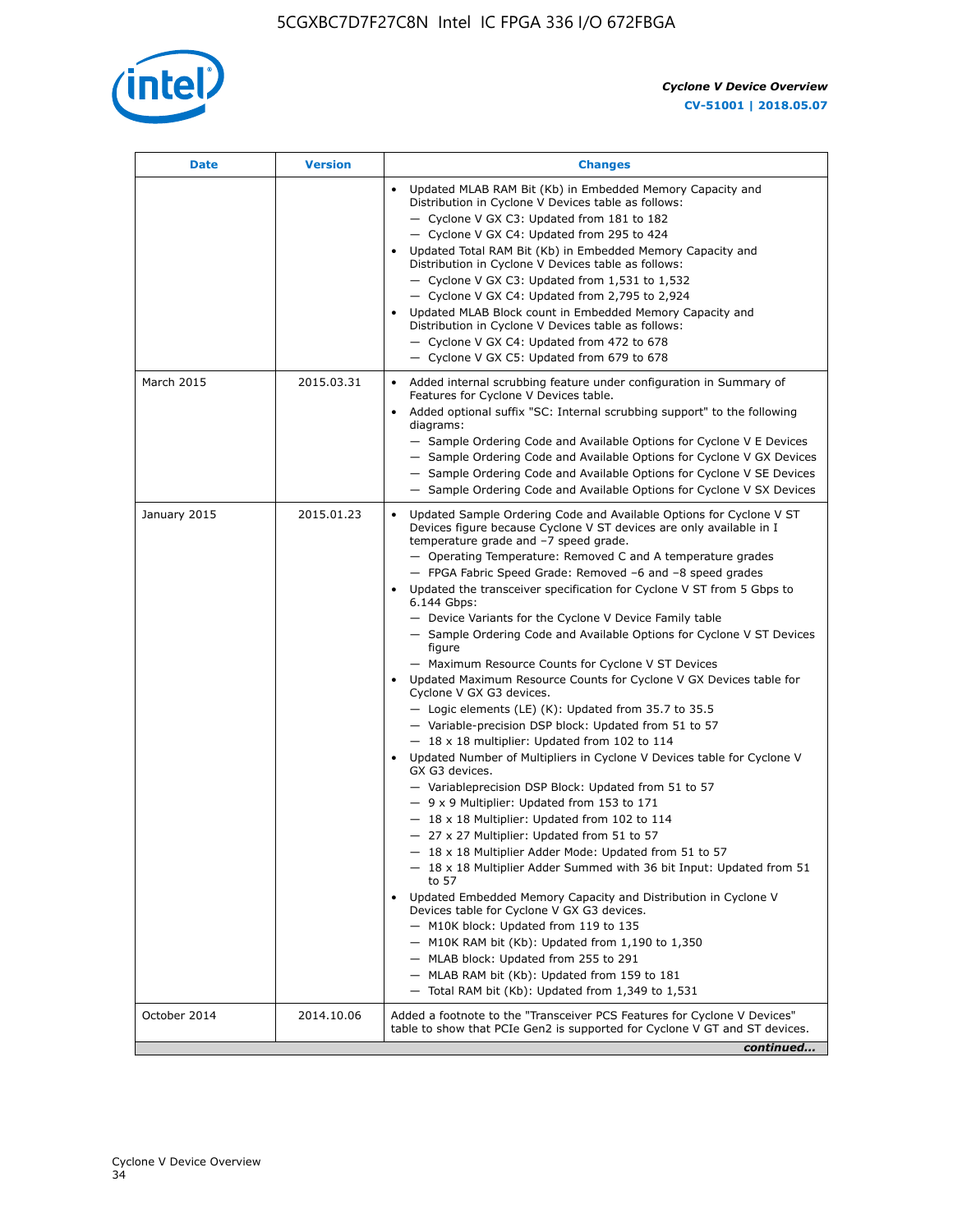r



| <b>Date</b>   | <b>Version</b> | <b>Changes</b>                                                                                                                                                                                                                                                                                                                                                                                                                                                                                                                                                                                                                                                                                                                                                                                                                                                                                                                                                                                                                                                                                                                                                                                                                                   |
|---------------|----------------|--------------------------------------------------------------------------------------------------------------------------------------------------------------------------------------------------------------------------------------------------------------------------------------------------------------------------------------------------------------------------------------------------------------------------------------------------------------------------------------------------------------------------------------------------------------------------------------------------------------------------------------------------------------------------------------------------------------------------------------------------------------------------------------------------------------------------------------------------------------------------------------------------------------------------------------------------------------------------------------------------------------------------------------------------------------------------------------------------------------------------------------------------------------------------------------------------------------------------------------------------|
| July 2014     | 2014.07.07     | Updated the I/O vertical migration figure to clarify the migration capability of<br>Cyclone V SE and SX devices.                                                                                                                                                                                                                                                                                                                                                                                                                                                                                                                                                                                                                                                                                                                                                                                                                                                                                                                                                                                                                                                                                                                                 |
| December 2013 | 2013.12.26     | Corrected single or dual-core ARM Cortex-A9 MPCore processor-up to 925<br>MHz from 800 MHz.<br>Removed "Preliminary" texts from Ordering Code figures, Maximum<br>Resources, Package Plan and I/O Vertical Migration tables.<br>Removed the note "The number of GPIOs does not include transceiver<br>I/Os. In the Quartus II software, the number of user I/Os includes<br>transceiver I/Os." for GPIOs in the Maximum Resource Counts table for<br>Cyclone V E and SE.<br>Added link to Altera Product Selector for each device variant.<br>Updated Embedded Hard IPs for Cyclone V GT devices to indicate<br>Maximum 2 hard PCIe and 2 hard memory controllers.<br>• Added leaded package options.<br>Removed the note "The number of PLLs includes general-purpose<br>fractional PLLs and transceiver fractional PLLs." for all PLLs in the<br>Maximum Resource Counts table.<br>• Corrected max LVDS counts for transmitter and receiver for Cyclone V E                                                                                                                                                                                                                                                                                    |
|               |                | A5 device from 84 to 60.<br>• Corrected max LVDS counts for transmitter and receiver for Cyclone V E<br>A9 device from 140 to 120.<br>Corrected variable-precision DSP block, 27 x 27 multiplier, 18 x 18<br>multiplier adder mode and 18 x 18 multiplier adder summed with 36 bit<br>input for Cyclone V SE devices from 58 to 84.<br>Corrected 18 x 18 multiplier for Cyclone V SE devices from 116 to 168.<br>Corrected 9 x 9 multiplier for Cyclone V SE devices from 174 to 252.<br>• Corrected LVDS transmitter for Cyclone V SE A2 and A4 as well as SX C2<br>and C4 devices from 31 to 32.<br>• Corrected LVDS receiver for Cyclone V SE A2 and A4 as well as SX C2 and<br>C4 devices from 35 to 37.<br>• Corrected transceiver speed grade for Cyclone V ST devices ordering code<br>from 4 to 5.<br>• Updated the DDR3 SDRAM for the maximum frequency's soft controller<br>and the minimum frequency from 300 to 303 for voltage 1.35V.<br>Added links to Altera's External Memory Spec Estimator tool to the topics<br>listing the external memory interface performance.<br>• Corrected XAUI is supported through the soft PCS in the PCS features for<br>Cyclone V.<br>Added decompression support for the CvP configuration mode. |
| May 2013      | 2013.05.06     | Added link to the known document issues in the Knowledge Base.<br>$\bullet$<br>Moved all links to the Related Information section of respective topics for<br>$\bullet$<br>easy reference.<br>• Corrected the title to the PCIe hard IP topic. Cyclone V devices support<br>only PCIe Gen1 and Gen2.<br>• Updated Supporting Feature in Table 1 of Increased bandwidth capacity to<br>'6.144 Gbps'.<br>Updated Description in Table 2 of Low-power high-speed serial interface to<br>'6.144 Gbps'.<br>Updated Description in Table 3 of Cyclone V GT to '6.144 Gbps'.<br>Updated the M386 package to M383 for Figure 1, Figure 2 and Figure 3.<br>$\bullet$<br>Updated Figure 2 and Figure 3 for Transceiver Count by adding 'F : 4'.<br>$\bullet$<br>Updated LVDS in the Maximum Resource Counts tables to include<br>Transmitter and Receiver values.<br>Updated the package plan with M383 for the Cyclone V E device.<br>Removed the M301 and M383 packages from the Cyclone V GX C4 device.<br>Updated the GPIO count to '129' for the M301 package of the Cyclone V<br>$\bullet$<br>GX C5 device.<br>Updated 5 Gbps to '6.144 Gbps' for Cyclone V GT device.<br>continued                                                                  |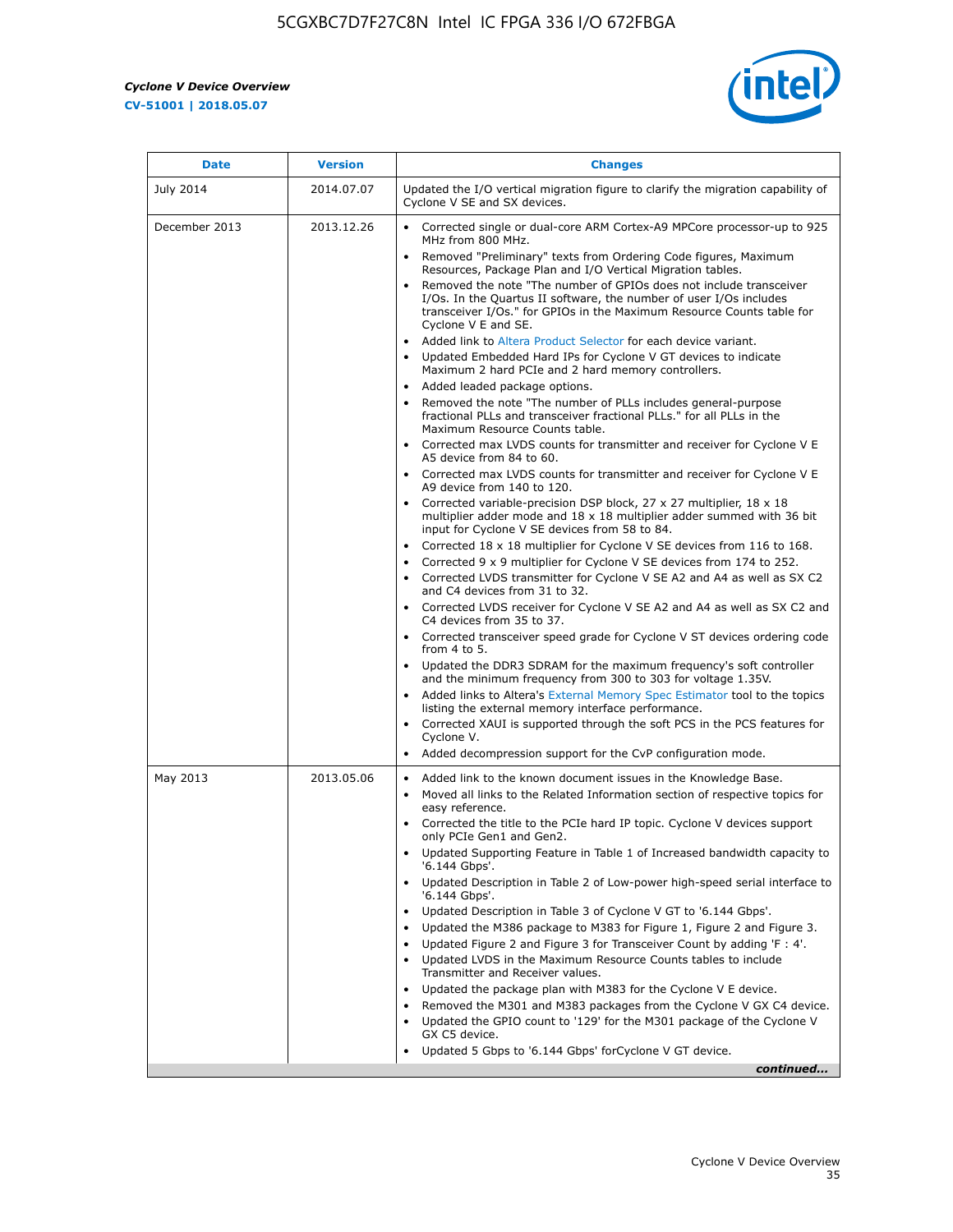

| Date          | <b>Version</b> | <b>Changes</b>                                                                                                                                                                                                                                                                                                                                                                                                                                                                                                                                                                                                                                                                                                                                                                                                                                                                                                                                |
|---------------|----------------|-----------------------------------------------------------------------------------------------------------------------------------------------------------------------------------------------------------------------------------------------------------------------------------------------------------------------------------------------------------------------------------------------------------------------------------------------------------------------------------------------------------------------------------------------------------------------------------------------------------------------------------------------------------------------------------------------------------------------------------------------------------------------------------------------------------------------------------------------------------------------------------------------------------------------------------------------|
|               |                | Updated HPS I/O for U484 (19 mm) in Table 11 with '151' for A2, A4, A5<br>$\bullet$<br>and A6.                                                                                                                                                                                                                                                                                                                                                                                                                                                                                                                                                                                                                                                                                                                                                                                                                                                |
|               |                | Updated Memory (Kb) for Maximum Resource Counts for Cyclone V SE A4<br>and A6, SX C4 and C6, ST D6 devices.                                                                                                                                                                                                                                                                                                                                                                                                                                                                                                                                                                                                                                                                                                                                                                                                                                   |
|               |                | Updated FPGA PLL for Maximum Resource Counts for Cyclone V SE A2, SX<br>C2, devices.                                                                                                                                                                                                                                                                                                                                                                                                                                                                                                                                                                                                                                                                                                                                                                                                                                                          |
|               |                | Removed '36 x 36' from the Variable-Precision DSP Block.<br>Updated Variable-precision DSP Blocks and 18 x 18 Multiplier for<br>Maximum Resource Counts for Cyclone V SX C4 device.<br>Updated the HPS I/O counts for Cyclone V SE, SX, and ST devices.<br>Updated Figure 7 which shows the I/O vertical migration table.<br>Updated Table 17 for Cyclone V SX C4 device.<br>$\bullet$<br>• Updated Embedded Memory Capacity and Distribution table for Cyclone V<br>SE A4 and A6, SX C4 and C6, ST D6 devices.<br>• Removed 'Counter reconfiguration' from the PLL Features.<br>Updated Low-Power Serial Transceivers by replacing 5 Gbps with<br>6.144 Gbps.<br>• Removed 'Distributed Memory' symbol.<br>Updated the Capability in Table 22 of Backplane support to '6.144 Gbps'.<br>• Updated Capability in Table 22 of Ring oscillator transmit PLLs with<br>6.144 Gbps.<br>Updated the PCS Support in Table 23 from 5 Gbps to '6 Gbps'. |
|               |                | Updated the Data Rates (Gbps) in Table 23 of 3 Gbps and 6 Gbps Basic to<br>'6.144 Gbps'.                                                                                                                                                                                                                                                                                                                                                                                                                                                                                                                                                                                                                                                                                                                                                                                                                                                      |
|               |                | Updated the Data Rates (Gbps) in Table 23 of CPRI 4.1 to '6.144 Gbps'.<br>Clarified that partial reconfiguration is an advanced feature. Contact Altera<br>for support of the feature.                                                                                                                                                                                                                                                                                                                                                                                                                                                                                                                                                                                                                                                                                                                                                        |
| December 2012 | 2012.12.28     | Updated the pin counts for the MBGA packages.<br>$\bullet$<br>Updated the GPIO and transceiver counts for the MBGA packages.<br>Updated the GPIO counts for the U484 package of the Cyclone V E A9, GX<br>C9, and GT D9 devices.<br>• Updated the vertical migration table for vertical migration of the U484<br>packages.<br>Updated the MLAB supported programmable widths at 32 bits depth.                                                                                                                                                                                                                                                                                                                                                                                                                                                                                                                                                |
| November 2012 | 2012.11.19     | • Added new MBGA packages and additional U484 packages for Cyclone V E,<br>GX, and GT.<br>• Added ordering code for five-transceiver devices for Cyclone V GT and ST.<br>Updated the vertical migration table to add MBGA packages.<br>٠<br>Added performance information for HPS memory controller.<br>$\bullet$<br>Removed DDR3U support.<br>$\bullet$<br>Updated Cyclone V ST speed grade information.<br>Added information on maximum transceiver channel usage restrictions for<br>PCI Gen2 and CPRI at 4.9152 Gbps transmit jitter compliance.<br>Added note on the differences between GPIO reported in Overview with<br>User I/O numbers shown in the Quartus II software.<br>Updated template.                                                                                                                                                                                                                                       |
| July 2012     | 2.1            | Added support for PCIe Gen2 x4 lane configuration (PCIe-compatible)                                                                                                                                                                                                                                                                                                                                                                                                                                                                                                                                                                                                                                                                                                                                                                                                                                                                           |
| June 2012     | 2.0            | Restructured the document.<br>٠<br>Added the "Embedded Memory Capacity" and "Embedded Memory<br>Configurations" sections.<br>Added Table 1, Table 3, Table 16, Table 19, and Table 20.<br>$\bullet$<br>Updated Table 2, Table 4, Table 5, Table 6, Table 7, Table 8, Table 9, Table<br>10, Table 11, Table 12, Table 13, Table 14, Table 17, and Table 18.                                                                                                                                                                                                                                                                                                                                                                                                                                                                                                                                                                                    |
|               |                | continued                                                                                                                                                                                                                                                                                                                                                                                                                                                                                                                                                                                                                                                                                                                                                                                                                                                                                                                                     |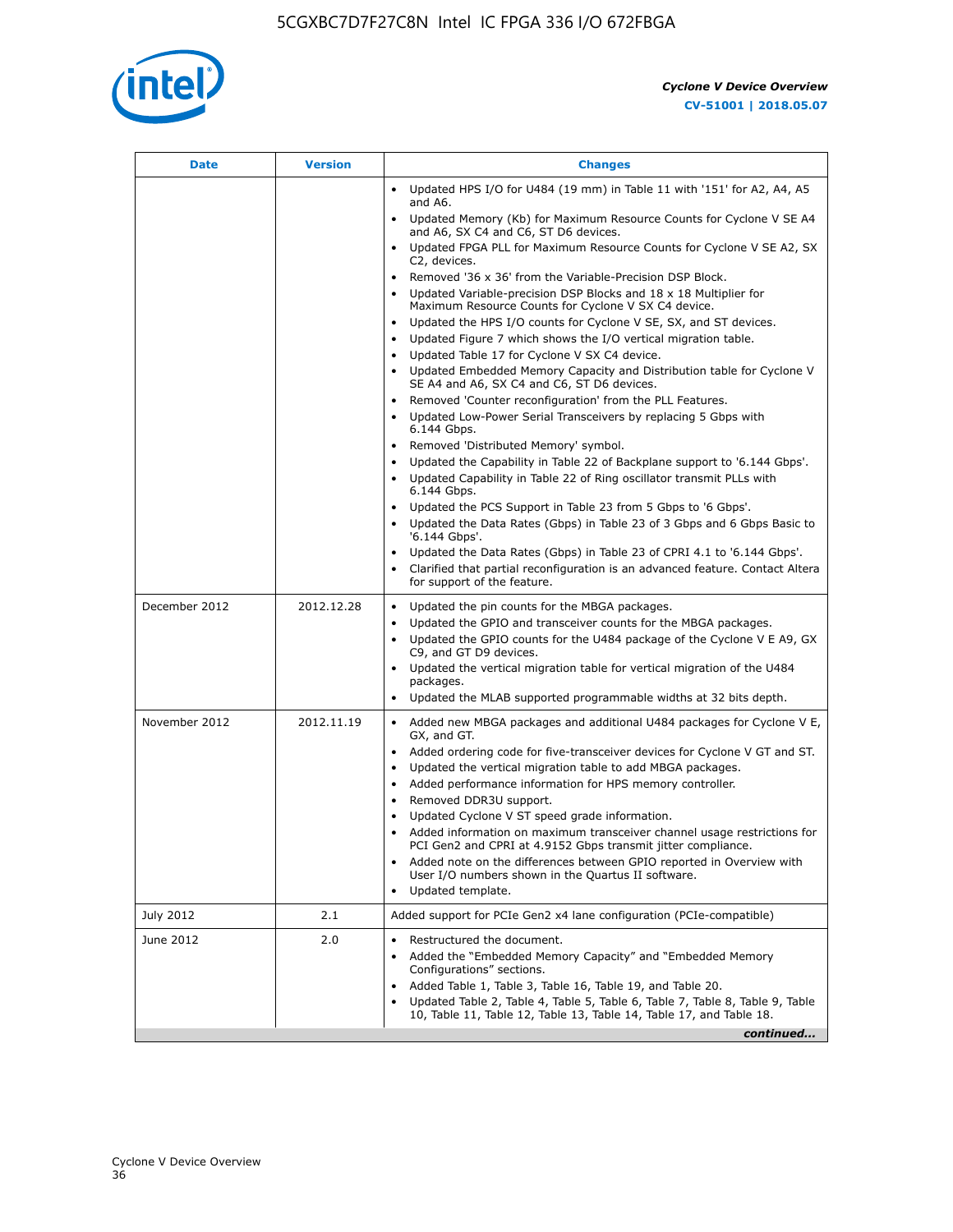

| <b>Date</b>   | <b>Version</b> | <b>Changes</b>                                                                                                                                                                                                                                                                                                                                                                                                                                                             |
|---------------|----------------|----------------------------------------------------------------------------------------------------------------------------------------------------------------------------------------------------------------------------------------------------------------------------------------------------------------------------------------------------------------------------------------------------------------------------------------------------------------------------|
|               |                | Updated Figure 1, Figure 2, Figure 3, Figure 4, Figure 5, Figure 6, and<br>Figure 10.<br>Updated the "FPGA Configuration and Processor Booting" and "Hardware<br>and Software Development" sections.<br>Text edits throughout the document.                                                                                                                                                                                                                                |
| February 2012 | 1.2            | Updated Table $1-2$ , Table $1-3$ , and Table $1-6$ .<br>Updated "Cyclone V Family Plan" on page 1-4 and "Clock Networks and<br>PLL Clock Sources" on page 1-15.<br>Updated Figure 1-1 and Figure 1-6.                                                                                                                                                                                                                                                                     |
| November 2011 | 1.1            | Updated Table $1-1$ , Table $1-2$ , Table $1-3$ , Table $1-4$ , Table $1-5$ , and Table<br>$1 - 6.$<br>Updated Figure 1-4, Figure 1-5, Figure 1-6, Figure 1-7, and Figure 1-8.<br>Updated "System Peripherals" on page 1-18, "HPS-FPGA AXI Bridges" on<br>page 1-19, "HPS SDRAM Controller Subsystem" on page 1-19, "FPGA<br>Configuration and Processor Booting" on page 1-19, and "Hardware and<br>Software Development" on page 1-20.<br>Minor text edits.<br>$\bullet$ |
| October 2011  | 1.0            | Initial release.                                                                                                                                                                                                                                                                                                                                                                                                                                                           |